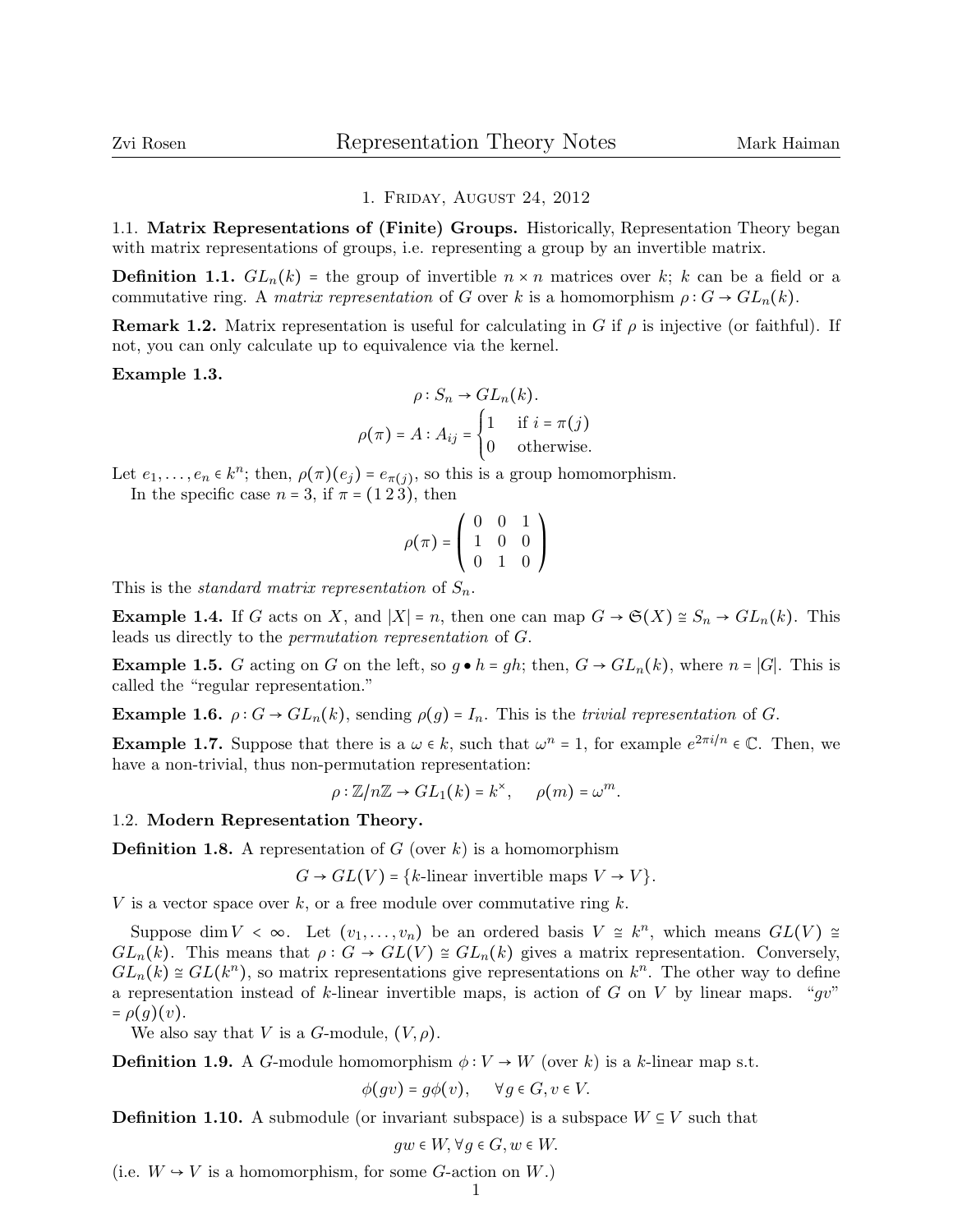Definition 1.11. An isomorphism is an invertible homomorphism (an inverse linear map will also be a homomorphism).

**Definition 1.12.** Quotient module: given  $W \subseteq V$ , make G act on  $V/W$  by  $g(v+W) = g(v) + W$ . This is well defined, since:

 $v + W = v' + W \Rightarrow v - v' \in W \Rightarrow g(v - v') \in W \Rightarrow gv + W = gv' + W.$ 

**Definition 1.13.** *V* is irreducible if  $V \neq 0$  and its only submodules are 0 and *V*.

**Question 1.14.** When do two matrix representations  $\rho, \rho'$  belong to isomorphic G-modules  $V \cong W$ ?

Let V have basis  $v_1, \ldots, v_n$ , and W have basis  $w_1, \ldots, w_n$ . This is the same question as when  $\rho, \rho'$  come from two bases of V.

Answer: They are isomorphic iff  $\exists S \in GL_n(k)$  s.t.  $\rho'(g) = S\rho(g)S^{-1}$ , for any  $g \in G$ .

Example 1.15. Consider again the standard representation, but instead of a homomorphism into  $GL_n(k)$ , think about it as an action of  $S_n$  on  $k^n = V$ , where  $k = \mathbb{C}$ .

The subspace  $U = \mathbb{C} \cdot$  $\mathsf I$ ⎝ 1  $\vdots$ 1  $\mathbf{I}$  $\mathbf{I}$ ⎠ is invariant and the action of  $S_n$  on U is trivial. Furthermore,

## $\dim U = 1$ .

Another invariant subspace is  $W = \{z : \sum z_i = 0\}$ ; this has dimension  $n - 1$ .  $U \cap W = \emptyset$ , so by dimension,  $V = U \oplus W$ . This implies that  $W \cong V/U$  and  $U \cong V/W$ .

Take  $S_3$ , so that dim  $W = 2$ . Consider the image of the map  $W \hookrightarrow V \rightarrow V/U$ . The basis  $e_1, e_2, e_3 \mapsto \bar{e}_1, \bar{e}_2, \bar{e}_3$ . However, these are linearly dependent, so we take only two of them, say  $\bar{e}_1, \bar{e}_2 \Rightarrow \bar{e}_3 = -(\bar{e}_1 + \bar{e}_2).$ 

$$
\rho((12)) = \begin{pmatrix} 0 & 1 \\ 1 & 0 \end{pmatrix} \quad \rho((12))^2 = I_2
$$

$$
\rho((23)) = \begin{pmatrix} 1 & -1 \\ 0 & -1 \end{pmatrix} \quad \rho((23))^2 = I_2
$$

$$
\rho((123)) = \rho((12))\rho((23)) = \begin{pmatrix} 0 & -1 \\ 1 & -1 \end{pmatrix}
$$

2. Monday, August 27, 2012

**Example 2.1.** Recall: We consider the standard representation as an action of  $S_n$  on  $V = k^n$ .

The subspace  $U = k \cdot$ ⎝ 1 ⋮ 1  $\mathbf{I}$ ⎠ is a 1-dimensional submodule with trivial representation.  $W = \{z : \sum z_i = 0\}$  is an  $(n-1)$ -dimensional submodule

If char  $k = 0$ , then  $V = U \oplus W$ ,  $W \cong V/U$  and  $U \cong V/W$ . What if char  $k = p|n$ ? Then  $U \subseteq W, V \neq U \oplus W$ . In this case  $W \subseteq V$  has no  $\oplus$  complement  $U'$ .<br>Suppose it does From  $c_0 \in W$  as  $V/W$  is trivial. So a

Suppose it does. Every  $e_i - e_j \in W$ , so  $V/W$  is trivial. So a U' would have to be  $k \cdot v$  where  $\pi \cdot v = v$  for all  $\pi \in S_n \Rightarrow v \in U$ . Contradiction.

More generally, problems arise when the characteristic divides the order of the group.

**Proposition 2.2.** Back to  $k = \mathbb{C}$ . W is irreducible. Equivalently, every nonzero  $v \in W$  generates  $W$ ;  $S_n \cdot v$  spans  $W$ .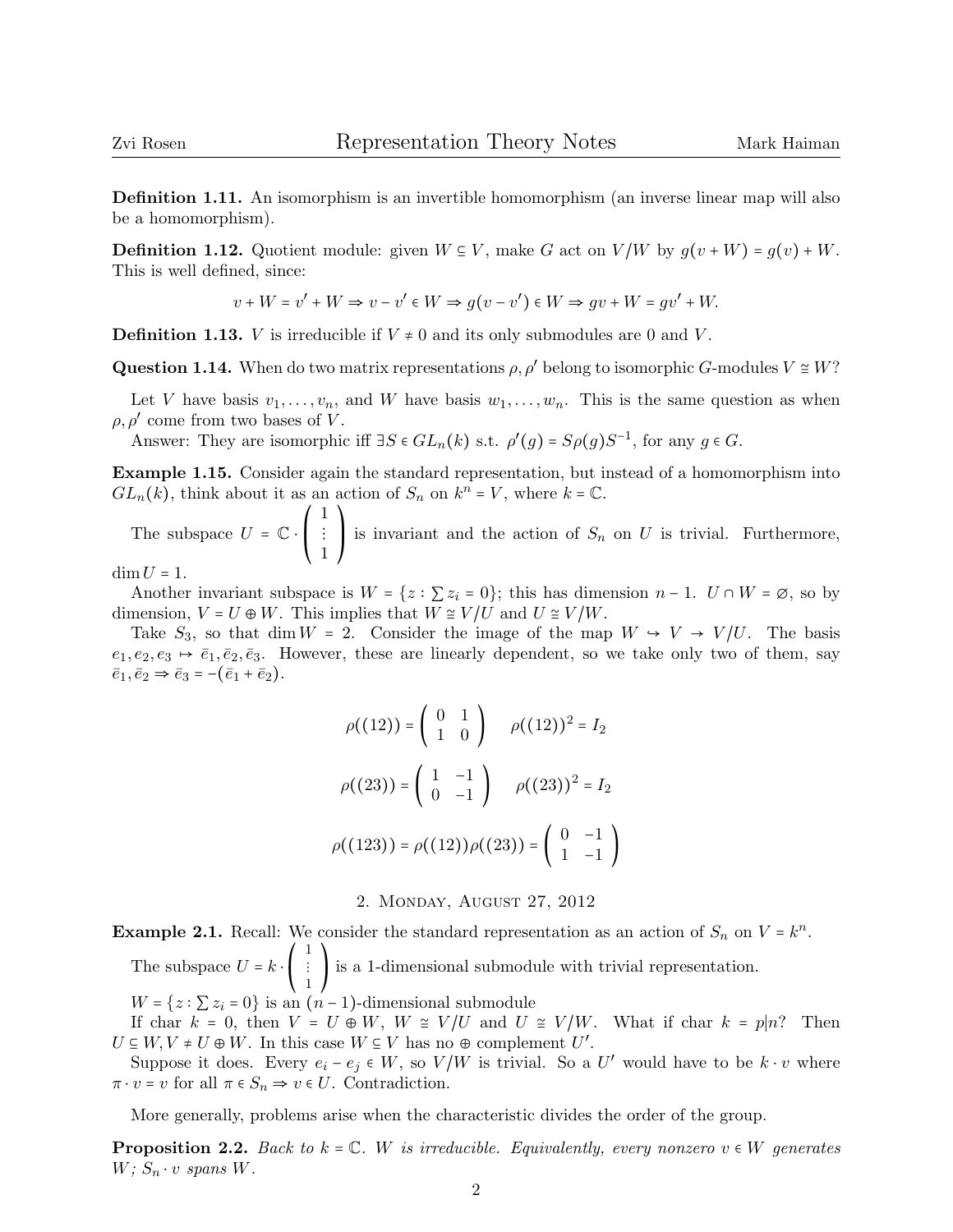*Proof.* Let  $v =$ ⎝  $z_1$ ⋮ zn  $\mathbf{I}$ , such that  $\sum z_i = 0$ , not all 0, so not all equal. W.l.o.g. take  $z_1 \neq z_2$ . 1  $\mathbf{I}$ 

Consider  $v - \pi v, \pi = (12)$ . This is  $(z_1 - z_2)$  $\overline{I}$  $\parallel$ ⎝ −1

0 This means that  $e_1 - e_2 \in \text{span}(S_n \cdot v)$ ; by symmetry,  $e_i - e_j \in \text{span}(S_n \cdot v)$  for all  $i, j$ . Therefore,  $\Box$  $\text{span}(S_n \cdot v) = W.$ 

 $\boldsymbol{0}$ ⋮

 $\frac{1}{2}$ ⎠

**Remark 2.3.** Suppose char  $p|n$ , and

$$
0 \subset U \subset W \subset V
$$

Then,  $U = U/0$  is irreducible,  $V/W$  is irreducible, and  $W/U$  is irreducible. (perhaps not for  $p = 2$ ).

**Definition 2.4.** Let k be a commutative ring. The group algebra  $kG$  = free k-module with basis G, with multiplication defined by

$$
\big(\sum_{g \in G} a_g g\big) \big(\sum_{g \in G} b_g g\big) = \sum_{g,h \in G} a_g b_h gh.
$$

This inherits associativity from the group, and the group identity becomes 1 for kG. (One could define the algebra over a noncommutative ring, but we are interested in the  $k$ -algebra structure that commutativity gives it.)

Regard this as a k-algebra by  $k \to kG$ , sending  $a \mapsto a \cdot 1$ .

**Remark 2.5.** The set of G modules over k (i.e. k-module V, plus k-linear action of G on V) can be canonically identified with  $kG$ -modules. Given G-module V (over k) make  $kG$  act by

$$
(\sum a_g g)v = \sum a_g g(v),
$$

and it is easy to see that this is a group action.

Conversely, if V is a kG-module, then  $G \to kG$  mapping  $g \mapsto g$  is a homomorphism  $G \to (kG)^{\times}$ of groups giving a  $G$  action on  $V$ .

One can also define an algebra where the group acts on the ground ring. The resulting multiplication looks like:

$$
\left(\sum_{g \in G} a_g g\right) \left(\sum_{g \in G} b_g g\right) = \sum_{g,h \in G} a_g g(b_h) \cdot gh.
$$

2.1. Modules over Associative Algebras. Our convention will be to talk about left modules.

Generalities on A-modules where  $A$  is an associative algebra with unit, over some commutative ring k. (If  $k = \mathbb{Z}$ , we mean non-commutative rings with unit)

## Important Concepts:

- Submodule
- quotient  $V/W$
- Irreducible means  $V \neq 0$  and only submodules are 0 and V.
- Direct sums
- Indecomposable  $=$  not a proper  $\oplus$ . Irreducible implies indecomposable, but not the converse.
- Module homomorphisms.
- Submodule  $W \subset V$ , then  $0 \to W \to V \to V/W \to 0$  is an exact sequence.
- Given  $0 \to K \to V \to Q \to 0$ , we say that V is an extension of Q by K.
- An  $A$ -module  $V$  is Aritinian if every chain of distinct submodules is finite. (Implication: Artinian ⇒ Noetherian)

Proposition 2.6. Every submodule, quotient and extension of Artinian modules is Artinian.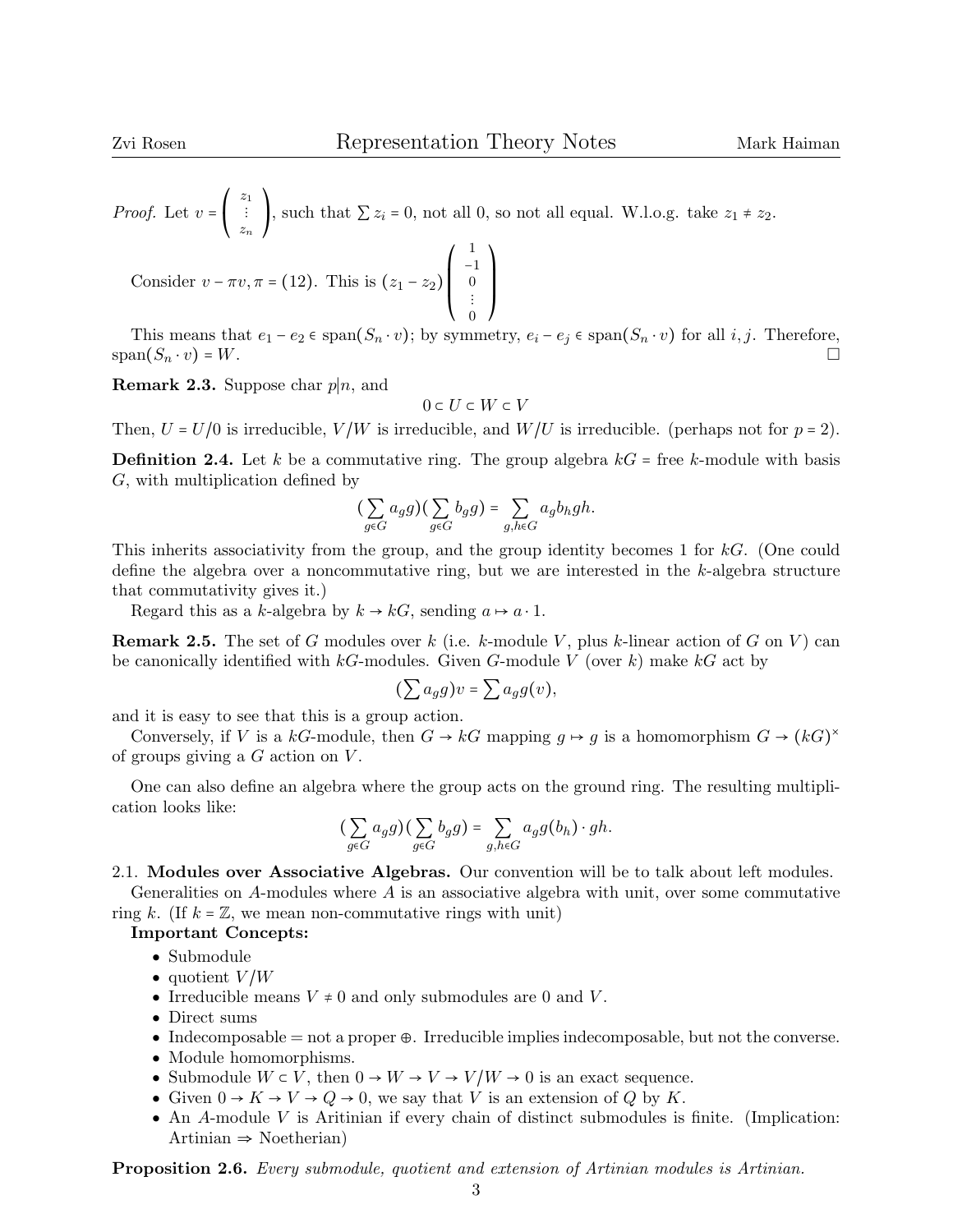## 3. Wednesday, August 30, 2012

**Definition 3.1.** Recall: an A-module V is Artinian if it has no infinite chain of submodules. (ACC)  $+ DCC$ 

Remark 3.2. If V is Artinian, a maximal chain looks like:

$$
0 = V_0 \subset V_1 \subset \cdots \subset V_m = V,
$$

where each  $V_i/V_{i-1}$  is simple. Such a chain is called a *composition series*. The  $V_i/V_{i-1}$  are called composition factors.

Proposition 3.3. Every submodule, quotient and extension of Artinian modules is Artinian.

*Proof.* Submodules and quotients are obvious. For extension, we are given  $W \subseteq V$ , W Aritinian,  $V/W$  Artinian. We want to show that V is Artinian.

Given

$$
V' \subseteq V'' \subseteq V,
$$

we can send it to a chain in  $W$ , by

$$
V' \cap W \subseteq V'' \cap W \subseteq W
$$

as well as a chain  $V/W$  by

$$
(V' + W)/W \subseteq (V'' + W)/W \subseteq V/W.
$$

The composition factors in each of these modules:

$$
(V'' \cap W)/(V' \cap W) \subseteq V''/V', \quad V''/V' \to (V'' + W)/(V' + W).
$$

In the corresponding exact sequence:

$$
0 \to \frac{V'' \cap W}{V' \cap W} \to \frac{V''}{V'} \to \frac{V'' + W}{V' + W} \to 0.
$$

Alternatively, consider the following:

$$
(V' + W) \cap V'' = V' + (W \cap V'')
$$
 (modular law).

This gives us a  $W'$  between  $V'$  and  $V''$ .

$$
V' \cap W = V'' \cap W \text{ and } V' + W = V'' + W \Rightarrow V' = V''.
$$

Given  $(V_i)$  in  $V$ ,

$$
V_i \mapsto (V_i + W, V_i \cap W),
$$

an injective map into the product of finite chains. Therefore, the pre-image chain is also finite.

You can also think about this in the purely formal realm of modular lattices.

**Theorem 3.4** (Jordan-Hölder Theorem). If  $(V_i)$  and  $(V'_i)$  are two composition series for V, then they have the same length, say n and there is a permutation  $\pi$  of  $\{1, 2, ..., n\}$  such that  $V'_i/V'_{i-1} \cong V'_i$  $V_{\pi(i)}/V_{\pi(i)-1}.$ 

Proof. The proof follows by induction on the length of composition series. Consider two chains  $(V_i)$  and  $(V'_i)$ .

Suppose that  $V_1 = V_1'$ . Then,  $V/V_1 \cong V/V_1'$  have decomposition series of the same length by induction.

So, we take  $V_1 \neq V'_1$ . Consider the submodule  $V_1 + V'_1$ . There exists a composition series  $(W_i)$  for  $V/(V_1 + V_1')$  by the proposition. So the chain  $(0, V_1, W_i)$  and the chain  $(0, V_1, W_i)$  have the same length. By induction, the chain  $(V_i)$  and  $(V'_i)$  will therefore have the same length.

Again this could be formulated in a lattice-theoretic way.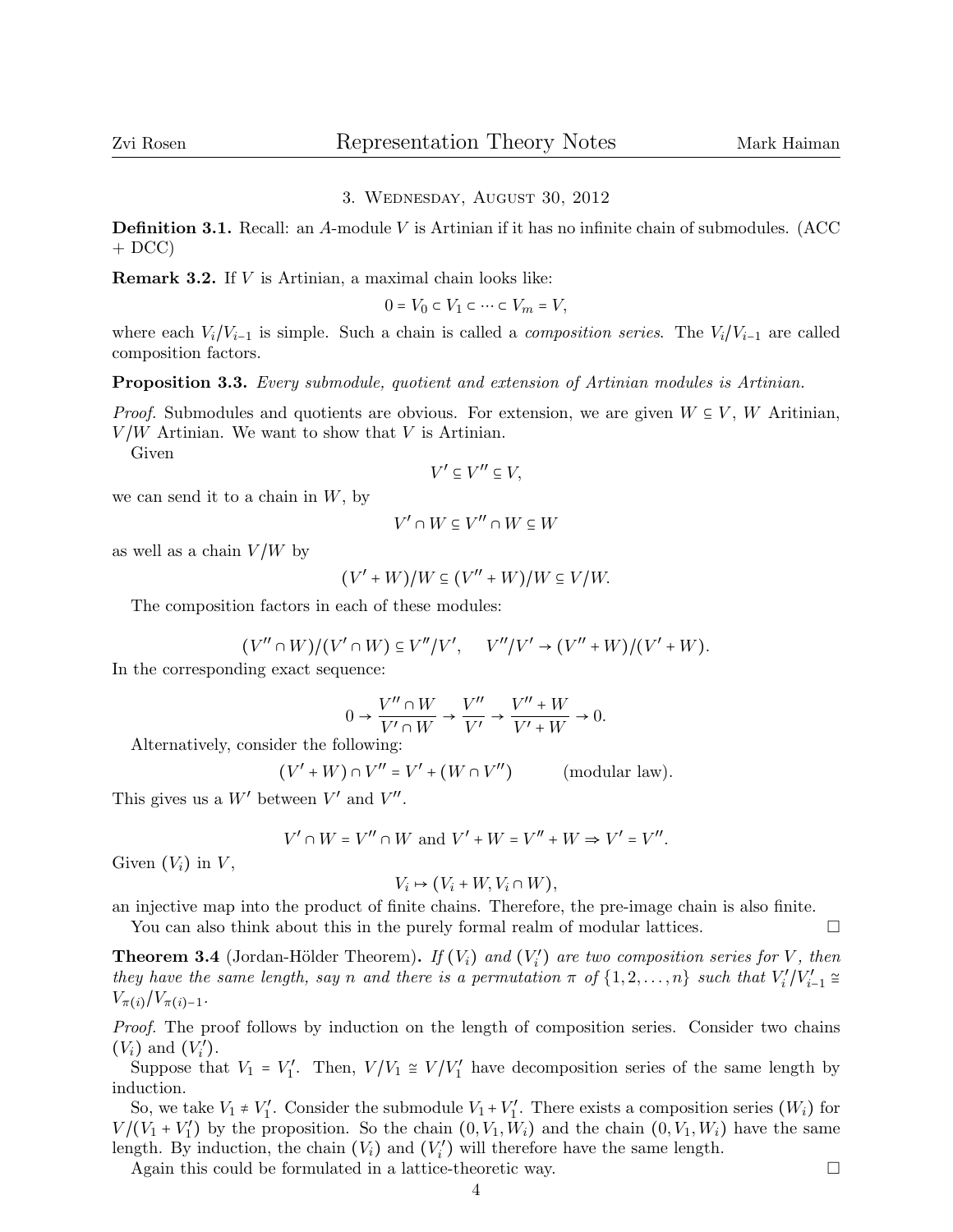**Proposition 3.5.** The following are equivalent (for an A-module V):

- (1) Every  $U \subseteq V$  has  $a \oplus complement: V = U \oplus W$ .
- $(2)$  V is a direct sum of simple submodules.

In this case, V is called completely reducible, or semisimple.

**Lemma 3.6.** Property  $(1)$  in the proposition is preserved by quotients.

Proof.

$$
\hat{U}\subseteq V/W \leftrightarrow W\subseteq U\subseteq V, \quad \ \ V=U\oplus U' \Rightarrow V/W=U/W+\bar{U'},
$$

where  $\overline{U'}$  is the image of  $U' \subset V \to V/W$ .

**Lemma 3.7.** Property (1) implies that V contains a simple submodule or  $V = 0$ .

*Proof.* Pick a nonzero  $v \in V$ . Let  $M \subseteq V$  be maximal such that  $v \notin M$ . Let  $\overline{v}$  = the image of v in  $V/M$ .

Then,  $\bar{v} \neq 0$  belongs to every nonzero submodule of  $V/M$  i.e.  $A\bar{v}$  is the smallest nonzero submodule of  $V/M$ , hence simple. So  $V/M$  has a simple submodule. Because  $V = M \oplus N$ , then  $N \cong V/M$ , so N has a simple submodule and so does V. so  $N$  has a simple submodule and so does  $V$ .

*Proof of Proposition 3.5.* (1)  $\Rightarrow$  (2). Let  $U_i$  be a maximal collection of simple submodules, such that  $\sum U_i = \oplus U_i$ , i.e. if  $u_{i_k} \in U_{i_k}$  where  $i_1, \ldots, i_m$  are distinct, then  $\sum u_{i_k} = 0$  implies that all  $u_{i_k} = 0$ .<br>If  $V = \sum U_i$  we are done. If  $V = U \oplus W_i$  then  $W \cong V/U$ . By the larges  $W$  has a simple If  $V = \sum U_i$ , we are done. If  $V = U \oplus W$ , then  $W \cong V/U$ . By the lemma, W has a simple

submodule U'. But  $\sum U_i + U' = \bigoplus U_i \oplus U'$ , contradicting maximality.

#### $\Box$

## 4. Friday, August 31, 2012

*Proof of Proposition 3.5 Continued.* (2)  $\Rightarrow$  (1). Let  $V = \bigoplus_I U_i$ . Given  $U$ , let  $J \subseteq I$  be a maximal subset such that  $W = \bigoplus_{i \in J} U_i$  has  $W \cap U = 0$ .

Claim:  $W + U = V$ , i.e. the quotient of  $U \to V/W$  is surjective.  $V/W \cong \bigoplus_{i \notin J}$  $U_i$ . Then some  $U_i$ 

 $(i \notin J)$  is not contained in

$$
U' = im(U \to V/W \cong \bigoplus_{i \notin J} U_i).
$$

So  $U' \cap U_i = 0$ , with  $U_i$  simple. Therefore,  $(U+W) \cap (U_i+W) = W \Rightarrow U \cap (W+U_i) = 0$ . This contradicts maximality of J; therefore,  $U + W$  must be the whole module.

 $\Box$ 

Recall that, under these conditions, V semi simple or completely reducible.

Corollary 4.1. Any submodule, quotient, or direct sum of semi simple modules is semisimple.

Next question: When are all A-modules semisimple? More about simple modules:

**Lemma 4.2** (Schur's Lemma). If V,W simple modules, then any homomorphism  $\varphi: V \to W$  is either 0 or an isomorphism.

*Proof.* Consider the possible submodules to play the role of kernel and image.  $\square$ 

Corollary 4.3. If  $V \not\equiv W$ , then  $Hom_A(V, W) = 0$ .  $End_A(V) = Hom(V, V)$  is a division ring.

 $\Box$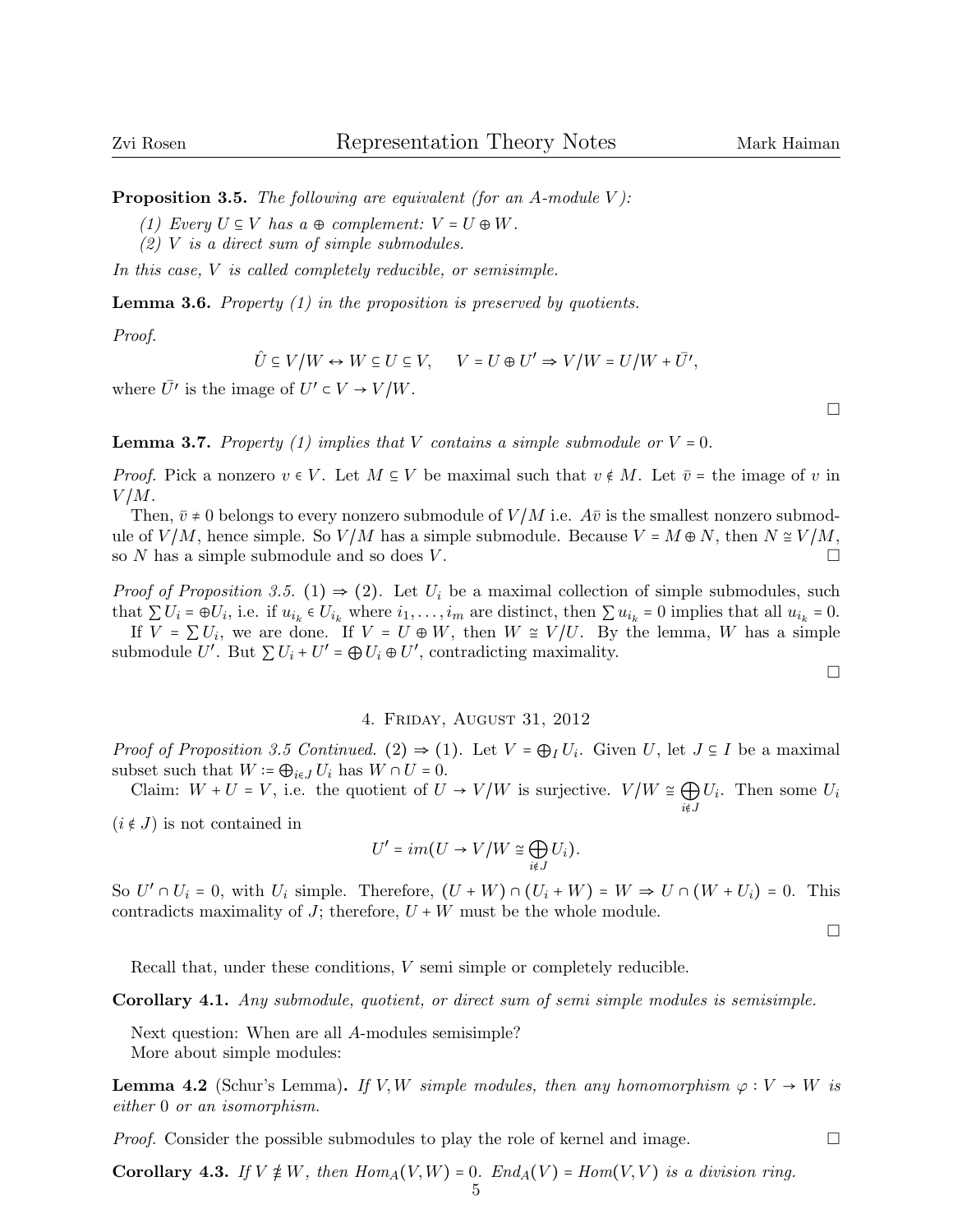$\Box$ 

We can also make statements about semisimple modules.

If  $V = \bigoplus V_i$  and  $W = \bigoplus_j W_j$ , then

$$
\mathrm{Hom}(V,W)=\prod_i \mathrm{Hom}(V_i,W).
$$

Assuming both index sets are finite, then

$$
\operatorname{Hom}(V,W)=\bigoplus_i\bigoplus_j\operatorname{Hom}(V_i,W_j).
$$

Finally, if we index the modules as  $V = \bigoplus_{\lambda} V_{\lambda}^{m_{\lambda}}$ , and  $W = \bigoplus_{\lambda} V_{\lambda}^{n_{\lambda}}$ , such that  $\lambda \neq \mu \Rightarrow V_{\lambda} \neq V_{\mu}$ , the index set finite. Then with the index set finite. Then,

$$
\text{Hom}(V, W) = \bigoplus_{\lambda} \text{Hom}(V_{\lambda}^{m_{\lambda}}, V_{\lambda}^{n_{\lambda}}) = M_{m_{\lambda} \times m_{\lambda}}(End_{A}(V_{\lambda})).
$$
\n
$$
\text{and } End_{A}(V) = \bigoplus_{\lambda} M_{n_{\lambda} \times n_{\lambda}}(D_{\lambda}),
$$

where  $D_{\lambda}$  is the division ring  $End(V_{\lambda})$ .

4.1. **Jacobson Radical of** A. Let V be a simple A-module. Any  $0 \neq v \in V$  generates V as  $Av = V$ . Let  $\mathfrak{m} = \text{ann}_A(v)$ . Then  $\mathfrak{m}$  is a maximal left ideal.

$$
A/\mathfrak{m} \stackrel{\sim}{\rightarrow} V, \qquad a \mapsto a \cdot v.
$$

Therefore,  $A/\mathfrak{m} \cong A/\mathfrak{m}' \cong V$ , when  $\mathfrak{m}, \mathfrak{m}'$  are annihilators of different  $v, v' \in V$ .

**Example 4.4.**  $A = M_n(k)$ . Then,  $V = k^n$ .  $\mathfrak{m} = \{$  matrices killing a vector  $v\}$ .

We can group the maximal ideals as those that kill elements in the same simple module.

$$
\bigcap_{\mathfrak{m}\cdot A/\mathfrak{m}\cong V}\mathfrak{m}=\operatorname{ann}(V)=\ker(A\to\operatorname{End}_k(V))
$$

is a two-sided ideal.

**Definition 4.5.** The (left) Jacobson radical  $J(A)$  is defined as

$$
J(A) = \bigcap_{\mathfrak{m} \text{ maximal left ideal}} \mathfrak{m} = \bigcap_{V \text{ of each iso. type}} \text{ann}(V).
$$

By theorem, the right and left Jacobson radicals are equal.

#### Proposition 4.6.

$$
A \to \prod_V End_{k}(V) \to End_{k}\left(\bigoplus_V V\right).
$$

By Schur's Lemma, the second arrow is isomorphism.  $J(A)$  is the kernel of the first map. A has a faithful semisimple module if and only if  $J(A) = 0$ .  $A/J(A)$  has a faithful semisimple module, since  $J(A/J(A)) = 0$ .

**Theorem 4.7.** The following are equivalent (for k-algebra  $A$ ):

- (1) A is a semisimple left A-module.
- (2) A is isomorphic to a finite product  $\prod_{i=1}^{m} M_{n_i}(D_i)$  of matrix algebras over division rings.<br>(2) A is Artinian (as a left A modula) and  $I(A) = 0$
- (3) A is Artinian (as a left A-module) and  $J(A) = 0$ .
- (4) Every left A-module is semisimple.

*Proof.* (4)  $\Rightarrow$  (1) trivial. (1)  $\Rightarrow$  (4) almost trivial: Every A-module is a quotient of a free module  $\bigoplus A$ . Quotients of semisimple modules are semisimple. (2)  $\Rightarrow$  (3) not too bad.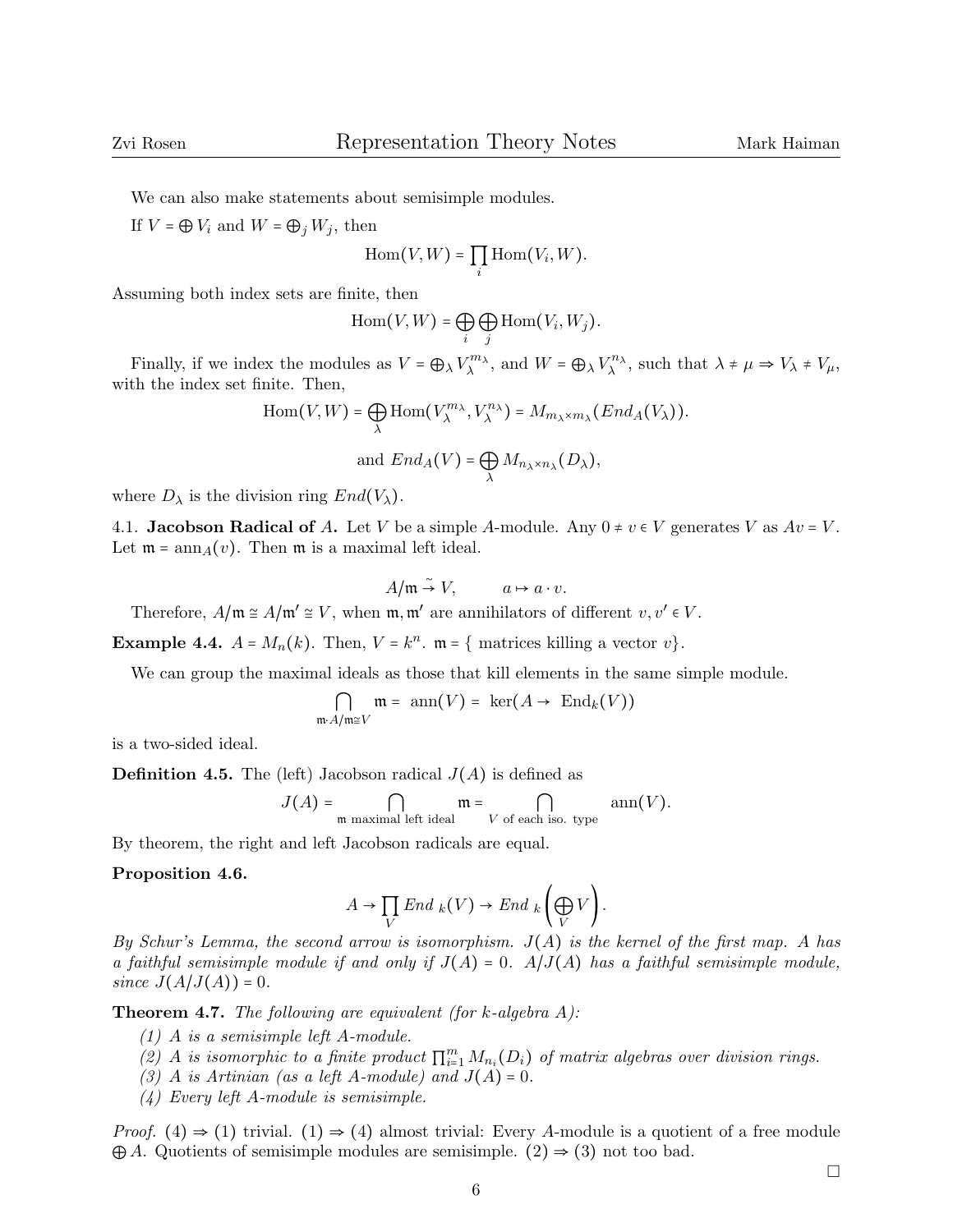$\Box$ 

## 5. Wednesday, September 5, 2012

*Proof of Theorem 4.7 Continued.* (1)  $\Rightarrow$  (2). Note that any A with unit has  $A^{op} \rightarrow$  End  $_A(A)$ , with  $a \mapsto \varphi(x) = xa$ . This is actually an isomorphism, with inverse  $\varphi \mapsto \varphi(1)$ . Suppose A is semisimple, i.e.  $A = \bigoplus_{i=1}^k V_i^{n_i}$ , with  $V_i$  simple and  $V_i \neq V_j$  for  $i \neq j$ . (1)  $\Rightarrow A$  is a finite direct sum of simples because A is finitely generated.

$$
A^{op} \cong \text{End} \ \, A\left(\bigoplus_{i=1}^k V_i^{n_i}\right) = \prod_{i=1}^k \text{End} \,\left(V_i^{n_i}\right) = \prod_{i=1}^k M_{n_i}\left(D_i^{op}\right), \text{ where } D_i^{op} = \text{End} \,\, V_i.
$$

 $(2) \Rightarrow (3)$ .  $M_n(D_i)$  (and also A) has a simple module  $D_i^n = V_i$ .  $e_1 = (1, 0, \ldots, 0)$  generates. For  $0 \neq v \in D_i^n$  there is a matrix X such that  $X \cdot v = e_1$ . This implies that A acting on  $\bigoplus D_i^{n_i}$  is faithful, so  $J(A) = 0$ .

Note that  $A \cong_{A-mod} \bigoplus_i V_i^{n_i} \Rightarrow A$  is Artinian.

 $(3)$  ⇒ (1). General fact: For a module V, and  $U_i$  a family of submodules, such that  $\bigcap_{i=1}^k U_i = 0$ and  $U_j + \bigcap_{i=1}^{j-1} U_i = V$ , for all  $j = 1, ..., k$ , and given  $x \in V/U_j$  there is a  $v \in V$  such that  $v \mapsto x$  and  $v \in \text{ker } \phi_{j-1}$ . Then the map  $\varphi: V \to \bigoplus_{i=1}^k V/U_i$  is an isomorphism.<br>Proof. It is injective because  $\text{ker } \varphi \circ U = 0$ .

Proof: It is injective, because ker  $\varphi = \cap U_i = 0$ .

By the second hypothesis, if  $\phi_{j-1}$  is surjective, so is  $\phi_j : V \to \bigoplus_i^j$  $\sum_{i=1}^{j} V/U_j$ . By induction,  $\varphi$  is surjective.

Given (3), construct maximal left ideals  $m_1, m_2, \ldots, m_k$  as follows. If  $m_1 \cap \cdots \cap m_{j-1} = 0$  for all j, then we are done (Since  $J(A) = 0 \Rightarrow A$  is semisimple). If not, then...

Corollary 5.1. Assume A is semi simple. Then,

- (1) A has finitely many simple modules  $V_i$  up to isomorphism.
- $(2)$  V<sub>i</sub> is  $D_i^{n_i}$  as an A-module via  $M_{n_i}(D_i)$ .
- (3) A has central, orthogonal idempotents  $e_i$  such that  $e_i$  acts on  $V_i$  as 1 and on  $V_j$ ,  $j \neq i$  as 0.
- (4) In  $V = \bigoplus_{i=1}^k (\bigoplus_j V_i)$  (where J is a possibly infinite indexing set), the summands  $\bigoplus_j (V_i) =$  $\hat{u}$   $v = \bigoplus_{i=1}$  $(\bigoplus J v_i)$  (where *J* is a possibility equal to  $\hat{u}$ ).
- (5) A-mod is categorically equivalent to  $\prod_{i=1}^{k} D_i$ -mod.

## 5.1. Back to  $kG$ -modules (G modules over  $k$ ).

**Remark 5.2.** Hom<sub>k</sub> $(V, W)$ , is the group (k-module) of k-module homomorphisms from V to W. Given  $W \stackrel{\varphi}{\rightarrow} W'$ , we get a map

$$
\operatorname{Hom}(V,W) \stackrel{\operatorname{Hom}(V,\varphi)}{\longrightarrow} \operatorname{Hom}(V,W'), \qquad \alpha \mapsto \phi \circ \alpha.
$$

This respects commutative diagrams, so Hom( $V,$ −) is a functor from k-mod  $\rightarrow Ab$  (or to k-mod, if  $k$  is commutative).

Similarly, Hom(-, V) is a functor from  $(k\text{-mod})^{op} \rightarrow (k\text{-mod})$ .

If G acts on V and H acts on W, then  $G^{op} \times H$  acts on  $\text{Hom}_k(V,W)$ . We check when  $H = G$ . Then,

 $G \to G \times G \to G^{op} \times G$  acts on  $\text{Hom}_k(V, W)$ ,  $g \cdot \varphi = g \circ \varphi \circ g^{-1}$ .

So  $\text{Hom}_k(V, W)$  is a G-module.

$$
\operatorname{Hom}_k(V,W)^G = \{ \varphi : g\varphi = \varphi, \ \forall g \in G \} = \operatorname{Hom}_{kG}(V,W).
$$

where  $q\varphi = \varphi$  means  $q \circ \varphi = \varphi \circ q$ .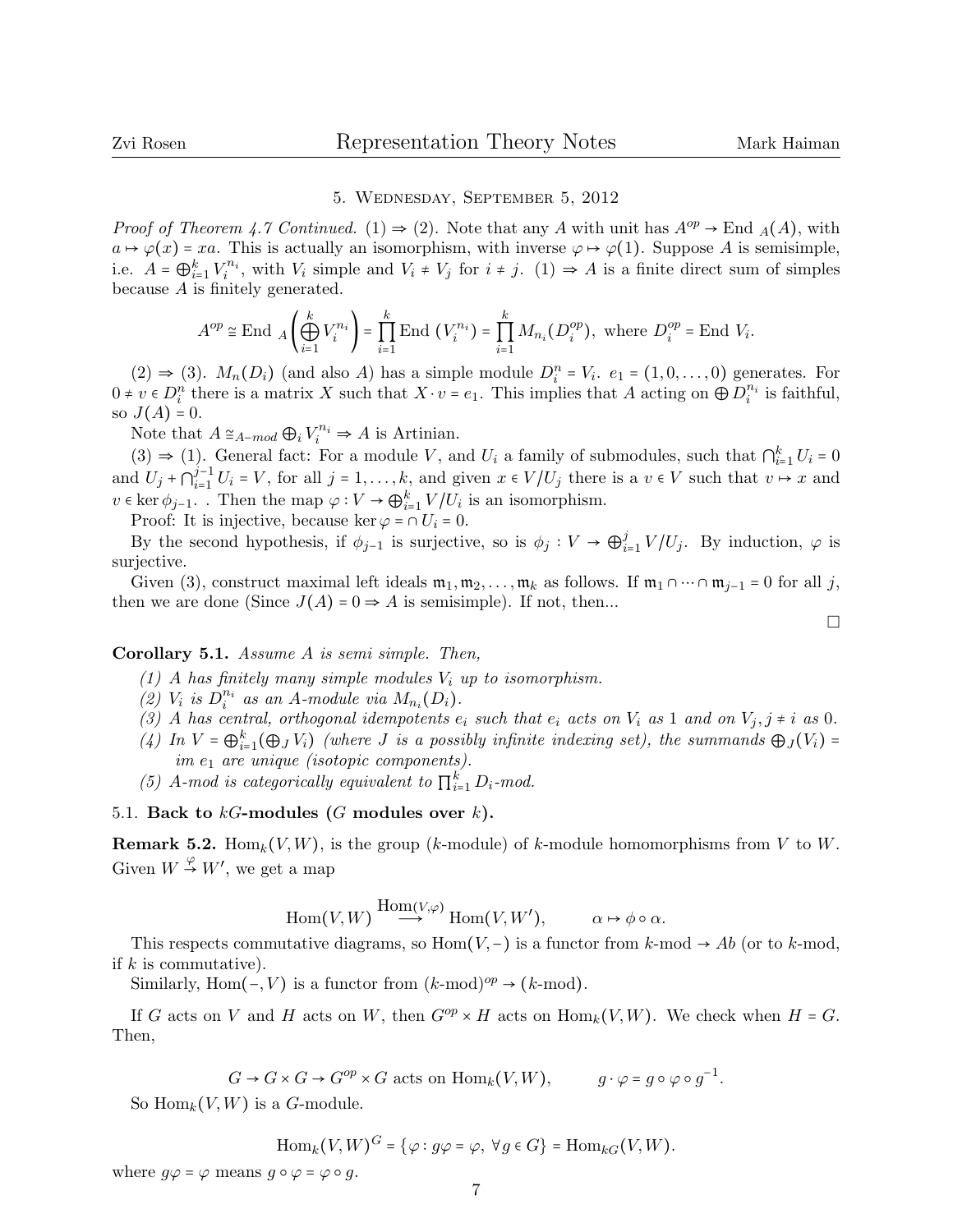**Theorem 5.3** (Maschke's Theorem). Let k be a field, and G a finite group, such that char k  $\emptyset$  G. Then kG is semi simple.

*Proof.* Given  $U \subseteq V$  kG-modules, we want  $W \subseteq V$  such that  $V = U \oplus W$ .

$$
0 \to U \stackrel{i}{\to} V \stackrel{p}{\to} V/U \to 0.
$$

We want to split this – i.e. we want  $h: V/U \to V$  such that  $ph = 1_{V/U}$ .

We can find a k-linear map  $j: V/U \to V$  such that  $pj = 1_{V/U}$ , where  $j \in Hom_k(V/U, V)$ . We want  $h \in \text{Hom}_k(V/U, V)^G$ , invariant under G action.<br>The desired were is  $R = \frac{1}{2} \sum_{k=0}^{n} kC_k$ 

The desired map is  $R = \frac{1}{|G|} \sum_g g \in kG$ .

6. Friday, September 7, 2012

**Lemma 6.1** (Properties of the Reynolds Operator).  $R^2 = R$ , and R acts in any kG-module V as a projection on

$$
V^G = \{ v \in V : gv = v, \forall g \in G \}.
$$

 $R(V) = V^G$  and  $R|_{V^G} = 1_{V^G}$ .

Proof.

$$
h \cdot Rv = \frac{1}{|G|} \sum_{g \in G} hg \cdot v = Rv \Rightarrow Rv \in V^G.
$$
  

$$
v \in V^G \Rightarrow Rv = \frac{1}{|G|} |G| v = v.
$$

*Proof of Theorem 5.3 Continued.* Define  $h = R(j)$ , where j was the vector-space map from above.

 $h \in \text{Hom}_k(V/U, V) = \text{Hom}_{kG}(V/U, V).$ 

Note that

$$
\operatorname{Hom}_k(V/U, V) \longrightarrow \operatorname{End}_k(V/U), \qquad j \mapsto pj
$$

is G-homomorphism, since  $p$  is G-invariant:

$$
g(pj) = g p j g^{-1} = p g j g^{-1} = p g(j).
$$

So, 
$$
ph = pR(j) = R(pj) = R(1_{V/U}) = 1_{V/U} \in \text{End } k(V/U)
$$
.

Recall that if A is semi simple, in A we have central orthogonal idempotents  $e_i$ , act as projections on isotypic components in  $V = \bigoplus_i (\bigoplus_I V_i)$ . Specifically,  $A \cong \prod_i M_n(D_i)$ .

What is R? It is the  $e_i$  for  $V_i = k$  (the trivial representation).

In some sense, the representations over an algebraically closed field will be finer than the representations in non-algebraically closed subfields; the representations will "clump together" when you pass to the subfield.

**Lemma 6.2.** If  $k = \overline{k}$ , the only finite dimensional division algebra over k is k.

*Proof.*  $k \in D$ ,  $x \in D$ , then  $k(x)$  is commutative, hence  $k(x) = k$ .

**Corollary 6.3.** If  $k = \overline{k}$ , char  $k \not| |G|$ , then  $kG \cong \prod_i M_{n_i}(k)$ . The non-isomorphic simple  $kG$ -<br>modules are  $V = M_{n_i}(k)$  module  $k_n$ . modules are  $V_i = M_{n_i}(k)$ -module  $k^{n_i}$ .

**Corollary 6.4.** For  $k = \overline{k}$  and char k ok, if  $V_1, \ldots, V_r$  are the simple kG modules up to isomorphism, then  $\sum_i \dim(V_i)^2 = |G|$ .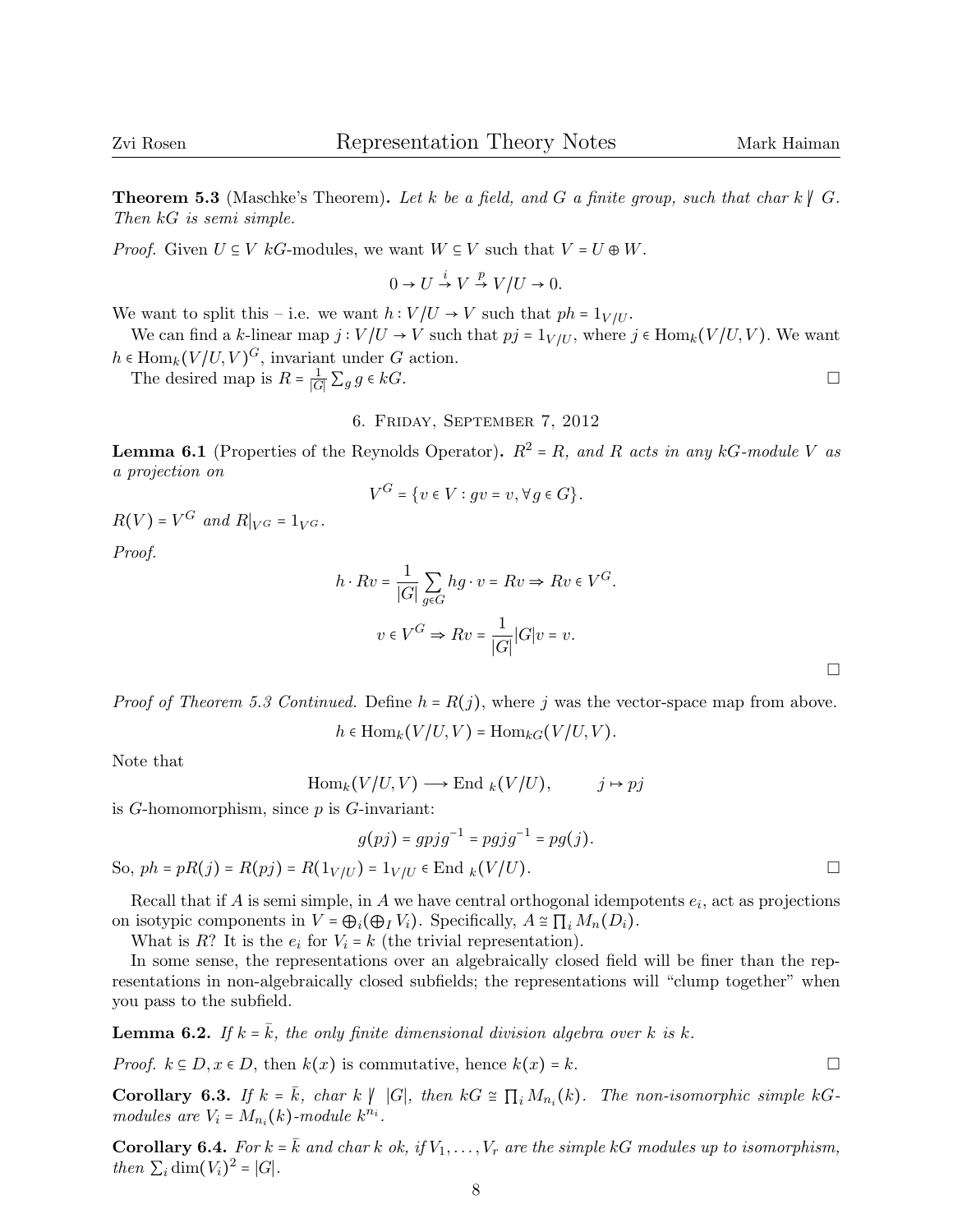Example 6.5. <sup>G</sup> <sup>=</sup> <sup>S</sup>3. We have <sup>V</sup><sup>1</sup> <sup>=</sup> <sup>C</sup> trivial representation. <sup>C</sup> 3 <sup>≅</sup> <sup>V</sup><sup>1</sup> <sup>⊕</sup> <sup>W</sup> gives us <sup>V</sup><sup>2</sup> a 2 dimensional representation. So  $6 = 1^2 + 2^2 + n^2 \Rightarrow n = 1$ , so we have a missing one-dimensional<br>representation. The missing one is the sign pape V, which sands sach negroutation to its sign. This representation. The missing one is the sign rep  $V_{\epsilon}$ , which sends each permutation to its sign. This set of representations gives us a map  $G \to M_1 \times M_2 \times M_1$ , which implies  $kG \cong M_1 \times M_2 \times M_1$ .

$$
(k = \bar{k}, \text{ char } k \nmid |G|). \text{ Then, dim } Z(kG) = \text{number of simple modules. Alternatively,}
$$

$$
Z(kG) = \{ \sum_{g} a_g g : a_g \text{ is constant on conjugacy classes} \},
$$

since being in the center also means that it is invariant under conjugation.

Suppose G is abelian  $(k = \overline{k}, \text{char } k \not\mid |G|)$ . Then  $kG \cong \prod_i M_1(k)$ , i.e. all simple modules have dimension 1. They are given by homomorphisms  $G \to k^*$ , more specifically  $G \to \text{roots of 1 in }$  $k \to k^{\times}$ ; the set of roots  $\cong \mathbb{Q}/\mathbb{Z}$  in char 0, or "enough" of  $\mathbb{Q}/\mathbb{Z}$  in char p.

**Definition 6.6.** The dual group  $\hat{G}$  = Hom<sub>Ab</sub>( $G, \mathbb{Q}/\mathbb{Z}$ ). So  $|\hat{G}| = |G|$ , but there is no canonical isomorphism.

**Corollary 6.7.**  $kG \cong \bigoplus V_i^{\dim V_i}$ , as a kG-module.

Corollary 6.8. Maschke's Theorem implies that all  $g \in G$  acting on V are simultaneously diagonalizable.

**Definition 6.9.** Let A be a ring, N an A-module, and M an  $A^{op}$  module. Then,  $M \otimes_A N$  is an abelian group generated by symbols  $m \otimes n$ , where  $m \in M$ ,  $n \in N$ , with relations  $(m + m') \otimes n =$ <br> $m \otimes n + m' \otimes n$ ,  $m \otimes (m + n') = m \otimes n + m \otimes n'$ ,  $m \otimes n = m \otimes q$  $m \otimes n + m' \otimes n, m \otimes (n + n') = m \otimes n + m \otimes n', ma \otimes n = m \otimes an.$ <br>The mativating property is that  $M \circ N \circ M \otimes N$  is  $\mathbb{Z}$  linear in

The motivating property is that  $M \times N \to M \otimes N$  is Z-linear in each variable and "A-associative."

It satisfies the universal property:



where  $\bullet$  is a bilinear map with  $\bullet (ma, n) = \bullet (m, an)$ .



More on the tensor product: If  $f : M \to M'$  is a map of left A-modules and  $g : N \to N'$  is a map of right A-modules.



where  $m \otimes n \mapsto f(m) \otimes q(n)$ . This map will satisfy:

 $f(ma) \otimes g(n) = f(m)a \otimes g(n) = f(m) \otimes ag(n) = f(m) \otimes g(an).$ 

We can put left and right module structures on the tensor product, by multiplying in the right or left component.

If k is commutative with M and N k-modules. View them as k-bimodules with same left and right action. As a result, k acts on  $M \otimes_k N$  from both right and left, and these actions are the same. Therefore,  $M \otimes_k N$  has a natural k-module structure.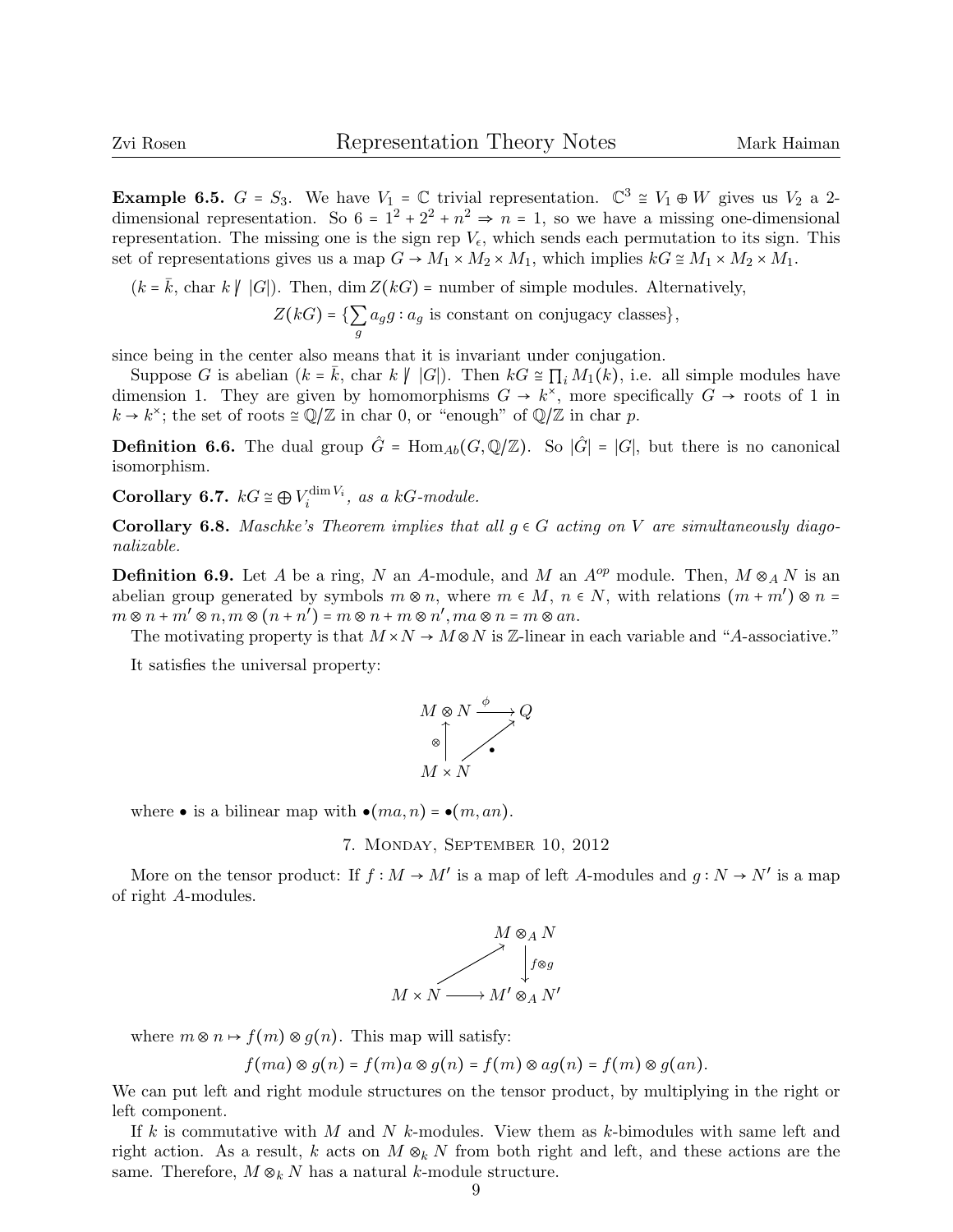**Remark 7.1.** In some ways the tensor product  $M \otimes N$  "eats up" the action on M from the right and  $N$  from the left, so that its only actions are inherited from the left action on  $M$  and the right action on N.

**Remark 7.2.** Let  $M, N, P, Q$  be A-modules. The functor  $P \otimes \cdot$  is right-exact. Specifically, given an exact sequence:

$$
M \xrightarrow{f} N \xrightarrow{g} Q \to 0,
$$

the following sequence is exact:

$$
P\otimes_A M \stackrel{1\otimes f}{\to} P\otimes_A N \stackrel{1\otimes g}{\to} P\otimes_A Q \to 0.
$$

Example 7.3. Consider the sequence

$$
0 \to \mathbb{Z} \xrightarrow{2} \mathbb{Z} \longrightarrow \mathbb{Z}/2\mathbb{Z} \to 0.
$$

We apply the functor  $\mathbb{Z}/2\mathbb{Z} \otimes_{\mathbb{Z}} \cdot$  to the sequence, and obtain:

$$
0 \to \mathbb{Z}/2\mathbb{Z} \xrightarrow{2=0} \mathbb{Z}/2\mathbb{Z} \xrightarrow{1} \mathbb{Z}/2\mathbb{Z} \to 0.
$$

So, the surjections are preserved, but the injection is not; thus "right-exact".

**Remark 7.4.** In the example, we used the basic fact that  $A \otimes_A M \cong M$ , by the canonical maps  $a \otimes m \mapsto am, m \mapsto 1 \otimes m$ .

Corollary 7.5. Let  $M \cong (\bigoplus_{I} A)$ , a free right A-module.  $\Rightarrow M \otimes_A N = \bigoplus_{I} N$ .

**Corollary 7.6.** Let k be a field, and M, N vector spaces with bases  $\{m_i\}, \{n_i\}$  respectively. Then,  $M \otimes_k N$  is a vector space with basis  $\{m_i \otimes n_j\}.$ 

**Proposition 7.7.** Let V, W be kG-modules. Then  $V \otimes_k W$  is again a kG-module.

 $g(v\otimes w)$  = gv $\otimes g w$ . In other words, we have linear maps  $g: V \to V, g: W \to W$ ; so, we can tensor them to obtain  $g \otimes g : V \otimes W \to V \otimes W$ .

Let  $A, B$  be k-algebras, with k commutative. Let V be an A-module, and W be a B-module.  $A \otimes_k B$  is a k-algebra with multiplication

$$
(a\otimes b)(a'\otimes b')=(aa'\otimes bb').
$$

Additionally,  $V \otimes_k W$  is an  $A \otimes_k B$ -module.

Based on this, V and W as described in the Proposition will have  $V \otimes_k W$  be a priori a  $kG \otimes_k kG$ module. The tensor product can also be expressed as  $k(G\times G)$ , since the basis is described by pairs of elements, but the diagonal map  $G \rightarrow G \times G$  induces a kG structure on the module.

To further explain this, keep  $V$  and  $W$  A-modules.

 $A \otimes_k A$  acts on  $V \otimes_k W$ , and  $A^{op} \otimes_k A$  acts on  $\text{Hom}_k(V, W)$ .

We have a bunch of maps:

$$
kG \xrightarrow{\Delta} kG \otimes_k kG, \qquad g \mapsto g \otimes g.
$$
  

$$
kG \xrightarrow{s} kG^{op}, \qquad g \mapsto g^{-1}.
$$

 $(s \otimes 1) \circ \Delta$  gives the map:

 $kG \to kG^{op} \otimes kG, \qquad g \mapsto g^{-1} \otimes g.$ 

Then given  $\varphi: V \to W$ ,  $g(\varphi) = g \circ \varphi \circ g^{-1}$ .<br>We need the following to commute.

We need the following to commute:

We also have a counit  $\varepsilon : kG \to k = \text{End } k(k)$ , mapping  $g \mapsto 1$ , and the unit  $u : k \to A$ , with  $x \mapsto x$ . Then  $kG$  is a co-commutative Hopf Algebra.  $k \otimes_k V \cong V$ . And  $V^* = \text{Hom}_k(V, k)$ . V finite dimensional,  $V^* \otimes_k W \cong \text{Hom}_k(V, W)$ .

 $kG^{op} \stackrel{S}{\rightarrow} kG.$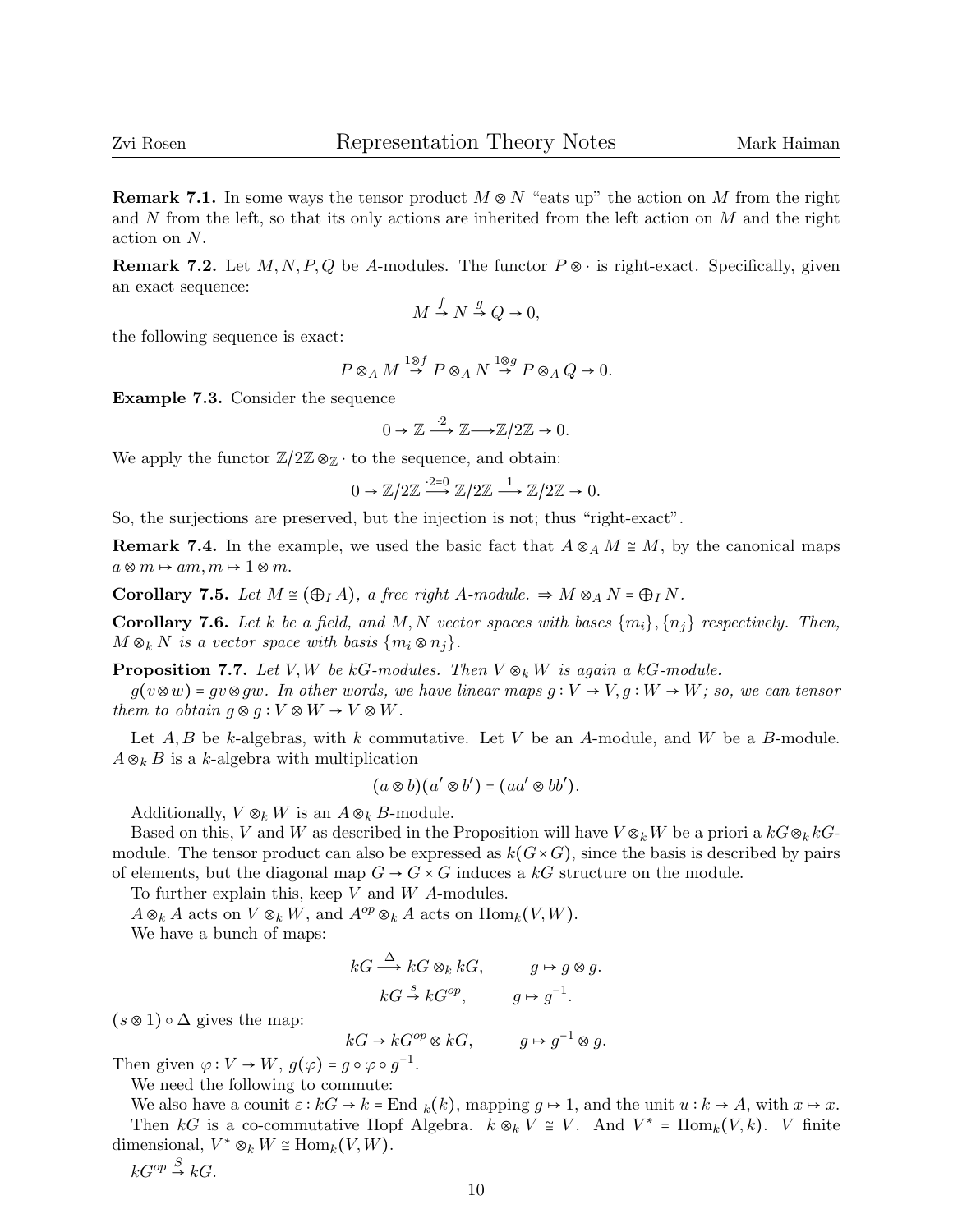

8. Wednesday, September 12, 2012

8.1. Characters. Assume that char  $k = 0$ , and that  $k = \overline{k}$ . (Specifically,  $k = \mathbb{C}$ ). Let V be a finite-dimensional  $kG$ -module.

**Definition 8.1.** The Character  $\chi_V(g) = tr_V(g)$ , i.e. the trace of its action as a matrix on the vector space.

**Remark 8.2.** Note that  $\chi_V(hgh^{-1}) = tr_V(hgh^{-1}) = tr_V(g) = \chi_V(g)$ . So the character is constant on conjugacy classes. So,  $\chi_V$  is a "class function."

**Remark 8.3.** What is  $\chi_{V \oplus W}$ ? Choosing bases for V and W, a given g has an action on V determined by a matrix  $M$ , and on  $W$  by a matrix  $N$ . So, the action of the direct sum is determined by the matrix

$$
\left(\begin{array}{c|c}M & \mathbf{0} \\ \hline \mathbf{0} & N\end{array}\right)
$$

Therefore,  $tr_{V \oplus W}(q) = tr_{V}(q) + tr_{W}(q)$ .

**Remark 8.4.** Let the k-algebra A be a finite dimensional V-module, with  $a \in A$ . Take a subspace  $U \subseteq V$ , and the quotient  $V/U$ .

The matrix representing the action of a will look like:

$$
\left(\begin{array}{c|c}M & \ast\\\hline \textbf{0} & N\end{array}\right)
$$

where M describes the action on U and N describes the action on V. Therefore,  $tr_V(a) = tr_U(a) +$  $tr_{V/U}(a)$ , even though they are not direct summands.

**Remark 8.5.** What is the character on a tensor product  $V \otimes W$ ? The vector space  $V \otimes W$  has basis  $\{v_i \otimes w_j\}$ . The matrix of g will have  $(i, j), (i', j')$  entries, i.e.  $M_{ii'}N_{jj'}$ . Therefore,

$$
\chi_{V\otimes W}(g)=\sum_{i,j}M_{ii}N_{jj}=tr(M)tr(N)=\chi_V(g)\chi_W(g).
$$

**Remark 8.6.** Consider now,  $\chi_{V^*}(g)$ , the character on the dual space. Let  $\{\xi_i\}$  be the dual basis of  $V^*$ . Define an inner product  $\langle \xi_i, v_j \rangle = \delta_{ij}$ , which satisfies:

$$
\langle g\xi_i, v_j \rangle = \langle \xi_i, g^{-1}v_j \rangle.
$$

(This fact comes from the functorial definition by which G acts compatibly on everything.) The matrix of g on  $V^*$  is  $(M^{-1})^T$ .

In the case of  $k = \mathbb{C}$ , this implies  $\chi_V(g^{-1}) = \overline{\chi_V(g)}$ .

Remark 8.7. These results immediately give us:

$$
\chi_{\mathrm{Hom}(V,W)}(g) = \chi_{V^* \otimes W}(g) = \chi_V(g^{-1}) \chi_W(g).
$$

Remark 8.8. Recall the Reynolds operator, defined as:

$$
R = \frac{1}{|G|} \sum_{g \in G} g \in kG.
$$
11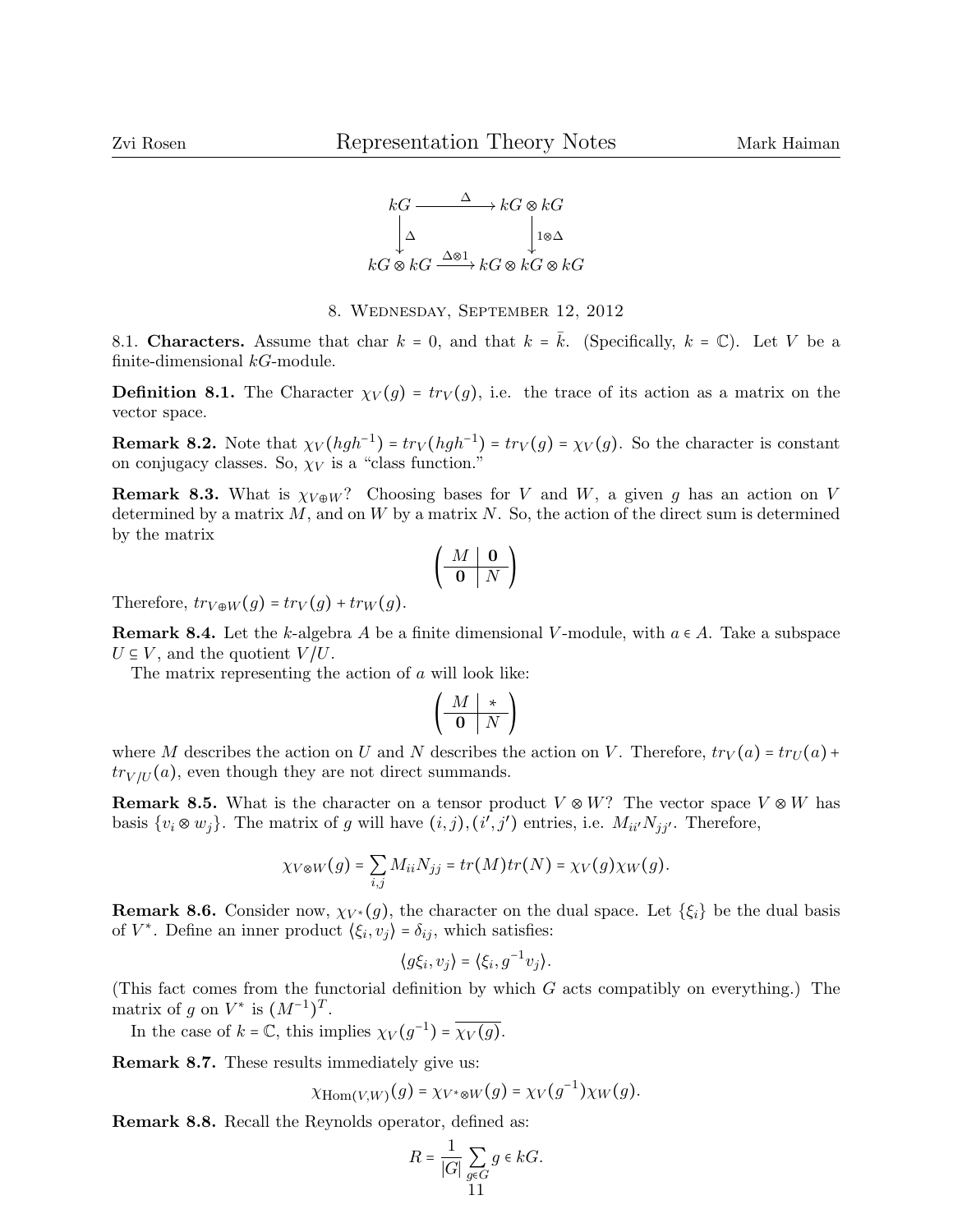Then R acts on V by projection onto  $V^G$ . So,  $\chi_V(R) = \dim V^G$ . We can also explicitly calculate the character from the formula, which leads to:

$$
\chi_V(R) = \dim V^G = \frac{1}{|G|} \sum_{g \in G} \chi_V(g).
$$

We observe:

$$
\dim \text{Hom}_G(V, W) = \dim \text{Hom}_k(V, W)^G = \frac{1}{|G|} \sum_{g \in G} \chi_V(g^{-1}) \chi_W(g) = \langle \chi_V, \chi_W \rangle.
$$

This leads to the following definition:

## Definition 8.9.

$$
\langle x, \varphi \rangle = \frac{1}{|G|} \sum_{g \in G} \chi(g^{-1}) \varphi(g)
$$

a symmetric, bilinear form on (class) functions  $G \rightarrow k$ .

[When  $k = \mathbb{C}$ , we can define this as

$$
(x,\varphi)\coloneqq\frac{1}{|G|}\sum_{g\in G}x(g)\overline{\varphi(g)},
$$

a Hermitian, positive definite form.]

Lemma 8.10. The number of irreps is the same as the number of conjugacy classes.

*Proof.* A semisimple module is the direct sum of modules over division algebras. Each matrix is an irreducible representation.

Any element in the center of  $kG$  corresponds to scalar multiples of the identity matrix in each module, so the dimension of the center is also equal to this value. (See Example 6.5)  $\Box$ 

Schur's Lemma  $+$  the formula above  $+$  the fact that the number of irreps  $=$  the number of conjugacy classes imply

**Theorem 8.11.** The characters  $\{\chi_V : V \text{ irreducible }\}$  form an orthonormal basis of the space of class functions. In particular, if  $V = \bigoplus_i V_i^{d_i}$ , then

$$
d_i = \langle \chi_V, \chi_{V_i} \rangle \Rightarrow \chi_V = \sum d_i \chi_{V_i} \Rightarrow \langle \chi_V \chi_V \rangle = \sum d_i^2
$$

Corollary 8.12.

$$
\langle \chi_V, \chi_V \rangle = 1 \Leftrightarrow V \ irreducible.
$$

Example 8.13.  $V = kX$ , permutation representation of G acting on X. Then  $\chi_V(g) = |X^g|$ , the subset fixed by  $g$ . This implies:

$$
\dim V^G = \# \text{ orbits } = \frac{1}{|G|} \sum_{g \in G} |x^g|,
$$

known as Burnside's formula.

**Example 8.14.**  $V = \mathbb{C}^n$  acted on by  $S^n$ . We start with the trivial representation =  $\mathbb{C}(1,\ldots,1)$ . We are left with  $V = 1 \oplus W$ .

$$
\chi_V(\pi) = |[n]^\pi|.
$$
  

$$
\langle \chi_V, \chi_V \rangle = \frac{1}{n!} \sum_{\pi} |[n]^\pi|^2 = \frac{1}{n!} \sum_{\pi \in S_n} |([n] \times [n])^\pi| = \frac{1}{n!} \sum_{\pi} \chi_{V \otimes V}(g)
$$

which is the number of orbits of  $S_n$  on  $[n] \times [n]$ , i.e. 2. Therefore, W is irreducible.

**Proposition 8.15.** kX = 1 $\oplus$  irreducible if and only if G's action on X is doubly transitive.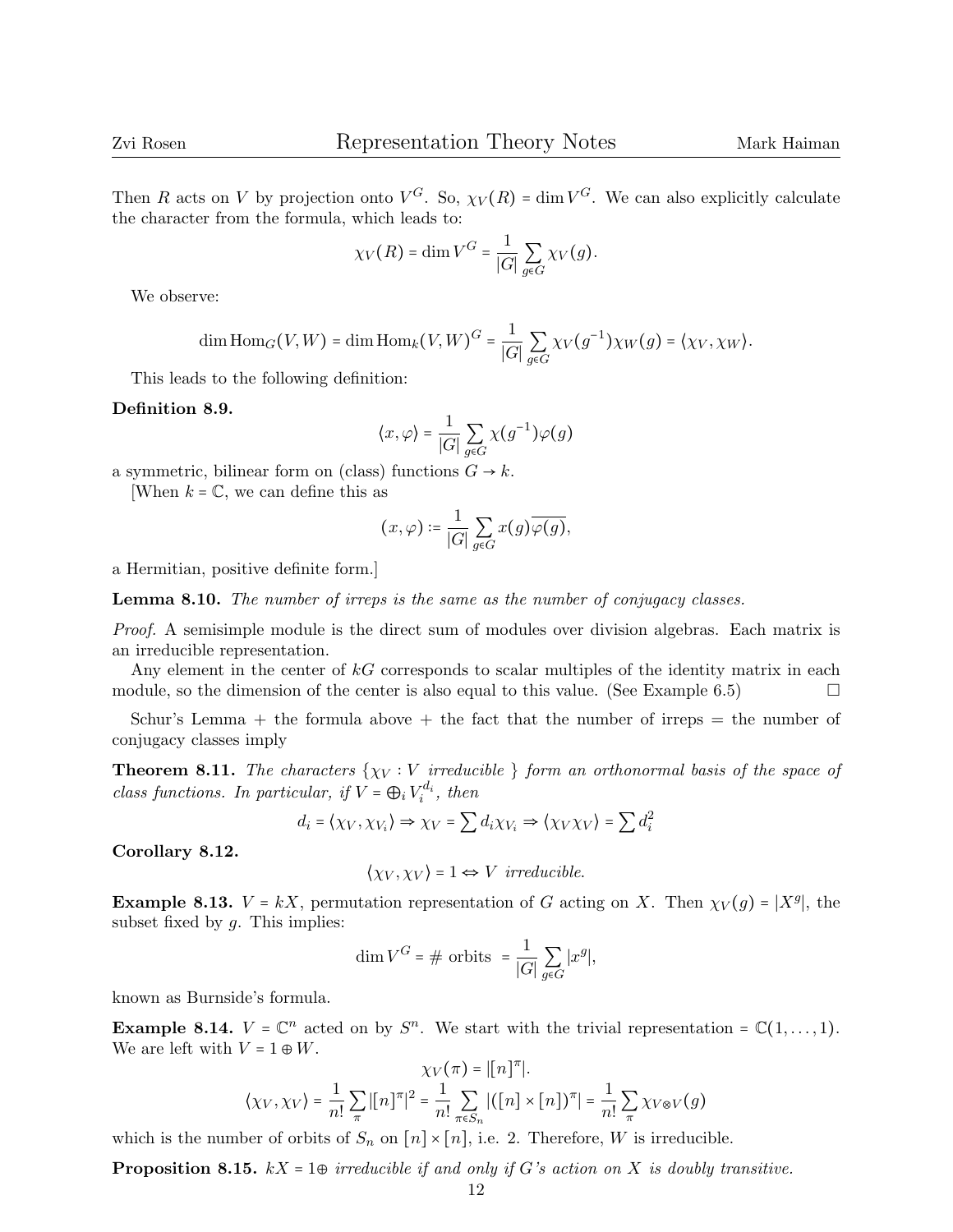## 9. Friday, September 14, 2012

**Example 9.1.**  $G = GL_n(\mathbb{F}_q)$ . Note that

 $\mathbb{P}^{n-1}(\mathbb{F}_q) = \{(x_1 : \dots : x_n) | \text{ not all } x_i = 0\} / \mathbb{F}_q^{\times}$ 

G acting on  $\mathbb{P}^{n-1}(\mathbb{F}_q)$  is doubly transitive.  $\mathbb{C} \cdot \mathbb{P}^{n-1}(\mathbb{F}_q) = 1 \oplus V$ , where

$$
\dim V = |\mathbb{P}^{n-1}(\mathbb{F}_q)| - 1 = \frac{q^n - 1}{q - 1} - 1 = q(1 + \dots + q^{n-2}).
$$

**Example 9.2** (Characters of  $S_4$ ). The number of conjugacy classes is equal to the number of partitions of 4, i.e. 5. The irreducible representations: we have the trivial rep 1, we know that  $\mathbb{C}^4$ decomposes as  $1 \oplus W$ , for W irreducible from the Proposition, and we have  $\varepsilon$ , the sign representation. We also guess a tensor,  $\varepsilon \otimes W$  (since any tensor with 1 would be trivial).

We obtain the character  $\chi_W$  by finding the values of  $\chi_{\mathbb{C}^4}$  and subtracting the trivial representation.

To obtain the character  $\chi_?$ , we observe that we have a representation  $kG$ , with

$$
\chi_{kG}(g) = \begin{cases} |G| & g = 1 \\ 0 & g \neq 1 \end{cases}
$$

If we decompose  $kG \cong \bigoplus V_i^{d_i}$  for  $V_i$  irreducible, we will have  $24 = 1 + 1 + 9 + 9 + x^2$ , for the remaining representation of dimension  $x$ . So the dimension is 2.

$$
\langle \chi_{kG}, \chi_V \rangle = \langle \chi_{kG}, \chi_V \rangle = \frac{1}{|G|} \sum_{g \in G} \chi_{kG}(g^{-1}) \chi_V(g) = \chi_V(1).
$$

So, we take  $(24, 0, 0, 0, 0)$ − $(1, 1, 1, 1, 1)$ − $(1, -1, 1, 1, -1)$ − $(9, 3, -3, 0, -3)$ − $(9, -3, -3, 0, 3)$  =  $(2, 0, 2, -1, 0)$ .

|                               | $(1^4)$           | $(2,1^2)$         | (2,2)             | (3,1)             | (4)               |
|-------------------------------|-------------------|-------------------|-------------------|-------------------|-------------------|
|                               | $\lceil 1 \rceil$ | $\lceil 6 \rceil$ | $\lceil 3 \rceil$ | $\lceil 8 \rceil$ | $\lceil 6 \rceil$ |
|                               |                   | (12)              | (12)(34)          | (123)             | (1234)            |
| $\chi_1$                      |                   |                   |                   |                   |                   |
| $\chi_W$                      | 3                 |                   | $-1$              | $\mathbf{0}$      | - 1               |
| $\chi_?$                      | 2                 |                   | $\mathfrak{D}$    | $-1$              | 0                 |
| $\chi_{\varepsilon\otimes W}$ | 3                 | $-1$              | -1                | $\mathbf{0}$      |                   |
| $\chi_\varepsilon$            |                   | $-1$              | 1                 |                   | $-1$              |

The last mysterious irrep corresponds to the quotient of  $S_4$  by its normal subgroup.

Given simple kG-modules  $V_1, V_2, \ldots, V_m$ , such that  $kG \cong \bigoplus \text{End }_k(V_i)$ , we have a projection operation  $e_i \in Z(kG)$  such that  $e_i$  acts on  $V_i$  as the identity, and on any other  $V_j$  as 0.

How do we find this  $e_i$ ? We know that  $e_i \in \sum a_q g$  where  $a_q$  is constant on conjugacy classes.

$$
\chi_{V_j}(e_i)=\delta_{ij}\chi_{V_i}(1)=\sum a_g\chi_{V_j}(g)=\sum_g \alpha(g)\chi_{V_j^*}(g^{-1})=|G|\langle \alpha,\chi_{V_j^*}\rangle.
$$

where we define  $\alpha(g) = a_g$ . This last expression implies that  $\alpha = \chi_{V_i} \frac{\chi_{V_i}(1)}{|G|}$  $\frac{\sqrt{i'}(1)}{|G|}$ .

So 
$$
e_i = \frac{\chi_{V_i}(1)}{|G|} \sum \chi_{V_i^*}(g)g.
$$

**Remark 9.3.** Let  $H \subseteq G$ , the G-module V has a corresponding H-module  $\text{Res}_{H}^{G}(V)$ , i.e.  $kH \subseteq kG$ . Starting with k-algebras  $B \subseteq A$ , an A-module V maps to a B-module  $Res^A_B(V)$ .

Additionally, if we start with a B-module W, the tensor product  $A \otimes_B W$  is a left A-module  $\text{Ind}_{B}^{A}(W)$ . In fact, these functors are adjoint.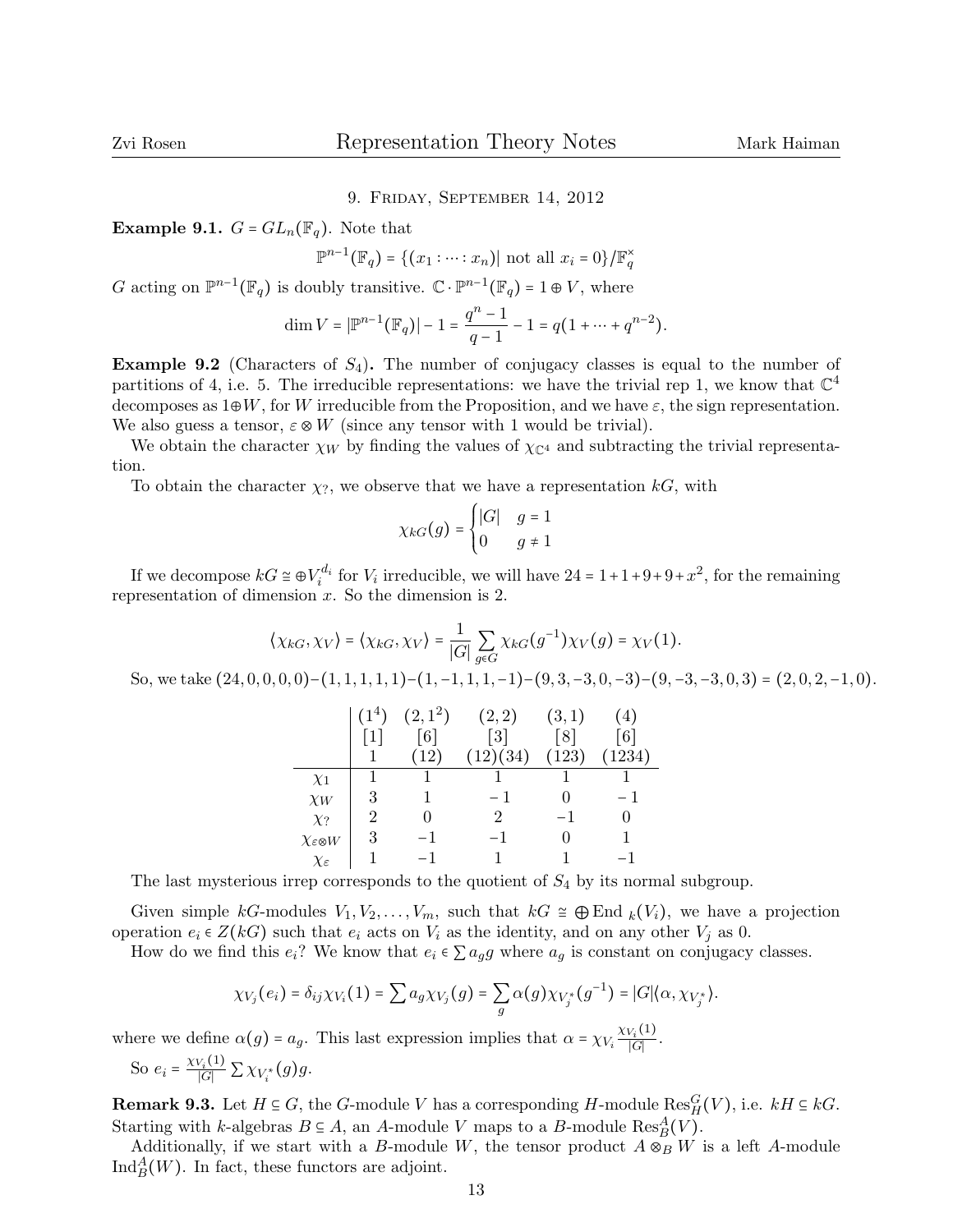**Theorem 9.4.** Let  $A, B$  be groups and  $V, W$  be modules such that  $A$  acts on  $V, B$  acts on  $W$ . Then,

$$
Hom_B(W, Res^A_B V) \cong Hom_A(Ind^A_B W, V).
$$

 $Specifically, Ind_B^A$  and  $Res_B^A$  are adjoint.

10. Wednesday, September 19. 2012

[Was absent for Monday, September 17 for Rosh Hashanah]

**Example 10.1.** Let  $S_n$  act on  $V = \mathbb{C}^n$  be the permutation representation. Let  $S_k \times S_{n-k} \subset S_n$ . Let  $\varepsilon \boxtimes 1$  be the 1-dimensional representation of  $S_k \times S_{n-k}$  in which  $\rho(w, z) = \text{sign}(w)$ .

Proposition 10.2.

$$
Ind_{S_k \times S_{n-k}}^{S_n} \varepsilon \boxtimes 1 \cong \wedge^k V.
$$

Proof. To give

$$
\varphi: \operatorname{Ind}_{S_k \times S_{n-k}}^{S_n} \varepsilon \otimes 1 \underset{S_n}{\to} \wedge^k V
$$

is equivalent to giving

$$
\psi : \varepsilon \otimes 1 \underset{S_k \times S_{n-k}}{\to} \text{Res } \wedge^k V
$$

Let v be a generator of  $\varepsilon \otimes 1$ . Simply send  $v \mapsto v_1 \wedge \cdots \wedge v_k$ , where  $\{v_i\}$  is a basis of V, and extend. Therefore,  $\varphi$  is surjective, and it is bijective since the dimension is  $\binom{n}{k}$  $\binom{n}{k}$  on both sides.

$$
\langle \chi_{\wedge^k V}, \chi_{\wedge^k V} \rangle = \langle \varepsilon \boxtimes 1, \text{Res } \wedge^k V \rangle_{S_k \times S_{n-k}}.
$$
  
= dim Hom<sub>S<sub>k</sub>×S<sub>n-k</sub></sub>( $\varepsilon \otimes 1, \wedge^k V$ ) =  $\langle u \in \wedge^k V : u \ S_{n-k}$ -invariant,  $w(u) = \text{sign}(w)u$  for  $w \in S_k$   
The operator

$$
A = \frac{1}{k!} \sum_{w \in S_k} sign(w)w \in \mathbb{C}S_k
$$

acts in any  $S_k$ -module as projection on the  $\varepsilon$  component.

$$
I = \{i_1 < \dots < i_k\} \subseteq \{1, \dots, n\} = [n].
$$

The wedge products  $v_I = v_{i_1} \wedge \cdots v_{i_k}$  are a basis of  $\wedge^k V$ .

We know:  $Av_I = 0$  if  $|I \cap [k]| < k-1$ .  $Av_{[k]} = v_{[k]}.$ For  $j > k$ , we have  $A(v_{[k] \setminus i_0} \cap v_j) = \pm \sum_{i=1}^k (-1)^i v_{[k] \setminus i} \wedge v_j$ . So this gives us

$$
\mathrm{Hom}_{S_k \times S_{n-k}}(\varepsilon \otimes 1, \wedge^k V) = \mathrm{span}(v_{[k]}, \sum_{j=k+1}^n \sum_{i=1}^k v_{[k] \setminus i} \wedge v_j).
$$

So the inner product  $\langle \chi_{\wedge^k V}, \chi_{\wedge^k V} \rangle = 2$ , and  $0 \le k \le n$ .  $\Rightarrow \wedge^k V$  is direct sum of 2 distinct irreducibles.

$$
V = 1 \oplus W \longrightarrow \wedge^k V = \wedge^k W \oplus \wedge^{k-1} W.
$$

 $\Box$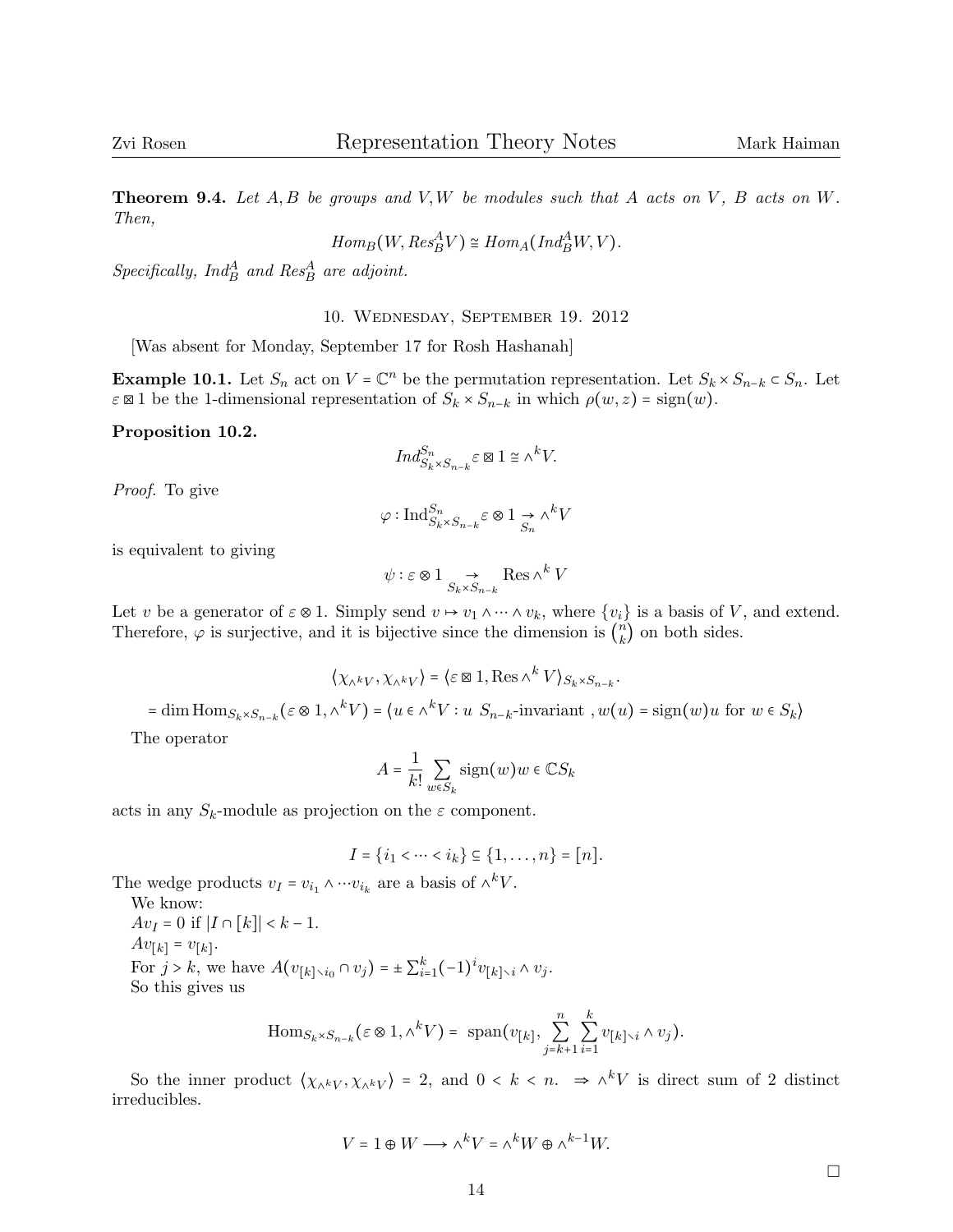# 10.1. Character Theory of  $S_n$ .

**Definition 10.3.** A partition of *n* is a sequence  $(\lambda_1 \geq \lambda_2 \geq \cdots \geq \lambda_l > 0)$  such that  $\sum \lambda_i = n$ .  $l =$  the length of the partition.

**Example 10.4.**  $(5, 2, 1, 1)$  is a partition of 9 of length 4. The Young diagram for this partition is:



Reading off the new partition, we obtain  $\lambda^* = (4, 2, 1, 1, 1)$ . Explicitly,  $\lambda_i^*$  is the number of parts  $\geq i$  in  $\lambda$ .

We induce a partial order on partitions of n, saying  $\lambda \leq \mu$  if and only if  $\lambda_1 + \cdots + \lambda_k \leq \mu_1 + \cdots + \mu_k$ , for all k. For example,  $(5, 2, 1, 1) \ge (4, 3, 1, 1)$ .

The conjugacy classes of  $S_n$  are in bijection with the partitions of n. Given  $|\lambda| = n$  define the representations of  $S_n$ . Let  $S_\lambda = S_{\lambda_1} \times \cdots \times S_{\lambda_l} \subseteq S_n$ .  $\Sigma_{\lambda} = \operatorname{Ind}_{S_{\lambda}^*}^{S_n} 1$  $W_{\lambda} = \text{Ind}_{S_{\lambda}}^{S_n} \varepsilon.$ 

$$
\dim(\Sigma_{\lambda}) = \dim(W_{\lambda}^{*}) = \frac{n!}{\lambda_1! \cdots \lambda_l!} = {n \choose \lambda_1, \dots, \lambda_l}
$$

$$
\Sigma \mathbb{C}X_{\lambda} = \mathbb{C}T_{\lambda}
$$

where  $X_{\lambda} = \{$  words in letters  $1^{\lambda_1}, 2^{\lambda_2}, \ldots \}.$ Stab $(1 \cdots 12 \cdots 2 \cdots l \cdots l) = S_{\lambda}$ .

Example 10.5.

$$
w = 12213311.
$$
  
\n  
\n
$$
\updownarrow
$$
  
\n
$$
\frac{5}{2} \frac{6}{3}
$$
  
\n
$$
\frac{2}{1} \frac{3}{4} \frac{7}{7} \frac{8}{8}
$$

S<sub>8</sub> acts by permuting the numbers.  $T_{\lambda}$  = "row tabloids" = fillings  $Y(\lambda) \rightarrow [8]$  modulo row permutation.

 $W_{\lambda}$  = action of  $S_n$  on "column tabloids" =  $\mathbb{C}\{\text{ fillings } Y(\lambda) \to [n]\}\$  modulo signed column permutation.

Under this equivalence, e.g.,



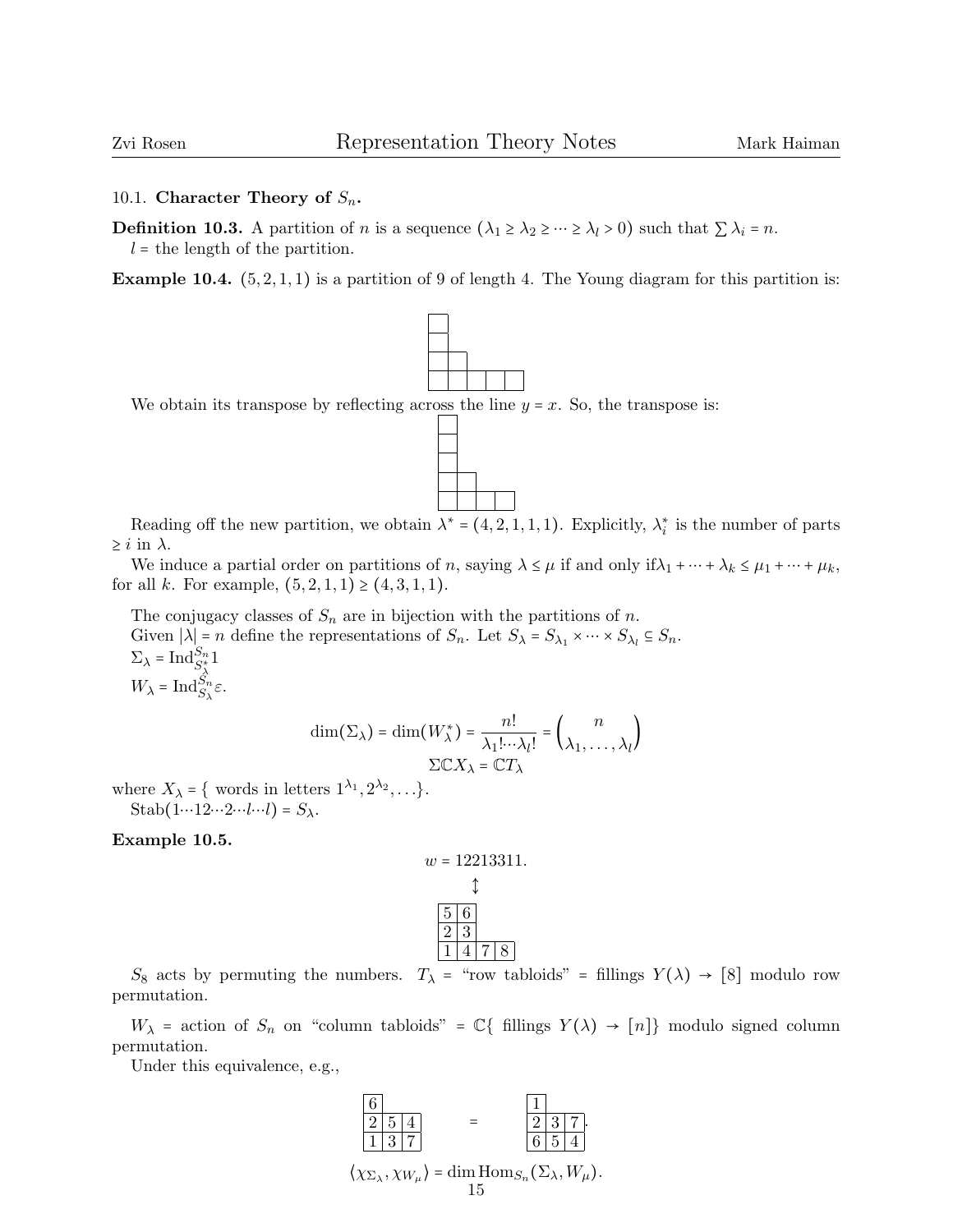This is 0 if  $\lambda \notin \mu$  and 1 if  $\lambda = \mu$ . This means that they have exactly one common simple component,  $V_{\lambda}$ . The  $V_{\lambda}$ 's are distinct.

## 11. Friday, September 21, 2012

We defined the following representations:

## Definition 11.1.

$$
\Sigma_{\lambda} = \mathrm{Ind}_{S_{\lambda}}^{S_n} 1.
$$

This is the permutation representation on row tabloids, in which you permute the entries of each row.

$$
W_{\lambda} = \mathrm{Ind}_{S_{\lambda^*}}^{S_n} \varepsilon.
$$

with action on  $\mathbb{C}X$ , where  $X = \{\text{column tabloids}\}.$ 

For convenience, let us designate the blocks acted on by  $S_{\lambda_1}, \ldots, S_{\lambda_l}$  as

$$
B_1 = \{1, \ldots, \lambda_1\}, B_2 = \{\lambda_1 + 1, \ldots, \lambda_1 + \lambda_2\}, B_3 = \cdots.
$$

**Theorem 11.2.** The dimension dim  $Hom(\Sigma_{\lambda}, W_{\mu})$  (equivalently,  $(\chi_{\Sigma_{\lambda}}, \chi_{W_{\mu}})$ ) has:

dim 
$$
Hom(\Sigma_{\lambda}, W_{\mu}) = \begin{cases} 0 & \lambda \notin \mu \\ 1 & \lambda = \mu \end{cases}
$$
.

Proof.

$$
\dim \operatorname{Hom}(\Sigma_{\lambda}, W_{\mu}) = \dim W_{\mu}^{S_{\lambda}}.
$$

 $R_{S_{\lambda}}$  kills a column tabloid T if any  $B_k$  has two members in one column of T.

$$
R_{S_{\lambda}}(T) \neq 0 \Rightarrow \lambda_1 + \dots + \lambda_k \leq \sum_i \min(\mu_i^*, k) = \mu_1 + \dots + \mu_k.
$$

If  $\lambda = \mu$  then equality holds above, so  $R_{S_{\lambda}}(T) \neq 0 \Rightarrow$  up to sign, T is of the form represented in<br>Figure 1. Then  $P_{\lambda}(T)$  decay't depend (up to sign) or T. Therefore, it is 1. Figure 1. Then  $R_{S_\lambda}(T)$  doesn't depend (up to sign) on T. Therefore, it is 1.



Figure 1. Tableaux with blocks in each row.

Recalling  $\Sigma_{\lambda} = \text{Ind}_{S_{\lambda}}^{S_n} 1$ , and  $W_{\lambda} = \text{Ind}_{S_{\lambda^*}}^{S_n} \epsilon$ .

Let  $\Sigma_{\lambda} = \bigoplus V_i$  and  $W_{\lambda} = \bigoplus W_j$ , where the  $V_i$ 's and  $W_i$ 's are irreducible.

Then  $\Sigma_{\lambda}$  and  $W_{\lambda}$  have a unique  $V_i = W_j$  in common (with only one in each). This is due to the theorem about the dimension above. Call it  $V_\lambda$ . If  $V_\lambda$  occurs in  $W_\mu$  then  $\lambda \leq \mu$  i.e.  $W_\mu \cong$  $V_{\mu} \oplus \bigoplus_{\lambda < \mu} V_{\lambda}^{K_{\lambda \mu}}$  $\lambda_{\lambda}^{K\Lambda_{\lambda\mu}}$ . However, we know that  $V_{\lambda}$  is in  $S_{\lambda}$ , so  $\mu \leq \lambda \Rightarrow \mu = \lambda$ . Hence the  $V_{\lambda}$ 's are distinct. Example 11.3.  $W_{(2,1,...,1)} = \varepsilon \otimes V_{(n-1,1)}$ .

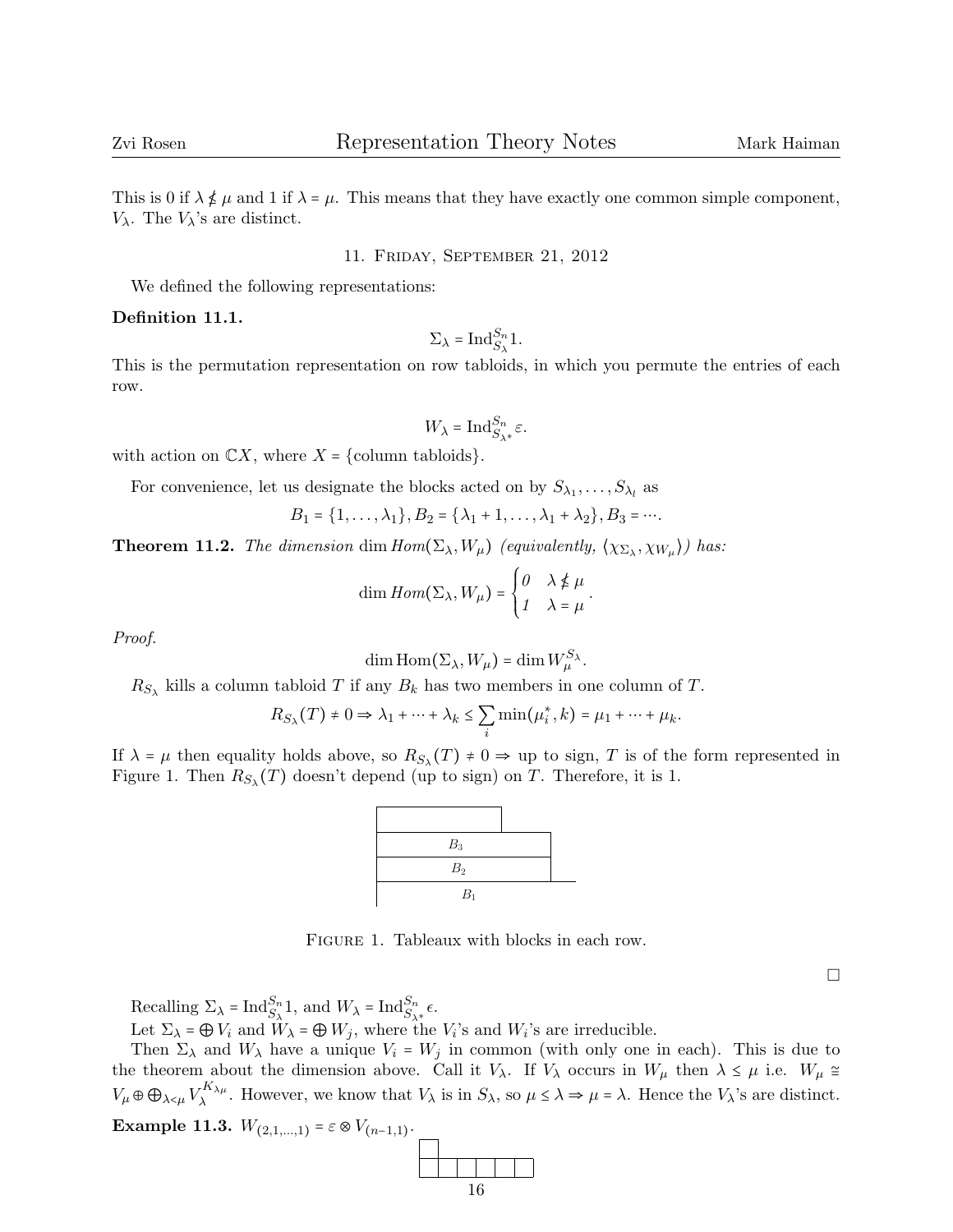**Example 11.4** (
$$
\lambda = (2, 2)
$$
).  $W_{\lambda}$  has basis  $\frac{1}{24}$ ,  $\frac{1}{34}$ . The irrep  $V_{\lambda} \subseteq W_{\lambda}$ . Claim:  

$$
b = \frac{1}{3} \frac{2}{4} + \frac{1}{4} \frac{2}{3} + \frac{2}{34} + \frac{2}{4} \frac{1}{3}.
$$

generates  $V_{\lambda} \subseteq W_{\lambda}$ .

$$
c = (13)b = \frac{|1|2|}{3|4|} - \frac{|3|1|}{4|2|} - \frac{|1|3|}{2|4|} - \frac{|2|1|}{4|3|}.
$$
  
(12)b = b. (12)c = -(b + c). (23)b = (12)c (23)c = c (34)c = -(b + c).

Having explored the group actions, we can write the matrices of the representation:

$$
\rho((12)) = \begin{pmatrix} 1 & -1 \\ 0 & -1 \end{pmatrix}, \qquad \rho((23)) = \begin{pmatrix} -1 & 0 \\ -1 & 1 \end{pmatrix}, \qquad \rho((34)) = \begin{pmatrix} 1 & -1 \\ 0 & -1 \end{pmatrix}
$$

We also saw this as a representation of  $S_4$  by mapping to  $S_3$ .

## 12. Monday, September 24, 2012

We know all of the irreps of  $S_n$ , but we don't know anything about them.

**Definition 12.1.** The Frobenius ring is a graded ring  $R = \bigoplus_n X(S_n)$ , where  $X(S_n) = \{f : S_n \to \mathbb{C}\}$ such that f is constant on conjugacy classes}.  $R_0 = \mathbb{C}$ . Multiplication from  $X(S_k) \times X(S_l) \rightarrow$  $X(S_{k+l})$  is given by

$$
x \cdot \varphi = \operatorname{Ind}_{S_k \times S_l}^{S_{k+l}} x \boxtimes \varphi,
$$

where  $x \boxtimes \varphi$  is the function that acts as  $x \boxtimes \varphi(w, z) = x(w)\varphi(z)$ .

This multiplication is associative.

Additionally, the multiplication is commutative.



The down arrow is isomorphism, by conjugating by the obvious permutation  $\pi \in S_n$ ; so the ring R is commutative.

What should we take as the basis for the graded piece  $X(S_n)$ ?

An obvious strategy would be to have a basis element for each conjugacy class, taking the value 1 on that class and 0 on all others. However, it is better to normalize.

**Definition 12.2.** Let  $\lambda$  be a partition of n. We define the basis element  $\pi_{\lambda} \in R_n = X(S_n)$  be  $z_{\lambda}1_{C_{\lambda}}$ where

$$
z_{\lambda} = \frac{n!}{|C_{\lambda}|} = |Z(g)|
$$
, for some  $g \in C_{\lambda} = \prod_{i} i^{r_i} r_i!$ .

Remark 12.3. There are two ways to reach this formula. You can describe the centralizer of a permutation of this type, which will be anything that swaps blocks, or rotates a cycle.

Alternatively count the size of a conjugacy class directly by first choosing blocks, then dividing by the different ways to order blocks of equal size, then multiplying the different ways to order the elements within each block. You arrive at  $|C_\lambda| = \prod \lambda_i \prod r_i!$ . Dividing n! by this quantity gets the desired result.

**Remark 12.4.** 
$$
G, C \subseteq G
$$
 conjugacy class.  $z_C = \frac{|G|}{|C|} = |Z(g)|, g \in C$ .  

$$
\langle x, z_c 1_c \rangle = \frac{1}{|G|} \sum_{g \in G} z_C 1_C(g) x(g^{-1}) = x(g^{-1}), g \in C.
$$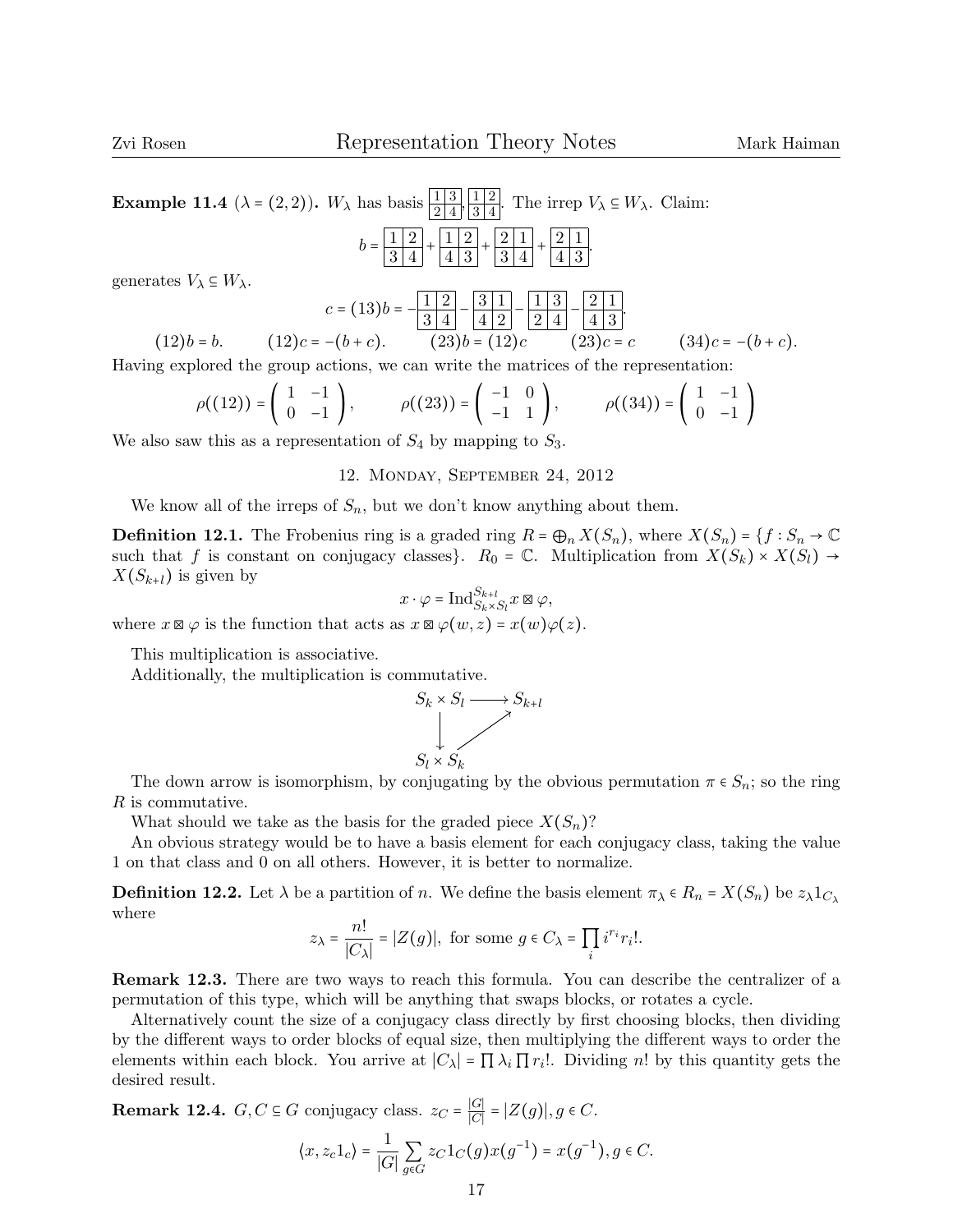Remark 12.5. Let  $H \subseteq G$  subgroup, with  $C \subseteq H$  conjugacy class, and  $\hat{C} \supseteq C$  a conjugacy class in G.

$$
\langle x, \operatorname{Ind}_{H}^{G} z_C 1_C \rangle_G = \langle \operatorname{Res}_{H}^{G} x, z_C 1_C \rangle_H = x(h^{-1}), h \in C
$$

Therefore,  $\text{Ind}_{H}^{G} z_C 1_C = z_{\hat{C}} 1_{\hat{C}}.$ 

Remark 12.6. When you multiply conjugacy classes on different groups, you get the right function on the conjugacy class of the bigger group containing the product. Specifically, take  $C \subseteq G$ , and  $C' \subseteq H$ , then  $C \times C' \subseteq G \times H$ .

$$
1_C \boxtimes 1_{C'} = 1_{C \times C'} \Rightarrow Z_{C \times C'} = \frac{|G \times H|}{|C \times C'|} = z_C z_{C'} \Rightarrow z_C 1_C \boxtimes z_{C'} 1_{C'} = z_{C \times C'} 1_{C \times C'}.
$$

Therefore,  $\pi_{\lambda}\pi_{\mu} = \pi_{\lambda \sqcup \mu}$ . So if we define  $\pi_{k} = \pi_{(k)}$ , then for any partition  $\lambda$ ,  $\pi_{\lambda} = \pi_{\lambda_1} \cdots \pi_{\lambda_l}$ . This brings us to the following conclusion:

**Theorem 12.7.** The Frobenius ring  $R \cong \mathbb{C}[\pi_1, \pi_2, \ldots]$  as a graded ring, where  $deg(\pi_i) = i$ .

The inner product  $\langle , \rangle_{S_n}$  gives an inner product on  $R_n$ , which extends to a homogeneous  $\langle , \rangle$  on R. Specifically,

$$
\langle \pi_{\lambda}, \pi_{\mu} \rangle = \delta_{\lambda \mu} z_{\lambda}.
$$

This gives us the following convenient fact for a character  $\chi$ ,

$$
\langle \chi, \pi_\lambda \rangle = \chi(g).
$$

Proposition 12.8.

$$
1_{S_n} = \sum_{|\lambda|=n} \frac{1}{z_{\lambda}} \pi_{\lambda}.
$$

$$
\varepsilon_{S_n} = \sum_{|\lambda|=n} (-1)^{n-l(\lambda)} \frac{1}{z_{\lambda}} \pi_{\lambda}.
$$

$$
\Sigma_{\lambda} = 1_{S_{\lambda_1}} \cdots 1_{S_{\lambda_l}}.
$$

$$
W_{\lambda} = \varepsilon_{S_{\lambda_1^*}} \cdots 1_{S_{\lambda_k^*}}.
$$

Proof. The first fact is a tautology.

Taking a permutation  $w \in C_{\lambda}$ ,  $\text{sign}(w) = (-1)^{\text{even parts of }\lambda}$ . The number of even parts of  $\lambda \equiv$  $l(\lambda) - \text{\# odd parts} \equiv l(\lambda) - n \mod 2 \equiv n - l(\lambda) \mod 2.$ 

**Remark 12.9.** The irreducible characters  $\chi_{\lambda}$  of  $S_n$  (i.e. the character of the representation  $V_{\lambda}$ ), where  $n = |\lambda|$  satisfy the following;

$$
\langle \chi_{\lambda}, \chi_{\mu} \rangle = \delta_{\lambda \mu}.
$$
  

$$
\Sigma_{\mu} = \chi_{\mu} + \sum_{\lambda > \mu} K_{\lambda \mu} \chi_{\lambda}.
$$
  

$$
W_{\mu} = \chi_{\mu} + \sum_{\lambda < \mu} M_{\lambda \mu} \chi_{\lambda}.
$$

where  $K_{\lambda\mu}$  and  $M_{\lambda\mu}$  are positive integers, and " $\lt$ " is the typical partial order on partitions.

Note that any two of those properties determine  $\{\chi_{\lambda}\}.$ 

**Remark 12.10.** Define  $H_k = 1_{S_k}$ , and  $E_k = \varepsilon_{S_k}$ . Then  $R = \mathbb{C}[H_1, H_2, \ldots] = \mathbb{C}[E_1, E_2, \ldots]$ . Even more than that:  $\mathbb{Z} \cdot {\chi_{\lambda}} = \mathbb{Z}[H_1, H_2, \ldots] = \mathbb{Z}[E_1, E_2, \ldots]$ . (Homogeneous and elementary polynomials are integer bases for the symmetric functions.)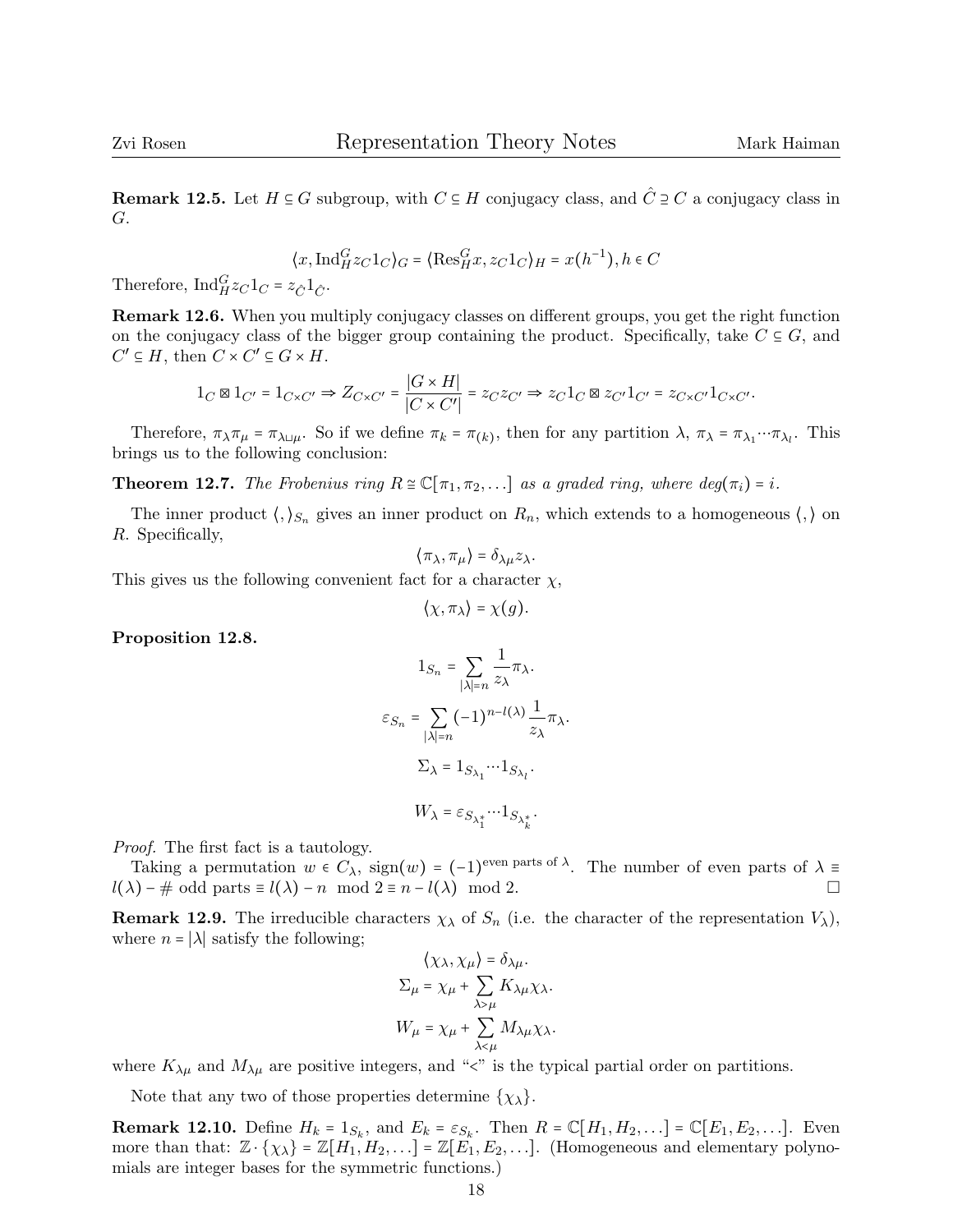## 13. Friday, September 28, 2012

[Class on Wednesday missed for Yom Kippur] Last class we defined:

$$
\Lambda \coloneqq \text{Symmetric functions in } x_1, x_2, \dots
$$

$$
m_{\lambda} = x_1^{\lambda_1} \cdots x_l^{\lambda^l} + \cdots
$$

$$
e_k = \sum_{i_1 < \cdots < i_k} x_{i_1} \cdots x_{i_k} = m_{(1^k)}.
$$

$$
e_{\lambda} = e_{\lambda_1} \cdots e_{\lambda_l}.
$$

$$
p_k = \sum x_i^k = m_{(k)}.
$$

$$
p_{\lambda} = p_{\lambda_1} \cdots p_{\lambda_l}.
$$

We proved that  $\{m_{\lambda}\}, \{e_{\lambda}\}, \{p_{\lambda}\}\$ are bases of  $\Lambda$ .

We now define:

$$
h_k = \sum_{|\lambda|=k} m_{\lambda}.
$$
  

$$
h_{\lambda} = h_{\lambda_1} \cdots h_{\lambda_l}.
$$

$$
H(z; \underline{x}) = H(z) \coloneqq \sum_{n=0} z^n h_n = \prod_i \frac{1}{1 - zx_i},
$$

since  $\prod_i \frac{1}{1-z}$  $\frac{1}{1-zx_i} = \sum_n z^n x_i^n$ , so the degree n part will result from all partitions of n into the contributing variables.

$$
E(z; \underline{x}) \coloneqq \sum_{n=0}^{\infty} z^n e_n = \prod_i (1 + zx_i).
$$

Observe:

$$
E(z) = \frac{1}{H(-z)} \Leftrightarrow E(z)H(-z) = 1.
$$

This gives us an identity in the coefficients:

$$
\sum_{k+l=n}(-1)^{l}e_{k}h_{l}=\delta_{n0}.
$$

(we define  $e_0 = h_0 = 1$  by convention.)

This in turn gives us a recursive formula for each! So that,

$$
h_k \in \mathbb{C}[e_1,\ldots,e_k], \qquad e_k \in \mathbb{C}[h_1,\ldots,h_k].
$$

i.e.  $\mathbb{C}[e_1,\ldots,e_k] = \mathbb{C}[h_1,\ldots,h_k]$  for all  $k$ . This implies that  $\{h_{\lambda}\}\$ is a basis.

**Remark 13.1.** Additionally, the formula for the  $h_k$ 's in terms of the  $e_k$ 's is the same was the formula for the  $e_k$ 's in terms of the  $h_k$ 's! This leads us to define the involution  $\omega : \Lambda \to \Lambda$ , such that

$$
\omega(e_k) = h_k \Rightarrow \omega(h_k) = e_k \Rightarrow \omega^2 = id.
$$
  
19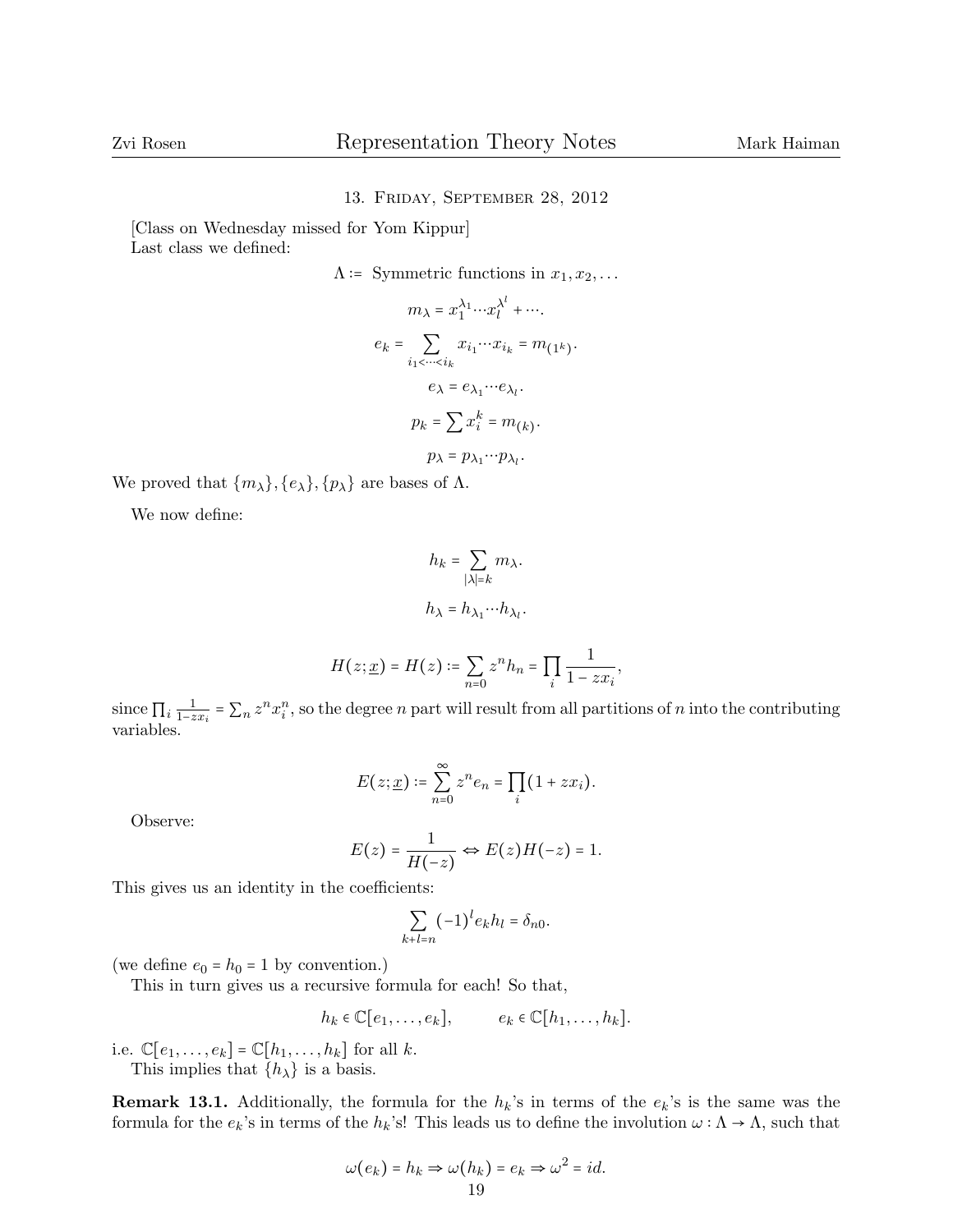Now we consider a generating function for the power sums:

$$
\sum_{k=1}^{\infty} p_k \frac{z^k}{k} = \sum_{k,i} \frac{x_i^k z^k}{k} = \sum_i \ln \frac{1}{1 - zx_i} = \ln \left( \prod_i \frac{1}{1 - zx_i} \right) = \ln H(z) = -\ln E(-z).
$$

This gives us the formula:

$$
H(z) = \exp \sum_{k=1}^{\infty} p_k \frac{z^k}{k}.
$$

Mapping the log above via the involution  $\omega$ , we obtain

$$
\ln E(z) = \sum_{k\geq 1} p_k \frac{(-z)^k}{k} = \sum_{k\geq 1} (-1)^{k-1} p_k \frac{z^k}{k}.
$$

This gives us the identity:

$$
\omega(p_k) = (-1)^{k-1} p_k \Rightarrow \omega(p_\lambda) = (-1)^{|\lambda| - l(\lambda)} p_\lambda.
$$

This sign coefficient is the sign of  $\omega$  as an element of  $C_{\lambda} \subset S_n$ .

$$
\exp\sum_{k=1}^{\infty}p_k\frac{z^k}{k}=\prod_{k=1}^{\infty}\exp\left(p_k\frac{z^k}{k}\right)=\prod_{k=1}^{\infty}\left(\sum_{r=0}^{\infty}p_k^r\frac{z^{kr}}{k^r r!}\right).
$$

Observe that:

$$
h_n=\sum_{\lambda=(1^{r_1},2^{r_2},\dots)}p_1^{r_1}p_2^{r_2} \cdots/1^{r_1}2^{r_2} \cdots r_1!r_2! \cdots=\sum_{|\lambda|=n}\frac{p_\lambda}{z_\lambda},
$$

where  $z_{\lambda}$  is the size of the conjugacy class of  $\lambda$ . By the involution this means that

$$
e_n = \sum_{|\lambda|=n} \frac{(-1)^{n-l(\lambda)} p_\lambda}{z_\lambda}.
$$

We now have a map,  $F: R \to \Lambda$ , sending

$$
\pi_{\lambda} \mapsto p_{\lambda}
$$
  
\n
$$
1_{S_k} = H_k \mapsto h_k.
$$
  
\n
$$
\chi_{\Sigma_{\lambda}} = H_{\lambda} \mapsto h_{\lambda}.
$$
  
\n
$$
\varepsilon_{S_k} = E_k \mapsto e_k.
$$
  
\n
$$
\chi_{W_{\lambda}^*} = E_{\lambda} \mapsto e_{\lambda}.
$$
  
\n
$$
-\otimes \varepsilon \mapsto \omega.
$$

 $\langle , \rangle \mapsto$  Hall inner product.

Definition 13.2. The Hall Inner Product is defined taking the following identity in R:

$$
\langle \pi_{\lambda}, \pi_{\mu} \rangle = \delta_{\lambda \mu} z_{\lambda},
$$

and mapping to the corresponding identity in  $\Lambda$ :

$$
\big\langle p_\lambda, p_\mu \big\rangle \coloneqq \delta_{\lambda\mu} z_\lambda,
$$

and simply extend linearly.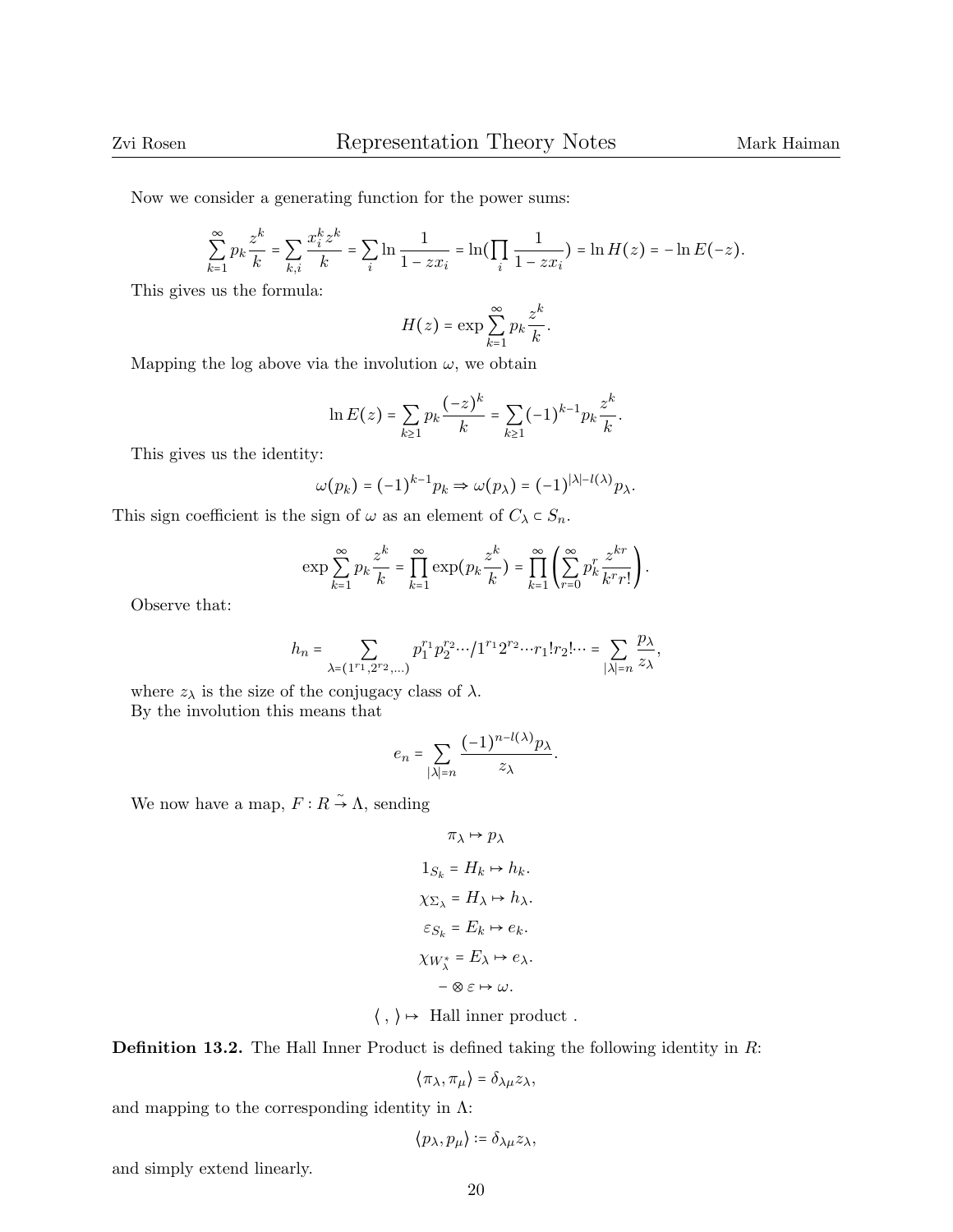13.1. Cauchy Identity. Let V be a finite dimensional vector space, and  $\langle , \rangle : V \otimes V \to k$  a non-degenerate bilinear form. Then:

$$
\langle , \rangle \to V \stackrel{\sim}{\to} V^*, v \mapsto \langle -, v \rangle.
$$

So,

$$
V \otimes V^* \cong \text{End } _k(V).
$$

which contains the identity. In this map, we have:

$$
v\otimes\lambda\mapsto\varphi(x)=\lambda(x)v.
$$

Let  $v_1, \ldots, v_n$  be a basis of V, and  $\xi_1, \ldots, \xi_n$  be the dual basis in  $V^*$ . Then,

$$
\sum_{i} v_i \otimes \xi_i \mapsto 1 \in \text{End } (V).
$$

This means that  $\varphi(x) = \sum v_i \xi_i(x) = x$ .

So, as a general fact, if  $\{v_i\}$  and  $\{w_i\}$  are bases of V dual w.r.t.  $\langle , \rangle$  i.e.  $\langle v_i, w_j \rangle = \delta_{ij}$ , this gives an identity element  $\sum_i v_i \otimes w_i \in V \otimes V \cong V \otimes V^*$ .<br>So using the inner product from earlier we all

So using the inner product from earlier, we obtain a special element

$$
\sum_{|\lambda|=n} \frac{p_{\lambda} \otimes p_{\lambda}}{z_{\lambda}} \in \Lambda_n \otimes \Lambda_n.
$$

We obtain a map:

$$
\Lambda\otimes_{\mathbb{C}}\Lambda\to \Lambda(\underline{x},\underline{y}),
$$

the symmetric functions in the two sets of variables, separately symmetric in each. In particular:

$$
f \otimes g \mapsto f(\underline{x})g(\underline{y}).
$$

An obvious basis for this ring is  $\{m_{\lambda}(\underline{x})m_{\mu}(y)\}\)$ , but we want a better one. We observe that:

$$
p_k(x)p_k(y) = \sum x_i^k \sum y_j^k = \sum_{i,j} (x_iy_j)^k := p_k(XY) = p_k(x_1y_1, x_1y_2, x_2y_1, \ldots).
$$

Then, for the power sum tensor from earlier:

$$
\sum_{|\lambda|=n} \frac{p_{\lambda}(x)p_{\lambda}(y)}{z_{\lambda}} = \sum_{|\lambda|=n} \frac{p_{\lambda}(XY)}{z_{\lambda}} = h_n(XY).
$$

Then,

$$
\sum_{\lambda} t^{|\lambda|} \frac{p_{\lambda}(x) p_{\lambda}(y)}{z_{\lambda}} = \sum_{n} t^{n} h_{n}(XY) = H(t; XY) = \prod_{n} \frac{1}{1 - tx_{i}y_{j}}.
$$

This implies that:

$$
\sum_{\lambda} \frac{p_{\lambda}(x) p_{\lambda}(y)}{z_{\lambda}} = \prod_{i,j} \frac{1}{1 - x_i y_j}.
$$

This leads us to the Cauchy identity:

**Theorem 13.3** (Cauchy Identity). For  $p_{\lambda}$ ,

$$
\sum_{|\lambda|=n}\frac{p_{\lambda}(x)p_{\lambda}(y)}{z_{\lambda}}=\prod_{i,j}\frac{1}{1-x_{i}y_{j}}.
$$

**Proposition 13.4.** Homogeneous bases  $\{u_{\lambda}\}, \{v_{\lambda}\}\$  of  $\Lambda$  satisfy

$$
\langle u_{\lambda}, v_{\mu} \rangle = \delta_{\lambda \mu} \Leftrightarrow \sum_{\lambda} u_{\lambda}(x) v_{\lambda}(y) = \prod_{i,j} \frac{1}{1 - x_i y_j}.
$$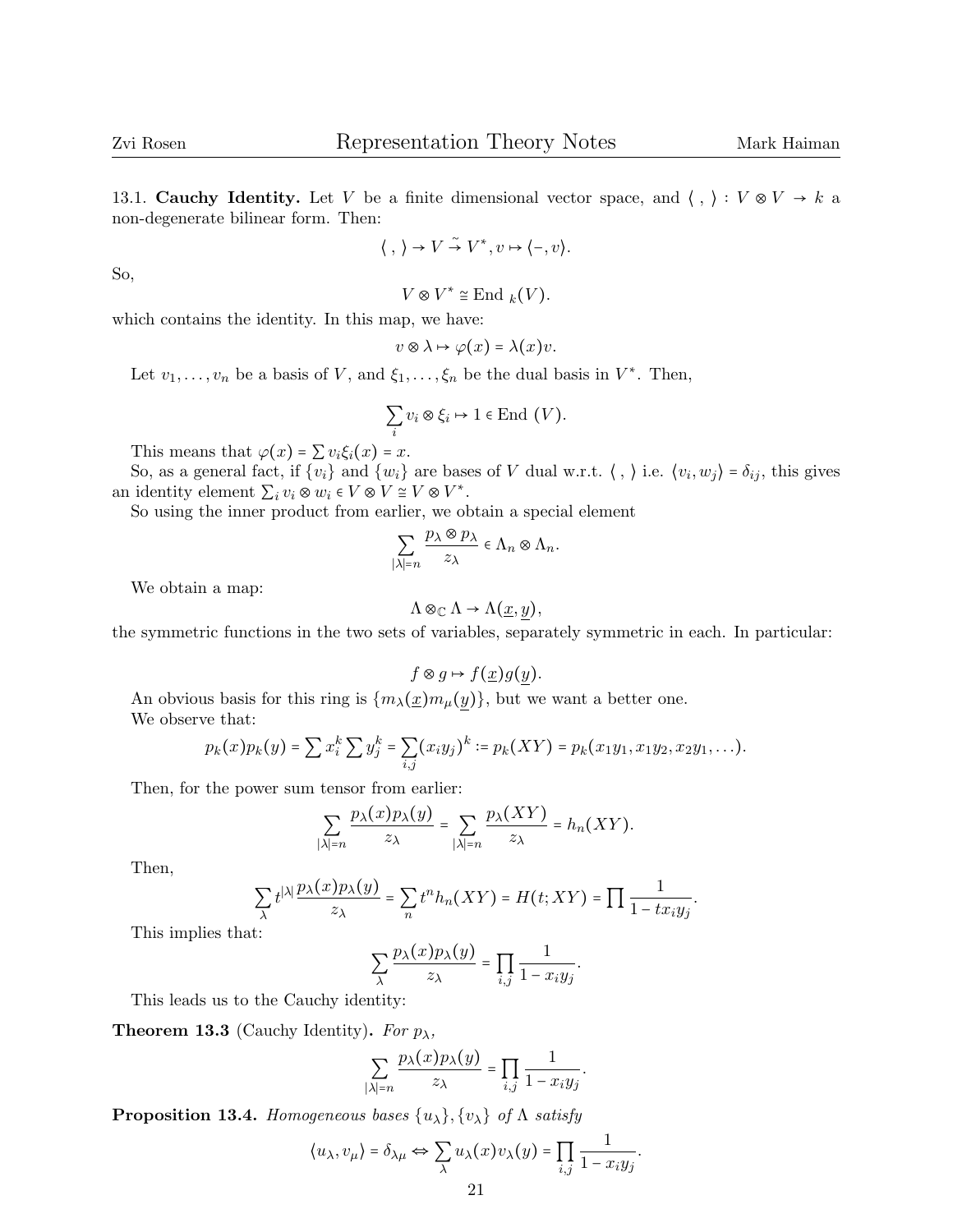## 14. Friday, October 5, 2012

[Missed class on Monday and Wednesday for Sukkot] We have the following bases of  $\Lambda$ :

 $m_{\lambda}, p_{\lambda}, e_{\lambda}, h_{\lambda}, s_{\lambda}.$ 

We know:

$$
h_{\mu} = \sum_{\lambda \ge \mu} K_{\lambda \mu} s_{\lambda}, \qquad K_{\lambda \mu} = |SSYT(\lambda, \mu)|.
$$

$$
e_{\mu} = \sum_{\lambda \ge \mu} s_{\lambda^*}
$$

$$
e_{\mu^*} = \sum_{\lambda^* \le \mu^*} K_{\lambda^* \mu^*} s_{\lambda}.
$$

Corollary 14.1.

$$
F: R \to \Lambda, \qquad F(x_{\lambda}) = s_{\lambda}.
$$

 $\left\langle s_\lambda,s_\mu\right\rangle=\delta_{\lambda\mu}.$ 

 $\chi_{\lambda}(w_{\mu}) = \langle s_{\lambda}, p_{\mu} \rangle.$ 

Corollary 14.2.

Corollary 14.3.

Corollary 14.4.

$$
p_{\mu} = \sum_{|\lambda|=n} \chi_{\lambda}(w_{\mu}) s_{\lambda}.
$$
  
Ind <sub>$S_{\lambda}$</sub>  <sup>$S_{n}$</sup> 1 =  $\chi_{\lambda} + \sum_{\mu < \lambda}$ (?) $\chi_{\mu}$ .  
Ind <sub>$S_{\lambda^*}$</sub>  <sup>$S_{\lambda^*}$</sup>  =  $\chi_{\lambda} + \sum_{\mu > \lambda}$ (?) $\chi_{\mu}$ .

This implies that the transition matrix is both upper and lower triangular, which means that it must be unique.

All but  $\{p_{\lambda}\}\$ are Z-bases of  $\Lambda_{\mathbb{Z}}$ .

Corollary 14.5.

$$
\chi_{\lambda}(w_{\mu})\in\mathbb{Z}.
$$

This is actually an unusual property for finite groups.

Corollary 14.6.

$$
\dim(V_{\mu})^{S_{\lambda}} = \langle \chi_{\lambda}, Ind_{S_m}^{S_n} 1 \rangle = K_{\lambda \mu}.
$$

Corollary 14.7.

$$
\sum_{\lambda} s_{\lambda}(x) s_{\lambda}(y) = \prod_{i,j} \frac{1}{1 - x_i y_j}.
$$

Corollary 14.8.

$$
\omega(s_\lambda)=s_{\lambda^*}.
$$

Corollary 14.9.

$$
K_{\lambda\mu} = \langle s_{\lambda}, h_{\mu} \rangle.
$$
  
\n
$$
\Rightarrow s_{\lambda} = \sum_{\mu} K_{\lambda\mu} m_{\mu} = \sum_{T \in SSYT(\lambda)} x^{T}.
$$

where  $x^T = \prod_{a \in \lambda} x_{T(a)}$ .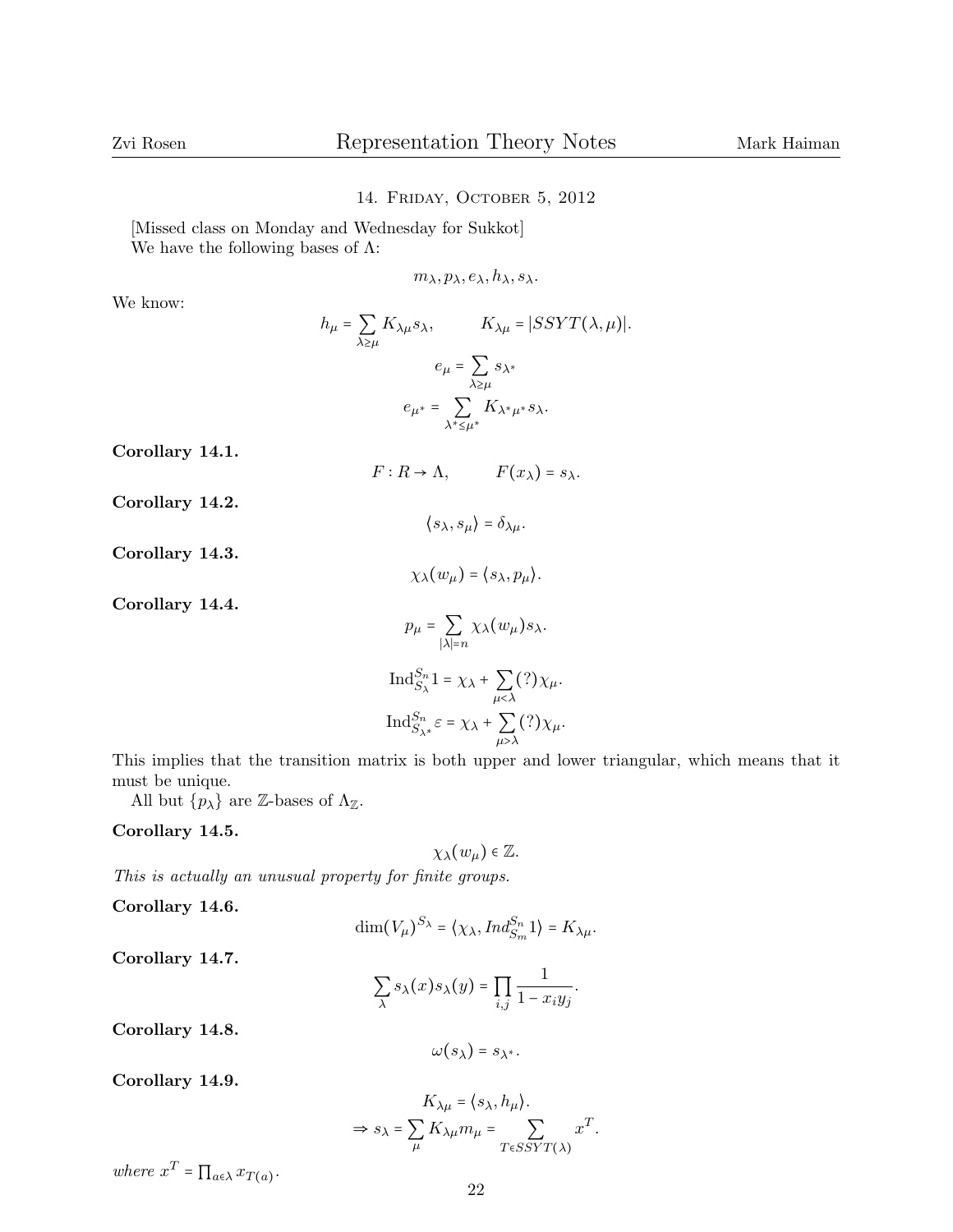In particular, dim  $V_{\lambda} = K_{\lambda,(1^n)} = |SYT(\lambda)|$ .

**Example 14.10.** Consider  $V_{\Box}$  We list all of the Standard Young Tableaux:



So dim  $V_{\sim}$  = 5.

14.1. **New Basis (?)** Recall:  $V_{\lambda}$  sits inside  $\text{Ind}_{S_{\lambda^*}}^{S_n} \varepsilon = \mathbb{C} \cdot \{\text{column antisymmetric tabloids}\}.$ 

 $C(T_0)$  = column tabloid given by  $T_0$ .

 $R(T_0)$  = row tab loud given by  $T_0$ .

Note that  $s_{\lambda}$  is the stabilizer of  $R(T_0)$ .

 $V_{\lambda} \subseteq \mathbb{C} \cdot \{\text{column antisymmetric tabloids}\},\$ has an element  $v_0 = \sum_{w \in s_{\lambda}} w \cdot C(T_0).$ 

Example 14.11.  $\lambda = (2, 2)$ .

<sup>v</sup><sup>0</sup> <sup>=</sup> 3 4 1 2 + 3 4 2 1 + 4 3 1 2 + 4 3 2 1 ≠ 0.

## Proposition 14.12.  $v_0 \neq 0$ .

*Proof.* Column tabloids  $wC(T_0)$  are distinct (allowing for the signs), hence linearly independent.  $\Box$ 

Let  $S = w(T_0)$ , map :  $\lambda \to \{1, ..., n\}$ , i.e. S is a filling with no constraints. Then,

$$
w(v_0) = "C(wT_0)" = \sum_{R(S')=R(S)} C(S')
$$
  

$$
\operatorname{Ind}_{S_{\lambda}}^{S_n} 1 \longrightarrow \operatorname{Ind}_{S_{\lambda^*}}^{S_n} \varepsilon
$$
  

$$
V_{\lambda}
$$

Indeed,

 $\sum_{R(S')=R(S)}$  $C(S') = "V_{R(S)}".$ 

These span  $V_{\lambda}$ .

**Theorem 14.13.** The elements  $V_T = w(v_0)$  where  $T = w(T_0)$  for  $T \in SYT(\lambda)$  are linearly independent, hence a basis of  $V_{\lambda}$ .

**Lemma 14.14.** There exists a total ordering on  $\{S : \lambda \to \{1, ..., n\}\}\$ , such that in each row orbit, the one with increasing rows is least, and in each column orbit the one with increasing columns is greatest.

In other words, we read the tableaux from northwest to southeast.

#### Example 14.15.



Consider a term  $\pm C_S$  in  $V_T$  always has  $S \supseteq T$ . Order  $SYT(\lambda)$  using  $\prec$ . The matrix giving coefficient of  $C_S$  in  $V_T$  for  $S, T \in SYT$  is upper triangular.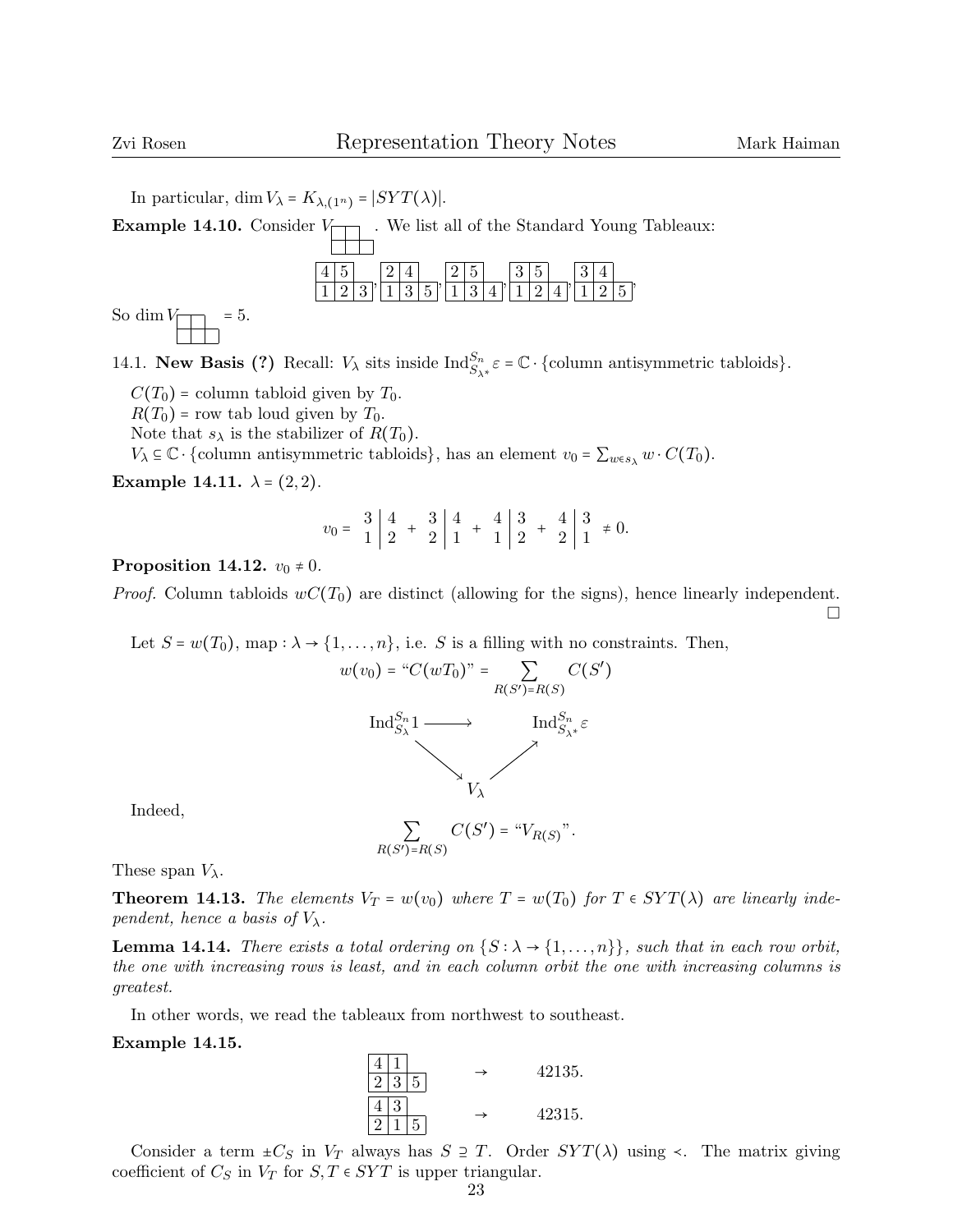## 15. Wednesday, October 10

[Class on Monday missed for Shemini Atzeret.]

15.1. **Affine Algebraic Varieties over C.** Let  $X \subseteq \mathbb{C}^n$  be the zero locus of some polynomials  $f \in \mathbb{C}[x_1,\ldots,x_n].$ 

We define the ideal  $\mathcal{I}(X) = \{f(x) \in \mathbb{C}[x] : f|_{X} = 0\}.$ 

Define  $\mathbb{C}[\underline{x}]/\mathcal{I}(X) = \mathcal{O}(X)$  as the ring of regular functions on  $X =$  the subring of  $X^{\mathbb{C}}$  generated by the  $x_i$ 's.

Example 15.1.  $GL_n$  is the vanishing locus of det  $M * t-1$ , where t is a dummy variable. Specifically,  $\mathcal{O}(GL_n) = \mathbb{C}[x_{11}, \ldots, x_{nn}, t]/(t \cdot \det(\underline{x}) - 1).$ 

**Example 15.2.**  $SL_n$  does not need the dummy variable.  $\mathcal{O}(SL_n) = \mathbb{C}[x_{11}, \ldots, x_{nn}]/(\det(\underline{x}) - 1)$ .

Let  $f: X \to Y$  be a morphism if  $f^{\#}: Y^{\mathbb{C}} \to X^{\mathbb{C}}$ , sending  $\alpha \mapsto \alpha \circ f$  sends  $\mathcal{O}(Y)$  into  $\mathcal{O}(X)$ .

This means that if these varieties are embedded into affine space, the map of spaces is a polynomial map.

#### Theorem 15.3.

 $(Morphisms X \to Y) \longleftrightarrow (\mathbb{C} \text{-algebra homomorphisms } \mathcal{O}(Y) \to \mathcal{O}(X)).$ 

We have a commutative diagram:



An algebraic group  $G$  is a group and a variety such that  $\mu : G \times G \to G$  and  $(\cdot)^{-1} : G \to G$ ,  $(1 : pt \rightarrow G)$  are morphisms.

Remark 15.4. Any projective algebraic group is abelian. Any arbitrary algebraic group must factor through the affine algebraic group. Therefore, from the perspective of representation theory, affine algebraic groups are the only ones of interest.

An algebraic (rational/regular) representation is a morphism of algebraic groups  $G \rightarrow GL_n$  or  $G \rightarrow GL(V)$ , where  $V \cong \mathbb{C}^n$ 

Remark 15.5. A morphism of algebraic groups is a morphism of varieties and a group homomorphism (one does not imply the other).

**Remark 15.6.** Let  $\rho: G \to GL(V)$  be an algebraic representation, with  $W \subseteq V$  a G-invariant subspace. Pick a basis of  $V$  starting with a basis of  $W$ . Then,

$$
\rho(g) = \left(\begin{array}{c|c}\alpha(g) & \gamma(g) \\
\hline\n0 & \beta(g)\n\end{array}\right),
$$

where  $\alpha$  :  $G \to GL(W)$ ,  $\beta$  :  $G \to GL(V/W)$ . This shows that  $W, V/W$  are algebraic.

**Remark 15.7.** Let V,W be algebraic representations of G.  $\alpha$  :  $G \rightarrow GL(V)$ ,  $\beta$  :  $G \rightarrow GL(W)$ . Then  $V \oplus W$  has the representation

$$
\rho(g) = \left(\begin{array}{c|c}\alpha(g) & 0\\ \hline 0 & \beta(g)\end{array}\right).
$$

Therefore,  $V \oplus W$  is algebraic.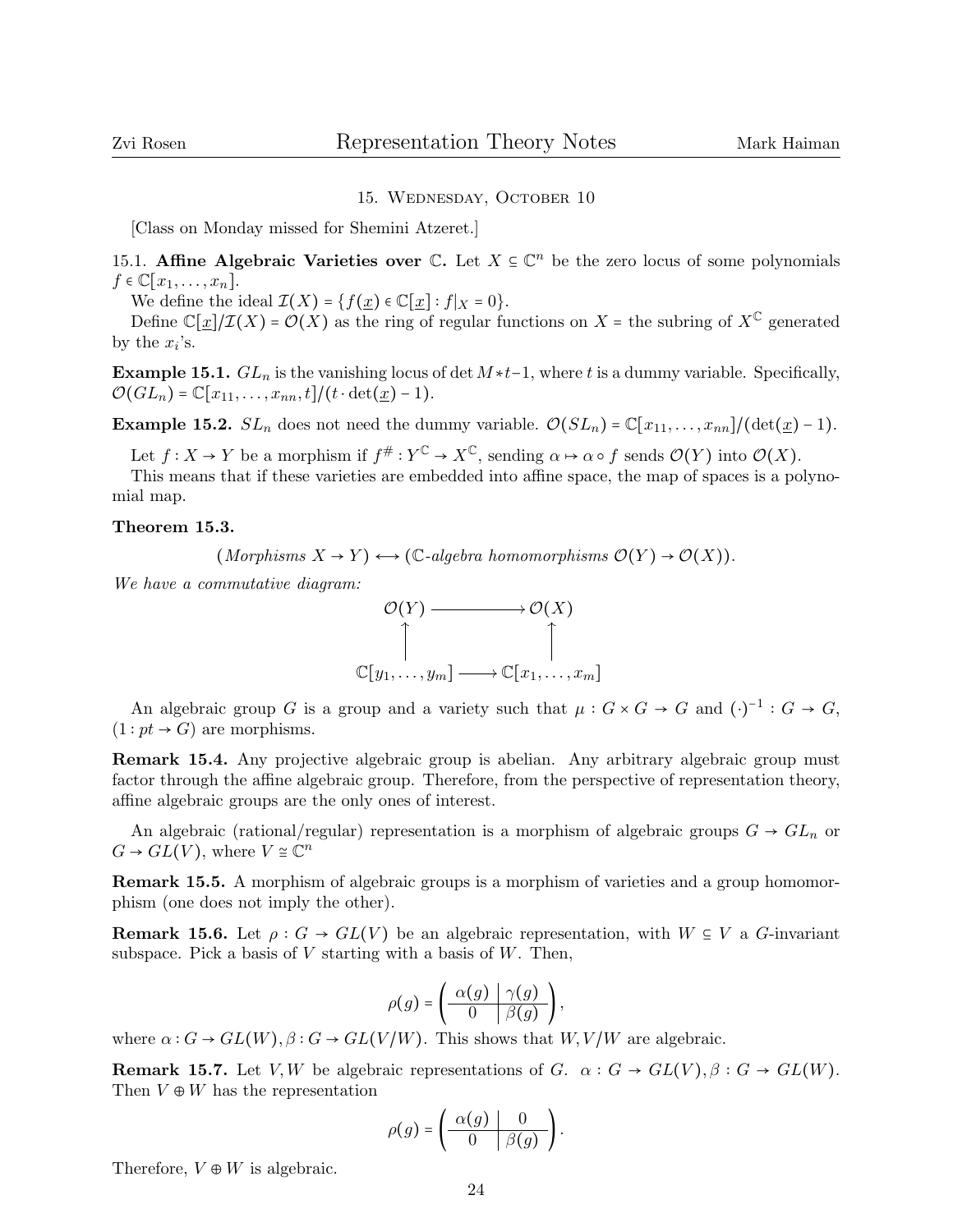**Remark 15.8.** Note that for  $V \otimes W$ , we can take

$$
\rho(g)_{(i,i'),(j,j')} = \alpha_{ij}(g)\beta_{i'j'}(g).
$$

Therefore,  $V \otimes W$  is algebraic.

All the familiar constructions associated to representations, e.g.  $V^*$ ,  $\text{Hom}(V, W)$ ,  $S^n V$ ,  $\wedge^n V \subset$ <br><sup>3n</sup> are algebraic.  $V^{\otimes n}$ , are algebraic.

We observed that the group multiplication  $\mu$ :  $G \times G \to G$  corresponds to a morphism of varieties

$$
\mathcal{O}(G) \to \mathcal{O}(G \times G) = \mathcal{O}(G) \otimes \mathcal{O}(G).
$$

(Note that  $\mathcal{O}(X \times Y) = \mathcal{O}(X) \otimes_{\mathbb{C}} \mathcal{O}(Y)$ .)

Every part of the group structure induces a "co-" structure on  $\mathcal{O}(G)$ .

$$
\mu: G \times G \to G \qquad \leftrightarrow \qquad \Delta: \mathcal{O}(G) \to \mathcal{O}(G) \otimes \mathcal{O}(G).
$$
  
\n
$$
(\cdot)^{-1}: G \to G \qquad \leftrightarrow \qquad S: \mathcal{O}(G) \to \mathcal{O}(G).
$$
  
\n
$$
1: pt \to G \qquad \leftrightarrow \qquad ev_1: \mathcal{O}(G) \to \mathbb{C}.
$$

These maps make  $\mathcal{O}(G)$  a Hopf algebra. [For G finite,  $\mathcal{O}(G) = G^{\mathbb{C}} = (kG)^*$ .]

## 16. Friday, October 12, 2012

Consider the additive and multiplicative groups  $G_a$  and  $G_m$ . We want a representation that is also a homomorphism of algebraic groups.

$$
G \to GL(V). \qquad G \times V \to V.
$$

This induces a ring homomorphism:

$$
S(V^*) = \mathcal{O}(V) \rightarrow \mathcal{O}(V) \otimes \mathcal{O}(G) = S(V^*) \otimes \mathcal{O}(G).
$$

 $S(V^*)$  is the symmetric algebra generated by  $V^*$ . Restricting to  $V^*$  we claim that the image will be contained in  $V^* \otimes \mathcal{O}(G)$  as below:

$$
V^* \to V^* \otimes \mathcal{O}(G).
$$

We have the following diagrams that  $\mathcal{O}(G)$  satisfies:



where  $\mathcal{O}(G) \stackrel{\Delta}{\rightarrow} \mathcal{O}(G) \otimes \mathcal{O}(G)$ .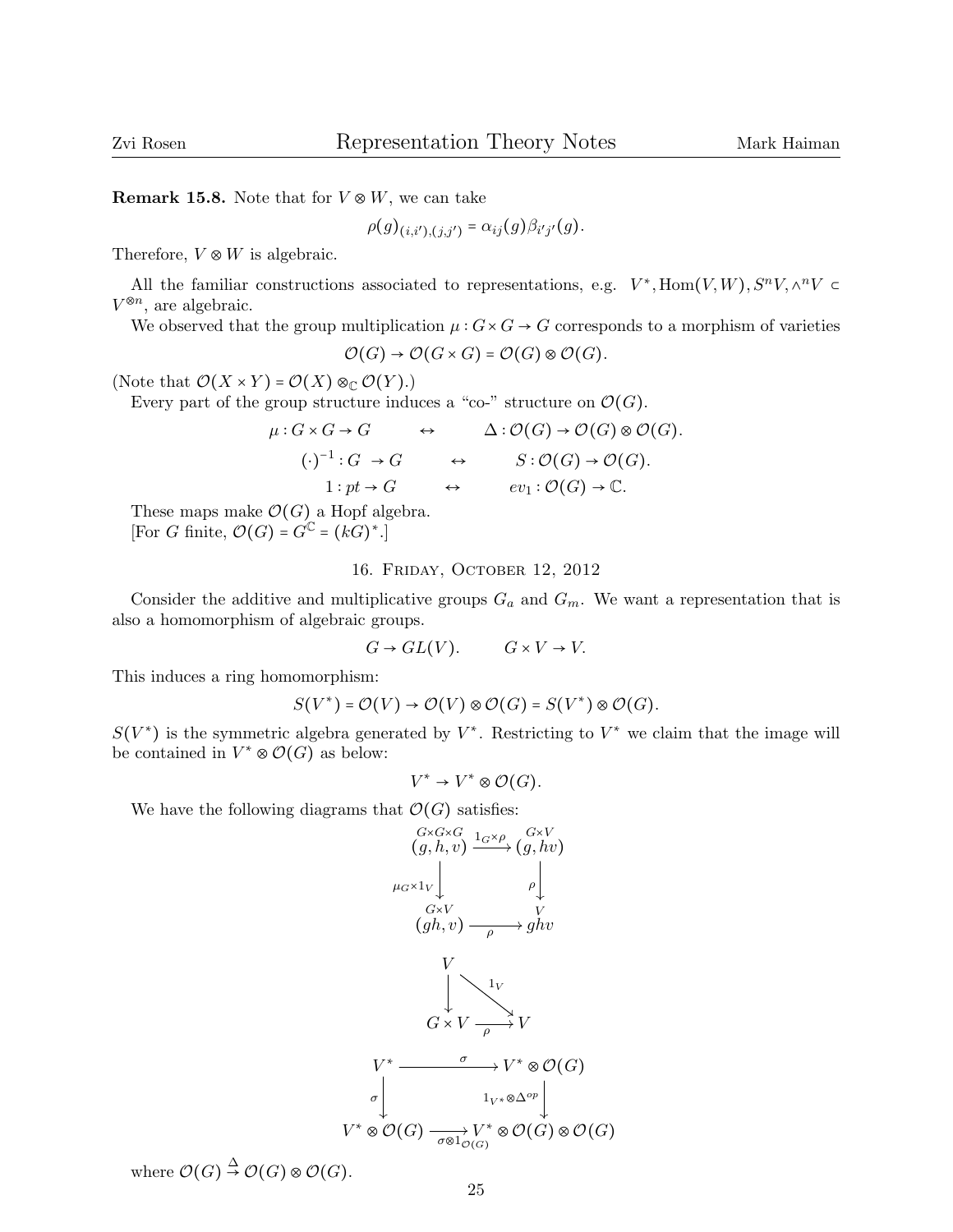

Definition 16.1. Right coaction of coalgebra  $\mathcal{O}(G)$ ,  $\Delta : \mathcal{O}(G) \rightarrow \mathcal{O}(G) \otimes_{\mathbb{C}} \mathcal{O}(G)$  with counit  $\mathcal{O}(G) \rightarrow \varepsilon$  on V, means

$$
\sigma: V \to V \otimes \mathcal{O}(G)
$$

such that the diagrams commute. If V is a left comodule, then  $V^*$  is a right comodule. Starting with the map:

$$
G \times V \to V \qquad \rightsquigarrow \qquad V^* \times G \to V^* \qquad \rightsquigarrow \qquad V \to V \otimes \mathcal{O}(G) \to V.
$$

 $\mathcal{O}(G)^*$  is an algebra. We have a comultiplication:

$$
\Delta: \mathcal{O}(G) \to \mathcal{O}(G) \otimes \mathcal{O}(G).
$$

which induces:

$$
\Delta^* : \mathcal{O}(G)^* \leftarrow \mathcal{O}(G)^* \otimes \mathcal{O}(G)^*
$$

with unit  $ev_1 : \mathcal{O}(G) \to \mathbb{C}$ .

The map

$$
g \mapsto ev_g : \mathcal{O}(G) \to \mathbb{C}
$$

is a homomorphism from  $G \to (\mathcal{O}(G)^*)^*$ .

If G is finite, then O(G) <sup>∗</sup> <sup>=</sup> kG. For infinite groups <sup>G</sup>, this space is huge. In some sense, O(G) ∗ is the double dual of  $\mathbb{C}G$ , but it is not the whole double dual.

**Example 16.2.** Let  $G_m = (\mathbb{C}^\times, \cdot) = GL_1(\mathbb{C})$ .

$$
\mathcal{O}(G_m) = \mathbb{C}[t, t^{-1}].
$$
  

$$
G_m \times G_m \to G_m, \qquad s, t \mapsto st.
$$

$$
\mathbb{C}[t,t^{-1}] \to \mathbb{C}[s,t,s^{-1},t^{-1}] = \mathbb{C}[t,t^{-1}] \otimes \mathbb{C}[t,t^{-1}] = \mathbb{C}[s,s^{-1}] \otimes \mathbb{C}[t,t^{-1}], \qquad t \mapsto st = t \otimes t.
$$

The comultiplication is  $\Delta(t) = t \otimes t$ ,  $\Delta(t^{-1}) = t^{-1} \otimes t^{-1}$ . If  $G_m$  acts on V, then we have a right comodule structure:

$$
\sigma: V \to V \otimes \mathbb{C}[t, t^{-1}].
$$

$$
a \in G_m = \mathbb{C}^\times
$$
,  $a \cdot v = \langle \sigma(v), ev_a \rangle = \langle \sum v_i \otimes f_i(t), ev_a \rangle = \sum v_i f_i(a)$ .

 $\langle a_m, f \rangle$  = the coefficient of  $t^m$  in  $f(t)$ . Specifically,  $a_m \in \mathcal{O}(G_m)^*$  and  $a_m \mapsto E_m \in \text{End } V$ .  $\langle a_m \cdot a_n, f \rangle$  = the coeficient of  $s^m t^n$  in  $f(st)$ .

If  $f = \sum a_k t^k$ , then  $f(st) = \sum a_k s^k t^k$ . So,  $a_m \cdot a_n = 0$  if  $m \neq n$ , and  $a_n \cdot a_n = a_n$  for all  $n \in \mathbb{Z}$ . This implies that  $V = \bigoplus_{n \in \mathbb{Z}} V_n$ , where  $a_n$  = projection on  $V_n$ . Explicitly:

$$
ev_t = \sum_{n \in \mathbb{Z}} a_n t^n
$$

.

For any finite f, this is a finite sum. The G-action on each  $V_n$  is  $t \mapsto t^n$ .

In this way,  $G_m$  is like a finite group; i.e. Maschke's Theorem holds – the algebraic representations are completely reducible.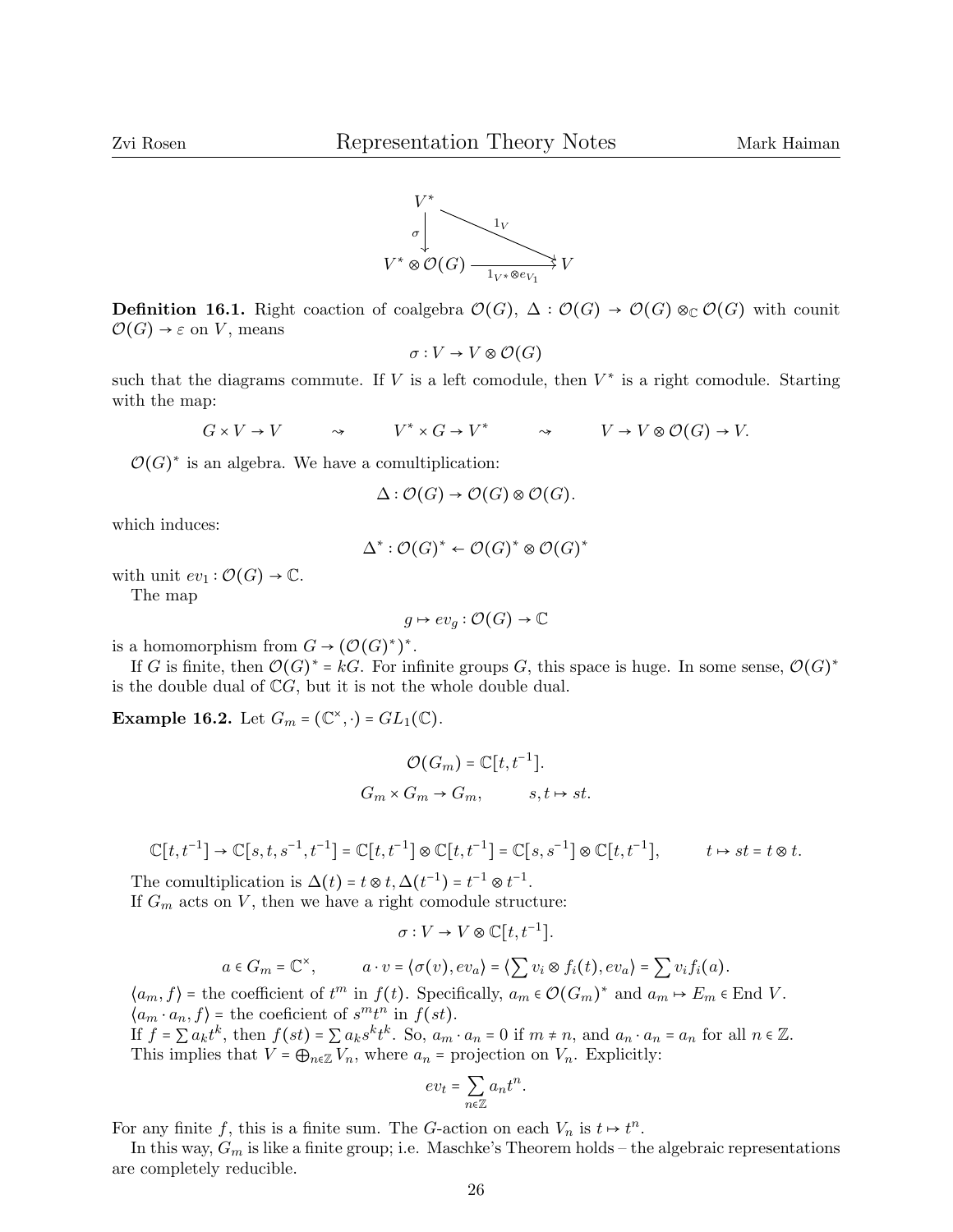## 17. Monday, October 15, 2012

17.1. **Review of**  $G_m$ . Recall that  $G_m = (\mathbb{C}^\times, \cdot), \mathcal{O}(G) = \mathbb{C}[t, t^{-1}].$ 

A representation  $\rho: V \to V \otimes \mathcal{O}(G)$  acts as

$$
gv = \rho(v)(g) = \langle \rho(v), \varepsilon_g \rangle.
$$

where  $\varepsilon_g = ev_g \in \mathcal{O}(G)^*$ . Then, we can write:

$$
\rho(v) = \sum v_i \otimes f_i, \qquad gv = \sum f_i(g)v_i.
$$

 $\mathcal{O}(G)^*$  is an algebra containing G in its group of units as  $g \mapsto \varepsilon_g$ .

In the case of  $G_m$  we distinguished special elements of  $\mathcal{O}(G)^*$ . Let  $\langle e_n, f(t) \rangle$  = coefficient of  $t^n$ in  $f(t)$ .  $e_n \in \mathcal{O}(G_m)^*$ , for all  $n \in \mathbb{Z}$ .

$$
e_k e_n = \delta_{kn} e_n.
$$

$$
V = \bigoplus_{n \in \mathbb{Z}} V_n.
$$

 $e_n$  = projection onto  $V_n$ .

 $G_m$  acts on  $V_n$  by  $t(v) = t^n v$ , i.e. it has one irrep, which is one-dimensional with matrix  $(t^n)$  for each  $n \in \mathbb{Z}$ . Every comodule is a direct sum of these.

17.2. **Additive group**  $G_a$ . The group  $G_a = (\mathbb{C}, +)$ . The ring of functions is  $\mathcal{O}(G_a) = \mathbb{C}[x]$ . Define  $a_m \in \mathcal{O}(G_a)^*$  for each  $m \in \mathbb{N}$ , by  $\langle a_m, f(x) \rangle$  = the coefficient of  $x^m$  in  $f(x)$ .

The multiplication is

$$
G_a \times G_a \to G_a, \qquad (x, y) \mapsto x + y.
$$

The comultiplication is

$$
\Delta: \mathcal{O}(G) \to \mathcal{O}(G) \otimes \mathcal{O}(G), \qquad x \mapsto x \otimes 1 + 1 \otimes x.
$$

(In other words,  $x$  is a primitive element of the Hopf algebra.)

It acts on powers of  $x$  by

$$
\Delta(x^m) = (x \otimes 1 + 1 \otimes x)^m = \sum {m \choose k} x^k \otimes x^{m-k}.
$$

(This means that  $x^m$  is a grouplike element.)

We define the product  $·$  by:

$$
\langle a_k \cdot a_l, f \rangle \coloneqq \langle a_k \otimes a_l, \Delta f \rangle
$$

the coefficient of  $x^k y^l$  in  $f(x+y)$ .

$$
a_k a_l = \binom{k+l}{k} a_{k+l}.
$$

This implies that

$$
a_k = \frac{a_1^k}{k!}.
$$

The whole action of  $G_a$  on V is determined by the operator  $a_1 : V \to V$ . If  $v_1, \ldots, v_n$  are a basis of V, then

$$
\rho(v_i) = \sum_j v_j \otimes f_{ij}(x).
$$

So, there is an *n* such that  $a_n$  kills v. Therefore,  $a_1$  is a nilpotent operator.

(If V is a comodule but dim  $V = \infty$ ,  $a_1$  is locally nilpotent, i.e. for all  $v \in V$ , there is an n such that  $a_1^n v = 0.$ 

We can describe

$$
x\cdot v = \langle \rho(v), ev_x\rangle. 27
$$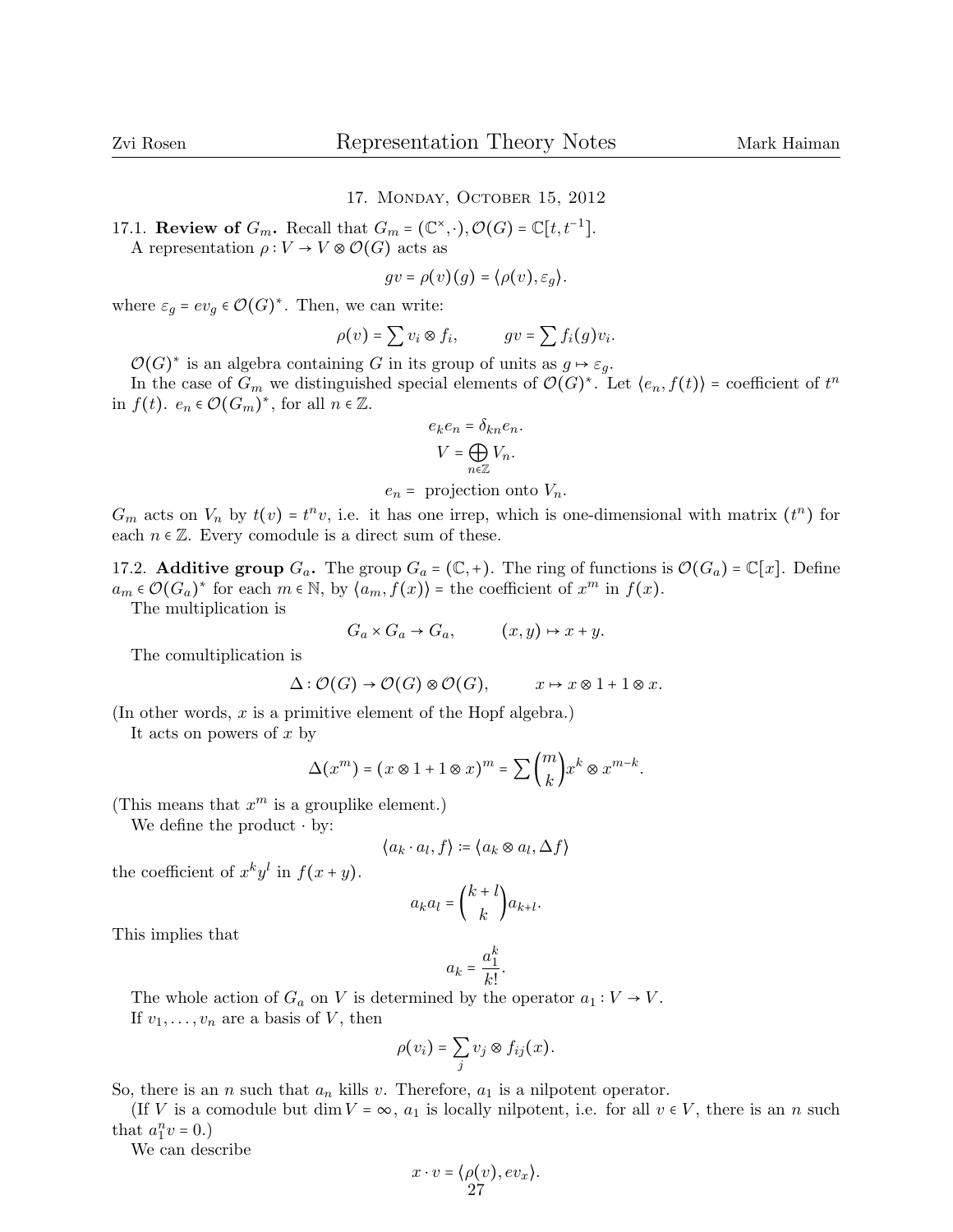In other words, " $ev_x = \sum_{m \geq 0}$  $m\geq 0$  $a_m x^{m\nu}$ . This appears to be an infinite sum, but by nilpotency, depending on  $x$ , this will be a polynomial. So,

$$
ev_x = \sum_{m\geq 0} \frac{a_1^m}{m!} x^m = e^{a_1 x}.
$$

This means that we can describe  $G_a$ -modules as finite dimensional vector spaces V with nilpotent endomorphism  $a \in$  End  $(V)$ .

There exist subspaces  $0 \subset V_1 \subset \cdots \subset V_d = V$  such that  $aV_k \subseteq V_{k-1}$  i.e. a acts as 0 on  $V_k/V_{k-1}$ .  $G_a$ acts trivially on each factor.

So for contrast:  $G_m$ : there is an irrep.  $V_m$  for each  $m \in \mathbb{Z}$ . All comodules are completely reducible. (This is a reductive group.)

 $G_a$ : There is a unique irrep – the trivial representation. All nontrivial reps are not completely reducible. Example:

$$
x \mapsto \left( \begin{array}{cc} 1 & x \\ 0 & 1 \end{array} \right).
$$

which is *unipotent* (i.e. if you subtract  $I$ , the result is nilpotent).

**Theorem 17.1.** Every affine algebraic group  $G$  over  $\mathbb C$  has a unique maximal unipotent normal subgroup  $U$ , and  $G/U$  is reductive.

**Example 17.2.** Let  $G = B = \{ \text{upper-triangular matrices } A \in GL_2 \}.$ 

$$
\left(\begin{array}{cc} t & a \\ 0 & u \end{array}\right) \qquad t, u \neq 0. \qquad \Rightarrow \mathcal{O}(G) = \mathbb{C}[t^{\pm 1}, u^{\pm 1}, a].
$$

The normal subgroup is

$$
U = \left\{ \left( \begin{array}{cc} 1 & a \\ 0 & 1 \end{array} \right) \right\} \cong G_a.
$$

The following exact sequence of groups

$$
0 \to U \to B \to G_m^2 \to 0
$$

implies that  $B/U = G_m^2$ , which is reductive.

### 18. Wednesday, October 17, 2012

## 18.1. Classical Reductive Groups  $/C$ . This will be a less formal review.

 $(1)$   $GL_n$ .

- (2)  $SL_n$ . (group of matrices of determinant 1)
- (3)  $SO_n = \{X \in SL_n : XX^T = I\} \subset O_n$  (group of matrices that preserve some bilinear form.) We take only the det 1 piece, so that it will be connected;  $O_n$  has two connected components.
- (4)  $Sp_{2n} = \{X \in GL_{2n} : X \text{ preserves } \langle,\rangle : \langle Xv, Xw \rangle = \langle v, w \rangle \ \forall v, w \in V\},\$  the symplectic group. On  $\mathbb{C}^{2n}$ , there are non-degenerate antisymmetric bilinear forms (i.e.  $\langle v, w \rangle = \langle w, v \rangle$ ).
- (5) Exceptional ones:  $G_2, F_4, E_{6,7,8}$ .
- (6) Relatives:
	- (a)  $\mu_n = \{e^{2\pi i k/n} \cdot I\}$  is a normal subgroup of  $SL_n \subseteq GL_n$ . Modding out by that subgroup gives  $PSL_n = PGL_n = SL_n/\mu_n$ .
	- (b)  $SO_{2n}/\{\pm 1\}$ .
	- (c)  $Sp_{2n}/\{\pm 1\}$ .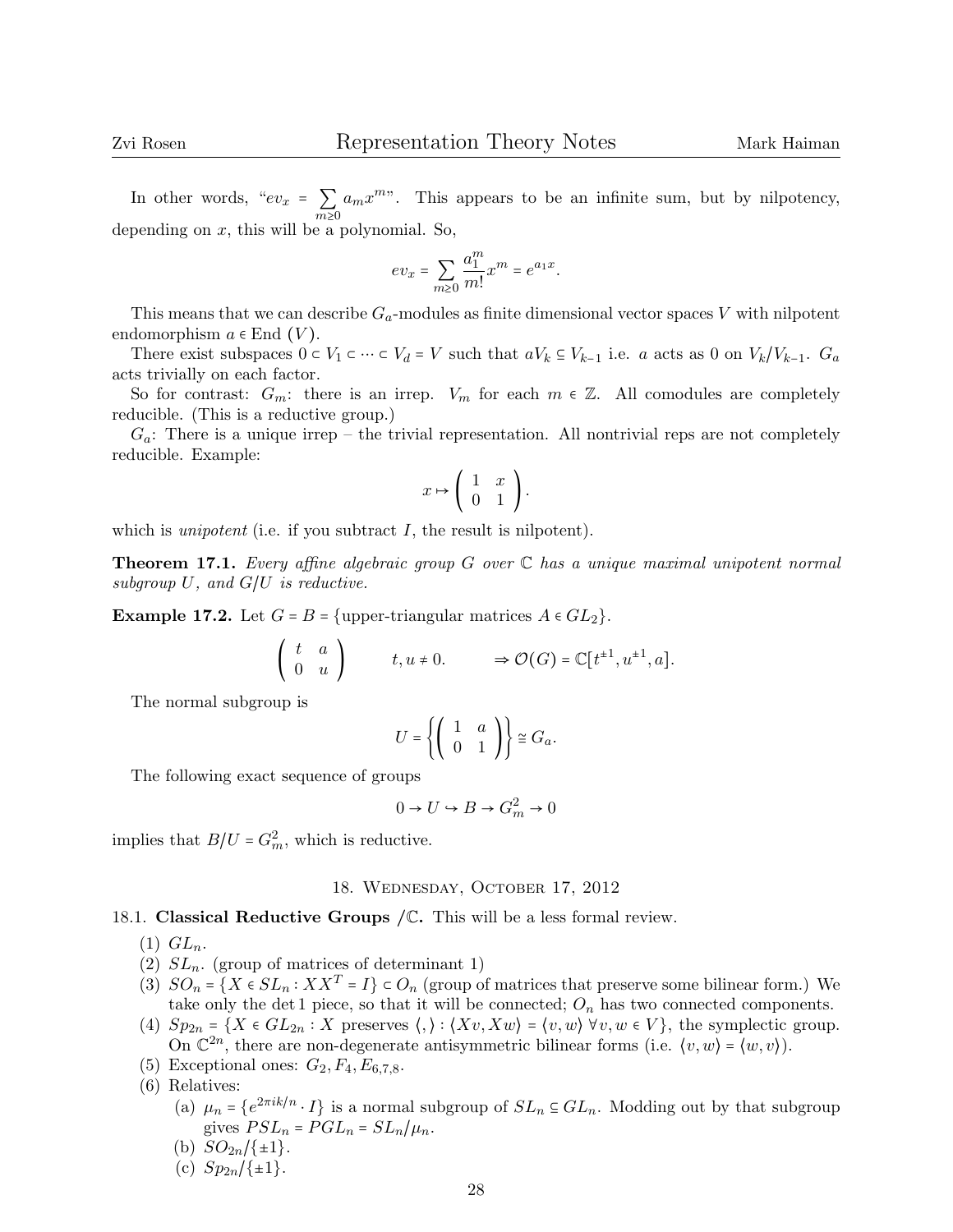**Remark 18.1.** The surjection  $SL_n \rightarrow PSL_n$  induces a surjection of the duals to the rings of regular functions:



Remark 18.2. Actually, the orthogonal groups are quotients of larger groups called the Spin groups  $Spin_n$ .

$$
0 \to {\{\pm1\}} \to {\text{Spin}}_n \twoheadrightarrow SO_n \to 0.
$$

- Spin<sub>3</sub> is isomorphic to  $SL_2(\mathbb{C})$ , which is a double cover of  $SO_3$ .
- Spin<sub>4</sub>  $\cong$   $SL_2 \times SL_2$ .
- Spin<sub>5</sub>  $\cong$  Sp<sub>4</sub>.

Eventually, we will hope to classify all of the reductive groups based on combinatorial data.

**Definition 18.3.** Let  $X \subseteq \mathbb{C}^n$  be an algebraic variety, with  $p \in X$ . The tangent space  $T_p X$ . Let  $f \in \mathbb{C}$  is a subset bet  $f(x) = 0$ .  $f \in \mathbb{C}[z_1,\ldots,z_n]$  be a function in  $I_X$ , i.e. such that  $f(p) = 0$ .

We say that  $p + tu$  is a tangent line to X if  $f(p + tu) \in t^2 \mathbb{C}[t]$  for all  $f \in I_X$ , or u is a tangent vector.

 $T_pX = {\text{tangent vectors to } X \text{ at } p}.$ 

In particular,

$$
\frac{d}{dt}|_{t=0}f(p+tu)=\partial_uf|_p
$$

depends only on  $f|_X$  for  $u \in T_pX$ .

Given coordinates  $u = (c_1, \ldots, c_n)$ , we set  $\partial_u z_i = c_i$ . This gives an injection:

$$
T_p X \xrightarrow{Q(X)^*} \mathcal{O}(X)
$$
  
\n
$$
u \longrightarrow \delta : \delta(f) = \partial_u f|_p
$$
  
\n
$$
\delta(fg) = \delta(f)g(p) + f(p)\delta(g).
$$
  
\n
$$
\delta(1) = 0.
$$

WLOG, we may assume that p is the origin in  $\mathbb{C}^n$ . Then  $f \in I_X$  is  $\sum a_i z_i$ + higher terms.

$$
\partial_u f = \sum a_i c_i \qquad \text{if } u = (c_1, \ldots, c_n).
$$

 $(\partial_u$  is defined as  $\sum c_i \partial_{z_i}$ .) u will be a tangent vector if each of these are 0.

Let  $\mathfrak{m}_p =$  ideal of p in  $\mathcal{O}(X) = \ker \mathcal{O}(X) \to \mathbb{C}$ , the evaluation map. Then, as elements of  $\mathfrak{m}_p/\mathfrak{m}_p^2$ , coordinates  $z_i$  satisfy  $\sum a_i z_i = 0$ .

The values of  $\delta$  on the  $z_i$  determine  $\delta$ .

Given  $\lambda : \mathfrak{m}_p/\mathfrak{m}_p^2 \to \mathbb{C}$ , we obtain  $\delta : \mathcal{O}(X) \to \mathbb{C}$ , for which  $\delta|_{\mathfrak{m}_p^2} = 0$  and  $\delta(1) = 0$ , simply by observing

$$
\mathcal{O}(X)/\mathfrak{m}_p^2 = \mathbb{C} \oplus \mathfrak{m}_p/\mathfrak{m}_p^2
$$

and having  $\lambda$  act on the right summand, and the zero map on the left summand.

$$
f = f(p) + \tilde{f} \qquad \tilde{f} \in \mathfrak{m}_p.
$$
  

$$
g = g(p) + \tilde{g} \qquad \tilde{g} \in \mathfrak{m}_p.
$$

Then,

$$
fg = f(p)g(p) + f(p)\tilde{g} + \tilde{f}g(p) + \tilde{f}\tilde{g}.
$$
  
29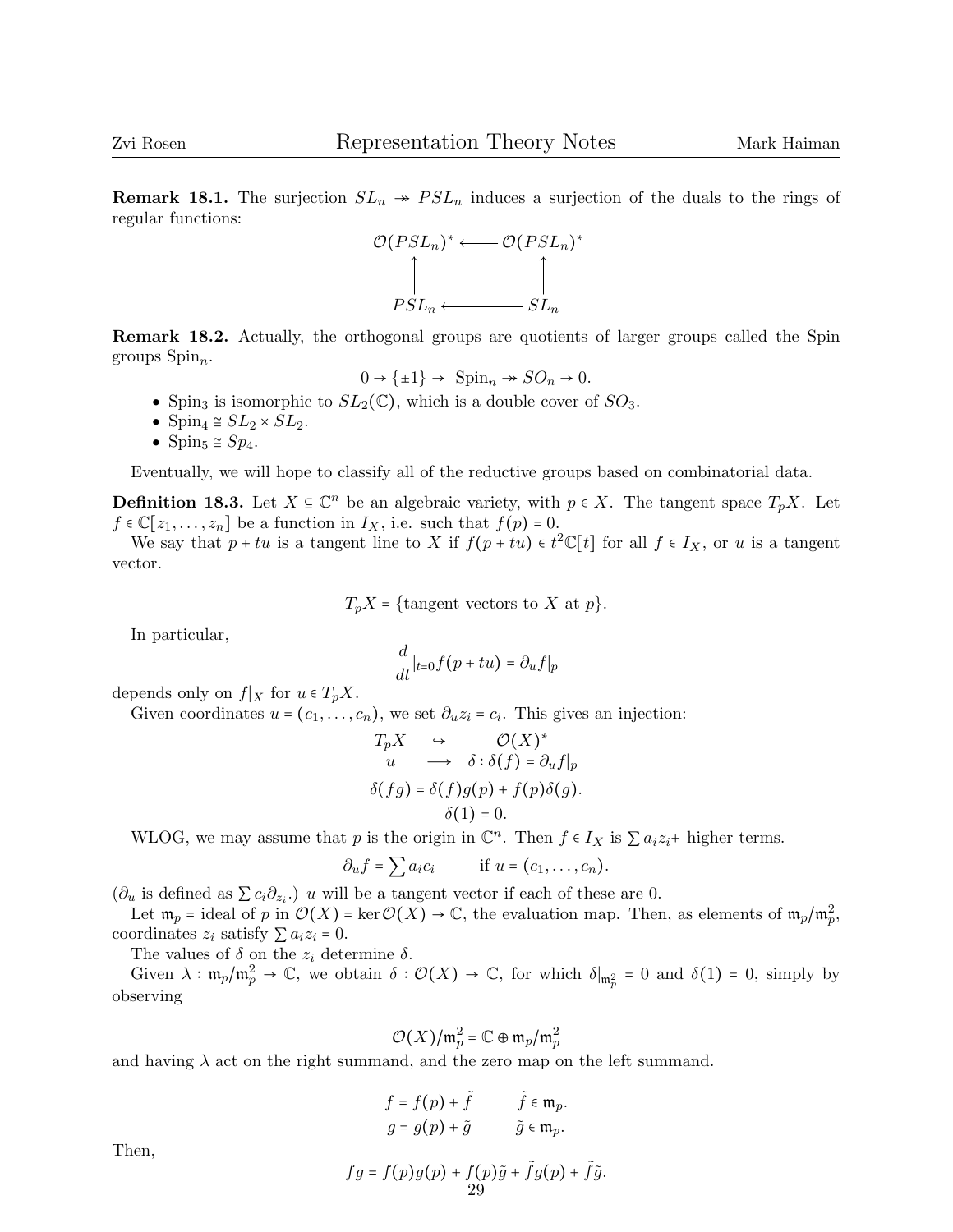(the last term is an element of  $\mathfrak{m}_p^2$ )

$$
\Rightarrow \delta(fg) = f(p)\delta(g) + \delta(f)g(p).
$$

 $T_p X \cong \{\text{point derivations } \mathcal{O}_X \to \mathbb{C} \text{ at } p\} \cong (\mathfrak{m}_p/\mathfrak{m}_p^2).$ 

We can define  $D = \mathbb{C}[t]/(t^2)$  the set of "dual numbers" =  $\mathcal{O}(T)$ .<br>There is a unique homomorphism at  $D \cup \mathcal{O}$  conding  $t \cup 0$ . There is a unique homomorphism  $\varepsilon : D \to \mathbb{C}$  sending  $t \to 0$ . The space above is also isomorphic to

 $\{\varphi \in \text{Hom}_{\text{Alg}}(\mathcal{O}(X), D) : \varepsilon \circ \varphi = ev_p\}.$ 

19. Friday, October 19, 2012

We saw several definitions of the tangent space  $T_pX$ . We want to define the notion of a vector field for an algebraic variety. We want a tangent vector at each point, defined in a polynomial way.

Example 19.1. On  $\mathbb{C}^n$ :

$$
T_p \mathbb{C}^n = \mathbb{C} \cdot \{ \partial z_1 |_p, \ldots, \partial z_n |_p \}.
$$

 $\partial z_i$  is a vector field. An algebraic vector field on  $\mathbb{C}^n$  will be polynomial linear combination of these:

$$
\sum f_i(z)\partial z_i.
$$

The other way to think about this is as an operator on the ring of functions:

$$
\mathcal{O}(\mathbb{C}^n) = \mathbb{C}[z_1,\ldots,z_n].
$$

$$
\partial : \mathcal{O}(\mathbb{C}^n) \to \mathcal{O}(\mathbb{C}^n)
$$

is a derivation:  $\partial (fq) = \partial f \cdot q + f \cdot \partial q$ . Conversely, this also gives a way to construct algebraic vector fields from derivations. So we have a correspondence:

Algebraic Vector fields on  $\mathbb{C}^n \longleftrightarrow$  Derivations  $\mathcal{O}(\mathbb{C}^n) \to \mathcal{O}(\mathbb{C}^n)$ 

**Definition 19.2.** ∂ is tangential to X if  $\partial I_X \subset I_X$ . Then, we get  $\partial |_X : \mathcal{O}(X) \to \mathcal{O}(X)$ . Still a derivation, hence a vector field.

This defines algebraic vector fields on  $X$  by the correspondence above.

More explicitly, take  $\delta = \{\delta_p \in T_p X \text{ for each } p \in X\}$ , a vector field, and  $f \in \mathcal{O}(X)$ . Define the function  $g(p) = \delta_p f \in X^{\mathbb{C}}$ .

If  $\delta f \in \mathcal{O}(X)$   $\forall$ ,  $f \in \mathcal{O}(X)$ , call it an algebraic vector field. Therefore, it gives us a derivation  $\mathcal{O}(X) \rightarrow \mathcal{O}(X)$ .

In the reverse direction, a derivation  $\delta \mapsto \delta_p f = (\delta f)(p)$ , an algebraic vector field.

**Remark 19.3.**  $\mathcal{O}(X)^*$  is *not* a coalgebra. For example, given  $\lambda \in \mathcal{O}(X)^*$ ,

$$
\mathcal{O}(X) \otimes \mathcal{O}(X) \stackrel{m}{\to} \mathcal{O}(X) \stackrel{\lambda}{\to} \mathbb{C}.
$$
  

$$
\lambda \circ m \in (\mathcal{O}(X) \otimes \mathcal{O}(X))^* \supsetneq \mathcal{O}(X)^* \otimes \mathcal{O}(X)^*.
$$

 $\lambda$  is a point derivation at  $p \Leftrightarrow \lambda \circ m = \lambda \otimes 1 + 1 \otimes \lambda$ , where  $1 = ev_p$ . However, this is just a rephrasing of the Leibniz rule:

$$
\lambda(fg) = \lambda(f)g(p) + f(p)\lambda(g).
$$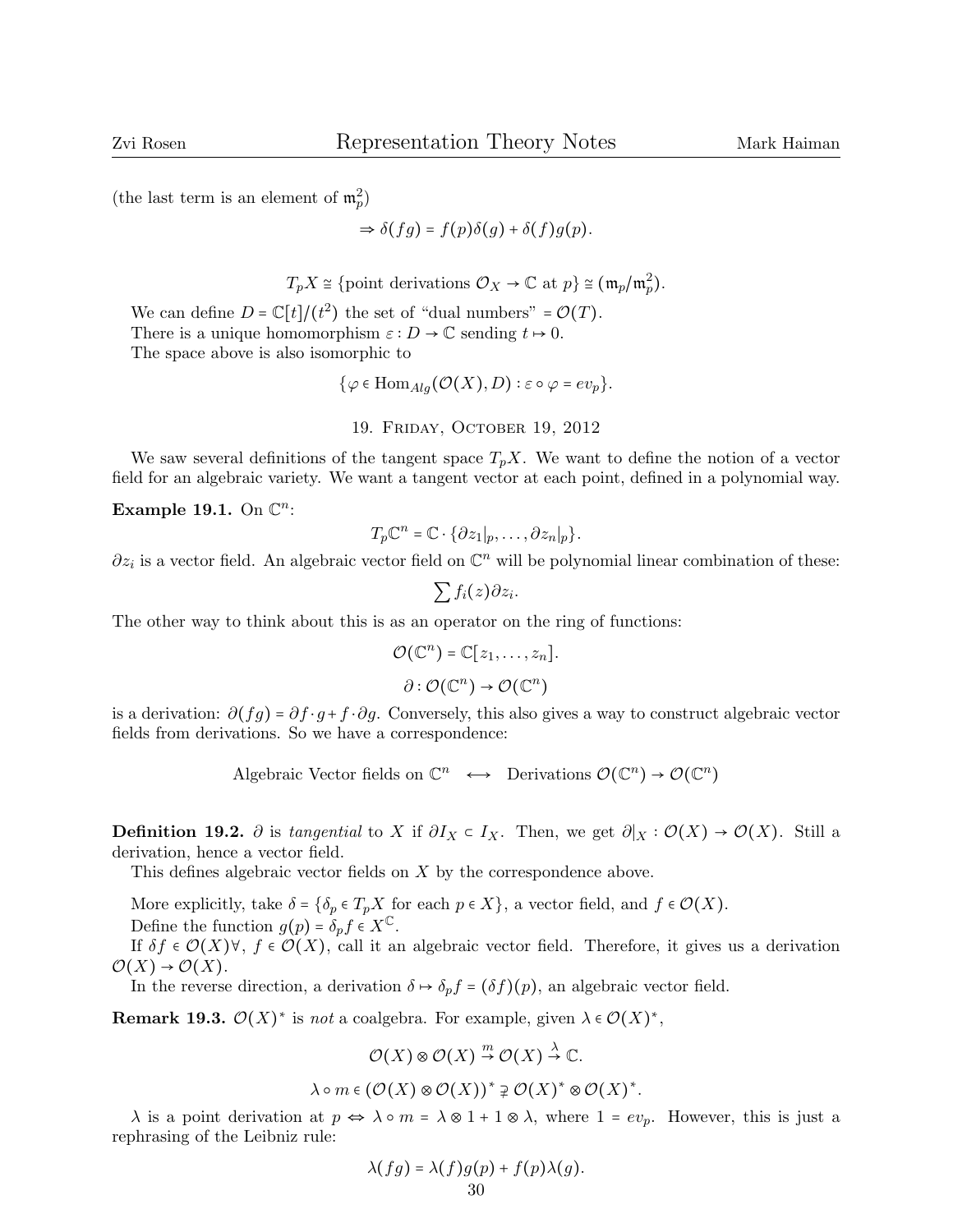Let G be an algebraic group, which has a natural left and right action on itself (by left and right multiplication). Then it inherits a left and right action on the ring of functions, via:



The crossed arrows is due to contravariance. Specifically, for  $g \in G, f \in \mathcal{O}(G)$ ,

$$
g \underset{R}{\cdot} f = f(- \cdot g).
$$
  
\n
$$
gh \underset{R}{\cdot} f = f(- \cdot gh).
$$
  
\n
$$
h \underset{R}{\cdot} f = f(- \cdot h).
$$
  
\n
$$
g \underset{R}{\cdot} (h \underset{R}{\cdot} f) = f(- \cdot g \cdot h).
$$
  
\n
$$
g \underset{L}{\cdot} f = f(g^{-1} \cdot -).
$$

**Proposition 19.4.** Both G actions on  $\mathcal{O}(G)$  have coactions.

Taking  $\rho: V \to V \otimes \mathcal{O}(G)$ .

$$
g \cdot v = \langle \rho(v), g \rangle
$$

is an action.

$$
\rho(v) = \sum v_i \otimes f_i, \qquad g \cdot v = \sum f_i(g)v_i.
$$
  

$$
\Delta : \mathcal{O}(G) \to \mathcal{O}(G) \otimes \mathcal{O}(G) = \mathcal{O}(G \times G)
$$

makes  $\mathcal{O}(G)$  a right  $\mathcal{O}(G)$  comodule, which gives an action  $G \underset{R}{\sim} \mathcal{O}(G)$ .

The action is  $(h, g) \mapsto f(h, g)$ . Take a fixed g, apply it to a function f, and get the function  $f(-\cdot g)$ .

Now,  $\mathcal{O}(G)^*$  acts on  $\mathcal{O}(G)$  and commutes with  $G \underset{L}{\sim} \mathcal{O}(G)$ .

For  $T \in \mathcal{O}(G)^*, T : \mathcal{O}(G) \to \mathbb{C}.$ 

$$
T \mapsto \mathcal{O}(G) \to \mathcal{O}(G) \otimes \mathcal{O}(G),
$$

then have T act on the right factor, resulting in  $\mathcal{O}(G) \otimes \mathbb{C} \cong \mathcal{O}(G)$ . So this is an element of End  $_G(\mathcal{O}(G))$ .

Under this map,  $ev_g \mapsto g \cdot -$ . Generally,  $\mathcal{O}(G)^*$  maps to left invariant operators on  $\mathcal{O}(G)$ . Given  $S, T \in \mathcal{O}(G)^{*}$ ,

$$
ST: \mathcal{O}(G) \underset{\Delta}{\to} \mathcal{O}(G) \otimes \mathcal{O}(G) \underset{1 \otimes \Delta}{\to} \mathbb{C}.
$$
  

$$
ST \sim \mathcal{O}(G): \mathcal{O}(G) \underset{\Delta}{\to} \mathcal{O}(G) \otimes \mathcal{O}(G) \underset{1 \otimes \Delta}{\to} \mathcal{O}(G) \otimes \mathcal{O}(G) \otimes \mathcal{O}(G) \underset{1 \otimes S \otimes T}{\to} \mathcal{O}(G).
$$

(This commutes with the same diagram replacing  $1 \otimes \Delta$  by  $\Delta \otimes 1$ .)

All of this is another way of saying that the group multiplication is associative; this is its consequence for the coordinate rings.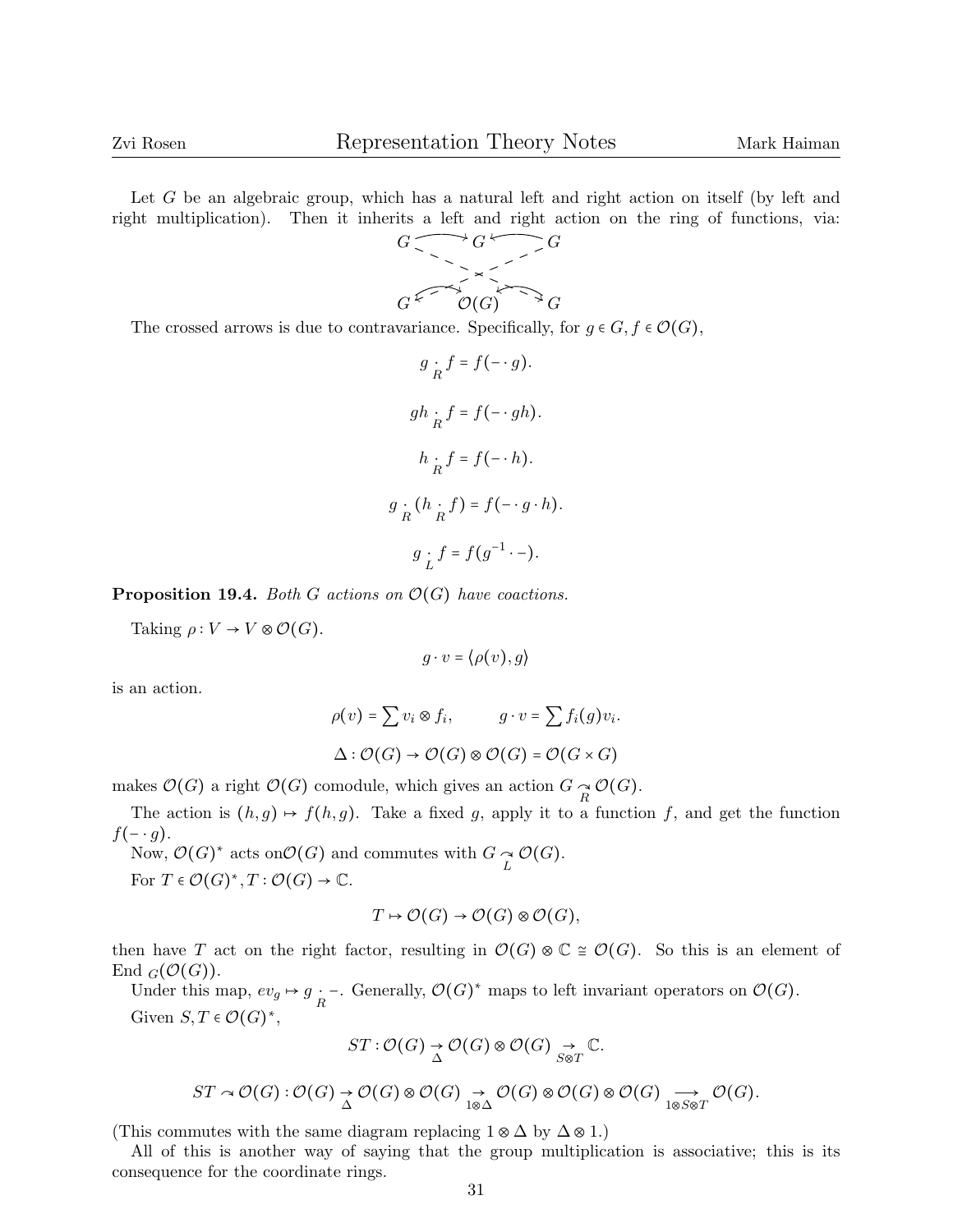## 20. Monday, October 22, 2012

Recall that the action  $G \cap G$  gives an action  $G \cap \mathcal{O}(G)$ , via  $g \cdot f = f(-\cdot g)$ .

This makes  $\mathcal{O}(G)$  an  $\mathcal{O}(G)$ -comodule, coaction is  $\Delta$ , gives a map  $\mathcal{O}(G)^* \to \text{End }_{\mathbb{C}}(\mathcal{O}(G))$  extending the G action.

This identifies  $\mathcal{O}(G)^*$  with left invariant operators. The inverse is  $T \mapsto ev_1 \circ T$ .

Let  $\delta \in \mathcal{O}(G)^*$  be a point derivation at 1, i.e.  $\delta \in T_1G$ . Then,  $\delta \sim \mathcal{O}(G)$  acts by  $\delta \cdot f = \delta_h f(gh)$ , where  $\delta_h$  means that  $\delta$  evaluates  $f(gh)$  as a function of h (Note that while  $\delta(f)$ ) is in the field  $\delta \cdot f$ is a function).

$$
\delta \cdot (ef) = \delta_h ef(gh) = \delta_h e(gh)f(g) + e(g)\delta_h f(gh) = (\delta \cdot e)f + e(\delta \cdot f).
$$

Therefore,  $\delta \cdot f$  is a derivation.

Lemma 20.1. The commutator of two derivations is a derivation.

*Proof.* Let  $X, Y \in Der \mathcal{O}$ .

$$
XY(fg) = X(Y(f)g + fY(g)) = XY(f) + Y(f)X(g) + X(f)Y(g) + fXY(g).
$$
  
\n
$$
YX(fg) = YX(f)g + Y(f)X(g) + X(f)Y(g) + fYX(g).
$$
  
\n
$$
\Rightarrow [X,Y] = (XY - YX)(fg) = [X,Y](f)g + f[X,Y](g).
$$

So, the commutator is also a derivation.

**Corollary 20.2.** For any  $\delta, \varepsilon \in T_1G \subseteq \mathcal{O}(G)^* \Rightarrow [\delta, \varepsilon] \in T_1G$ .

**Definition 20.3.** Define Lie $(G) = T_1G \subset \mathcal{O}(G)^*$ , which is closed under [, ]. A lie algebra satisfies:

- (1)  $[X, Y] = -[Y, X].$
- (2)  $[X,[Y,Z]]+[Y,[Z,X]]+[Z,[X,Y]] = 0$  (left as an exercise).

20.1. Lie Algebra.

$$
\varphi: G \to H \rightsquigarrow \varphi^{\#}: \mathcal{O}(H) \to \mathcal{O}(G) \rightsquigarrow \tilde{\varphi}: \mathcal{O}(G)^{*} \to \mathcal{O}(H)^{*} \rightsquigarrow d\varphi: T_{1}G \to T_{\varphi(1)}H = T_{1}H.
$$

The final map when considered as  $d\varphi$ : Lie  $G \to \text{Lie } H$  is a Lie algebra homomorphism.

(The functor sending  $G \to \text{Lie } G$  is faithful on  $\mathbb C$  and for other fields of char 0, but not in char p, consider the Frobenius map for example.)

Question 20.4. What is Lie  $(GL(V)) = gl(V)$ ?

Let  $V = \mathbb{C}^n$ . End V is a vector space,  $\mathbb{C}^{n^2}$ .

$$
T_p \text{End } V \cong \text{End } V.
$$

$$
GL(V) \hookrightarrow End(V)
$$

is an open subset, i.e. complement of the vanishing set of the determinant.

 $T_1(GL(V)) \stackrel{\sim}{\rightarrow} T_1\text{End}(V) \cong \text{End}(V).$ 

Given a matrix  $A \in$  End  $V = M_n$ , we have a derivation

$$
\delta_A : \mathcal{O}(GL(V)) \to \mathbb{C}, \qquad \delta_A(f) = \frac{d}{dt}\Big|_{t=0} f(I + tA).
$$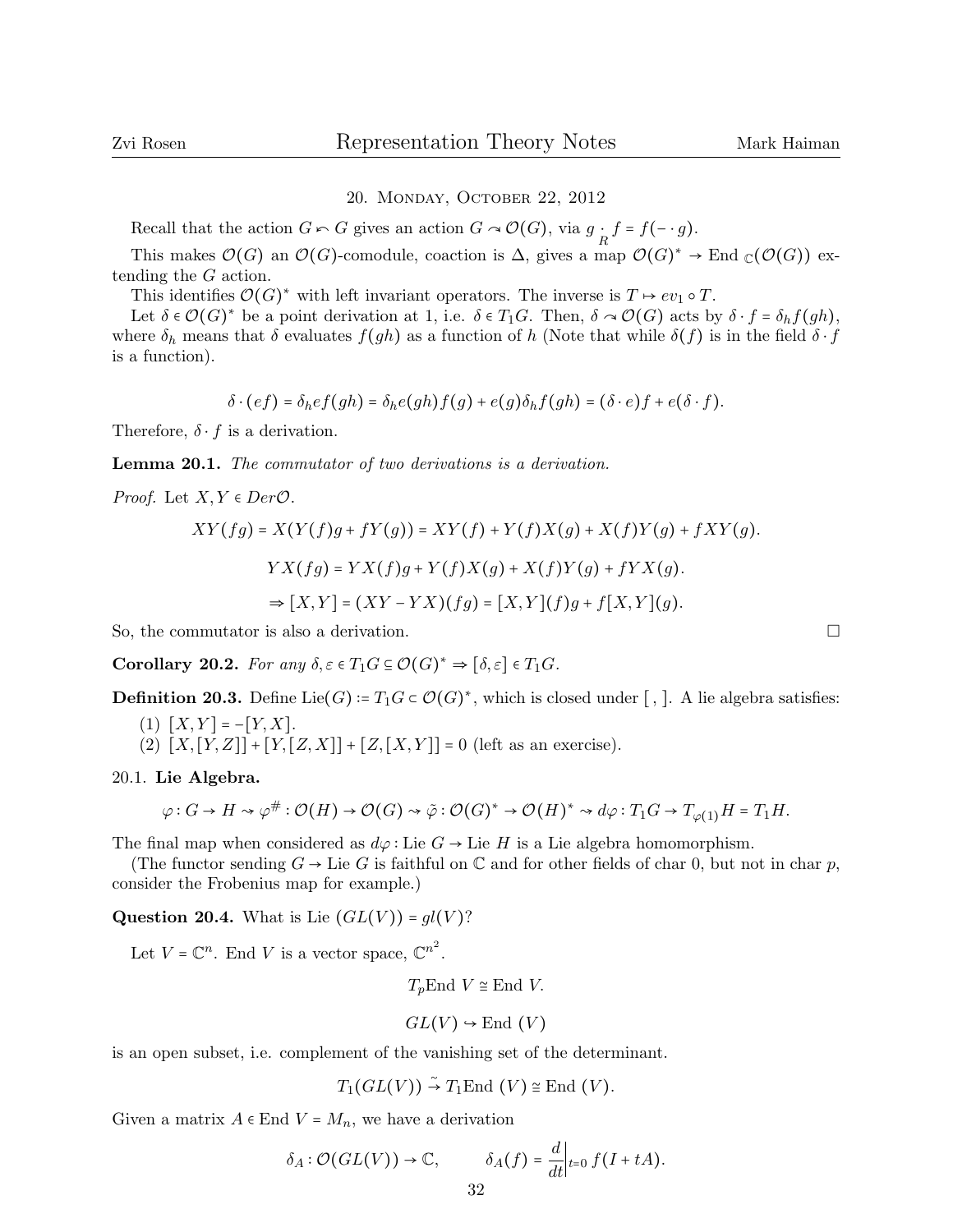**Remark 20.5.**  $\delta_A$  is the linear term of  $e^{t\delta_A} \in \mathcal{O}(G)^*[[t]]$ . Given the product  $m : \mathcal{O}(G) \otimes \mathcal{O}(G) \rightarrow$  $\mathcal{O}(G)$ , the following map is a primitive element:

$$
\delta_A \circ m = \delta_A \otimes \mathbf{1} + \mathbf{1} \otimes \delta_A,
$$

where  $\mathbf{1} = ev_1$  is the unit in  $\mathcal{O}(G)^*$ . (The above is a rephrasing of the Leibniz rule). Then,

$$
\delta_A^n \circ m = \sum_{k=0}^n \binom{n}{k} \delta_A^k \otimes \delta_A^{n-k}.
$$

This gives us

$$
e^{t\delta_A} \circ m = e^{t\delta_A} \otimes e^{t\delta_A},
$$

i.e.  $e^{t\delta_A}: \mathcal{O}(G) \to \mathbb{C}[[t]]$  is an algebra homomorphism.

There is another homomorphism  $\mathcal{O}(GL(V)) \to \mathbb{C}[[t]],$  sending

$$
f \mapsto f(e^{At})
$$

where  $e^{At}$  is a formal power series of matrices, or equivalently, a matrix of formal power series –  $e^{At} \in M_n(\mathbb{C}[[t]])$ ; additionally,  $e^{At} \in GL_n(\mathbb{C}[[t]])$ .

**Proposition 20.6.** The two homomorphisms  $\mathcal{O}(GL(V)) \to \mathbb{C}[[t]]$  are the same. Explicitly,

$$
e^{t\delta_A}(f) = f(e^{At}) \qquad \in \mathbb{C}[[t]].
$$

*Proof.* It is sufficient to check for  $f = x_{ij}$ . The matrix with  $(i, j)$  entry  $\delta_A(x_{ij})$  is (based on the formula from before)  $\overline{I}$ 

$$
\frac{d}{dt}\Big|_{t=0} (I+tA) = A
$$

$$
\delta_A^k x_{ij} = \delta_A^{\otimes k} (x^{(1)} \cdots x^{(k)})_{ij} = \frac{d}{dt_1} \cdots \frac{d}{dt_k}\Big|_{t=0} (I+t_1A) \cdots (I+t_kA) = A^k.
$$

So the matrix with entries  $e^{t\delta_A}(x_{ij})$  is  $e^{tA}$  = the matrix with entries  $x_{ij}(e^{tA})$ .

Then we send  $\delta_A \to D_A \in \text{End }_{\mathbb{C}}(\mathcal{O}(G))$ , via  $e^{t\delta_A} \to e^{tD_A}$ , which acts by  $e^{tD_A} f = f(-e^{tA})$ .

## 21. Wednesday, October 24, 2012

**Recall:** We want to define Lie  $GL_n$ .  $GL_n$  has an obvious map to  $M_n$ , so  $T_1GL_n = T_1M_n = M_n$ . Given  $A \in M_n$ , we have a derivation:

$$
\delta_A f = \frac{d}{dt}|_{t=0} f(I + tA).
$$

Then given that  $\delta_A \in \mathcal{O}(G)^*$ ,

$$
e^{t\delta_A} \in \mathcal{O}(G)^*[[t]]
$$
 or  $e^{t\delta_A} : \mathcal{O}(G) \to \mathbb{C}[[t]].$ 

Alternatively, we can send  $f \in \mathcal{O}(GL_n) \to f(e^{tA})$  which gives a map  $\mathcal{O}(GL_n) \to \mathbb{C}[[t]]$ . Recall that both homomorphisms were the same.

$$
e^{tX}e^{tY} = e^{t(X+Y+\cdots)}.
$$

X and Y can be linear operators, or they can be elements of any algebra.

Proposition 21.1.

$$
e^{-tX}e^{t(X+Y)}e^{-tY} \equiv 1 - \frac{t^2}{2}[X,Y]
$$
 mod  $(t^3)$ .  
33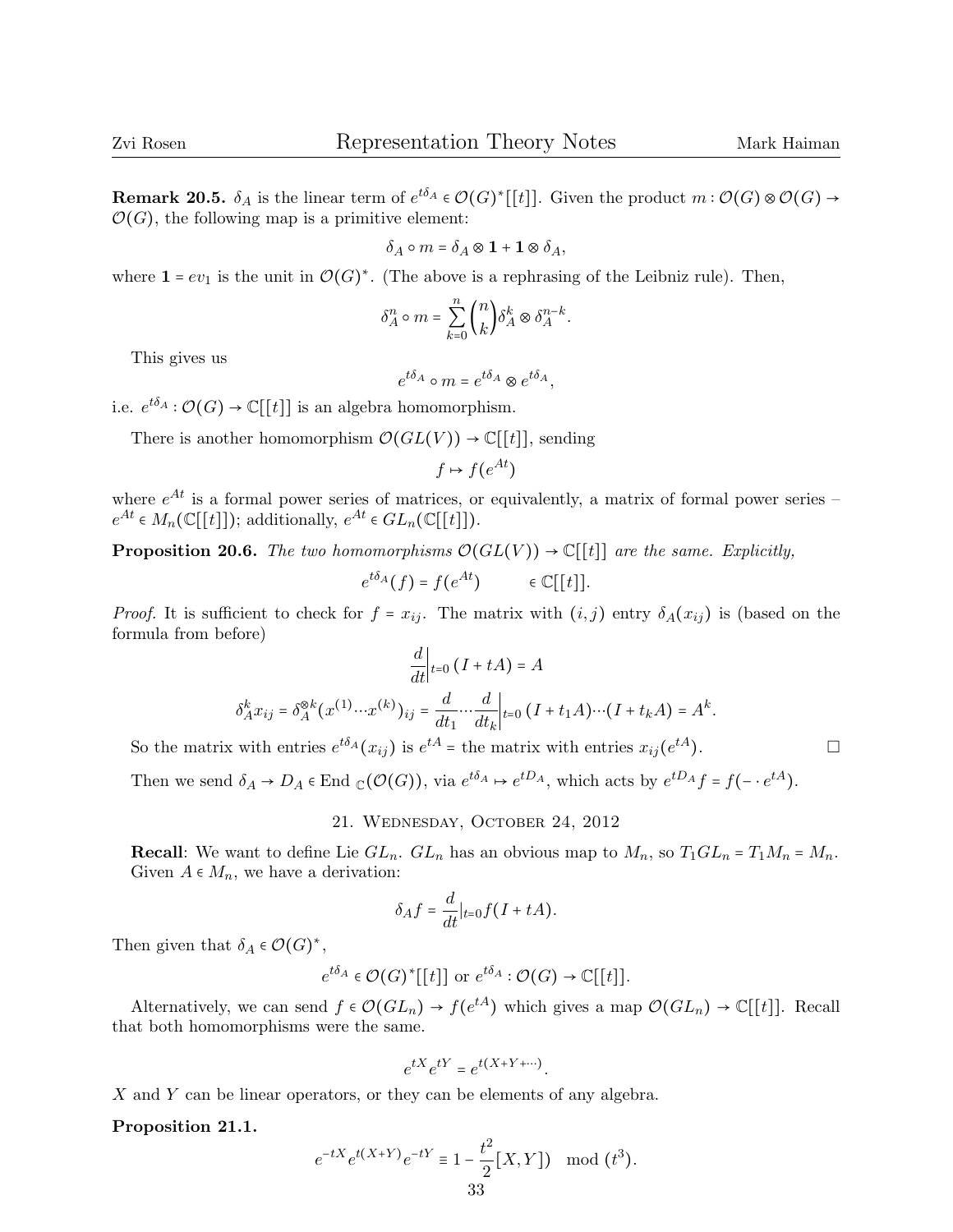Proof. The following statement is equivalent:

$$
e^{-t(X+Y)} \stackrel{?}{=} e^{tX} (1 - \frac{t^2}{2} [X, Y]) e^{tY} \mod (t^3).
$$
  
RHS =  $(1 + tX + \frac{t^2}{2} X^2)(1 - \frac{t^2}{2} [X, Y])(1 + tY + \frac{t^2}{2} Y^2)$   
=  $1 + t(X + Y) + \frac{t^2}{2} (X^2 + Y^2 - [X, Y] + 2XY)$ 

This last summand is  $X^2 + Y^2 + YX + XY = (X + Y)^2 \Rightarrow$  the desired equation is true.

Corollary 21.2.

$$
[\delta_A, \delta_B] = \delta_{[A,B]}.
$$

Definition 21.3.

Lie 
$$
GL(V) = \underset{def}{=} gl(V) = (End V, [ , ]).
$$

Our convention in these examples is that X is an element of  $GL_n$  as a group, while A is an element of  $gl_n$  as a Lie group.

**Example 21.4.** Consider the injection  $SL(V) \rightarrow GL(V)$ . This is isomorphic to  $SL_n \rightarrow GL_n$ . The condition that det  $X = 1$  means that  $\det(I + A) = 1$ , where

 $\det(I + A) = 1 + \text{tr } A + \text{ quadratic terms}.$ 

So we need tr  $A = 0$ . So,

$$
Lie (SL_n) = sl_n \subset gl_n = \{A : \text{tr } A = 0\}.
$$

**Example 21.5.** Consider the injection  $SO_n \to GL_n$ , the special orthogonal group. These are the matrices

$$
\{X:XX^T=I\}.
$$

An element of the group  $X = e^{tA}$  satisfying

$$
e^{tA}e^{tA^T} = e^0 \Rightarrow e^{(A+A^T)} = I \Rightarrow A + A^T = 0.
$$

Therefore,

Lie 
$$
(SO_n) = so_n = \{A : A + A^T = 0\}.
$$

Note that this relation is preserved by Lie bracket. Suppose  $A = -A^T$ ,  $B = -B^T$ .

$$
[A, B]^T = (AB - BA)^T = B^T A^T - A^T B^T = -[A^T, B^T] = -[A, B].
$$

Incidentally, the fact that applying the exponential to  $so_n$  keeps us in  $SO_n$  confirms that the relation we chose was sufficient to define the variety.

**Example 21.6.** Now let us look at the symplectic group  $Sp_{2n}$ . Let

 ${e_1, \ldots, e_n}, \qquad {e_{2n}, \ldots, e_{n+1}} = {f_1, \ldots, f_n}.$ 

be a dual basis, i.e.

$$
\langle e_i, f_i \rangle = 1, \qquad \langle f_i, e_i \rangle = -1.
$$

We need to hold on to the labeling up to  $2n$ , because we want to define an order to write matrices. Given these relations, the inner product is described by the matrix: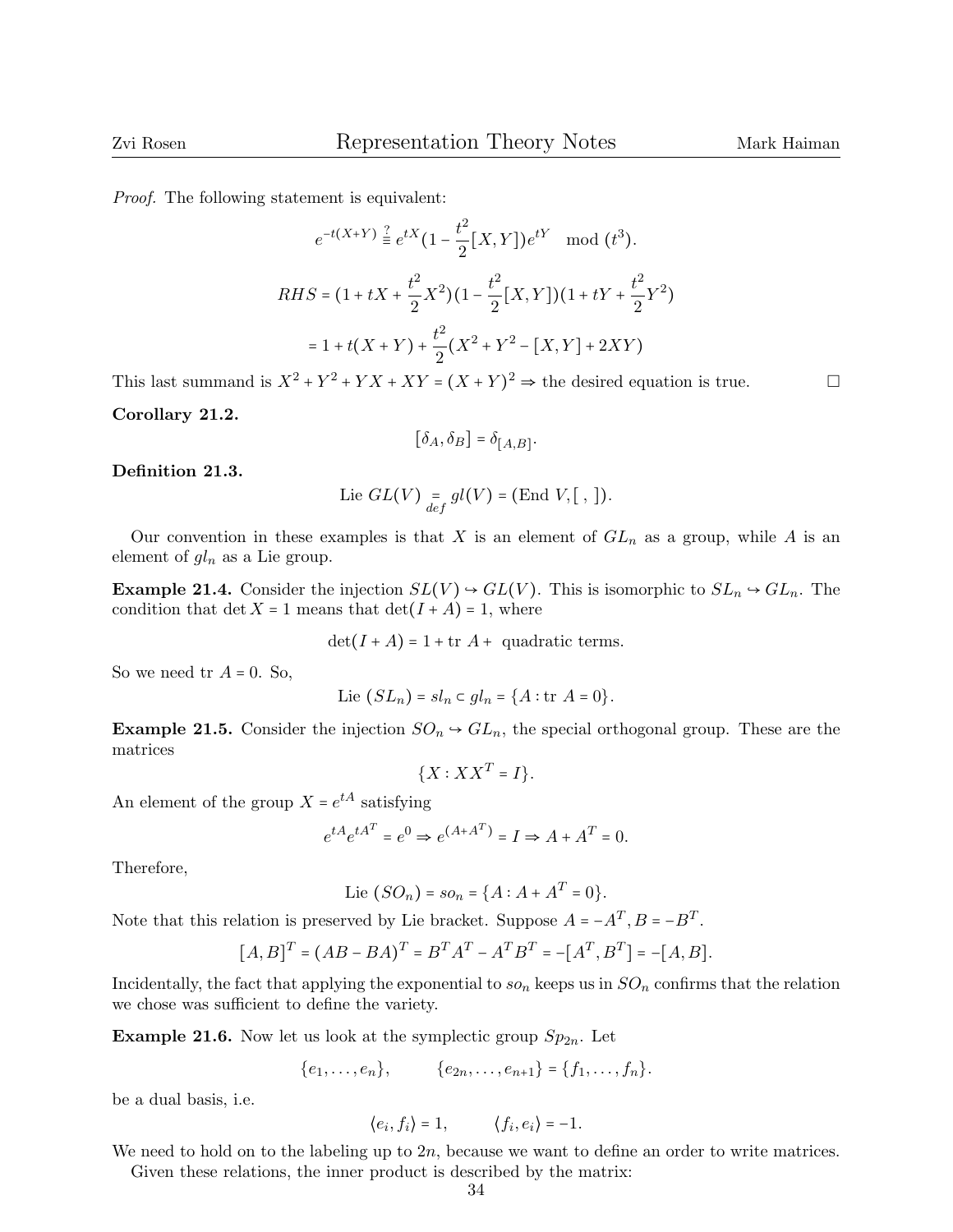$$
J = \langle e_i, e_j \rangle = \begin{pmatrix} & & & & & 1 \\ & 0 & & & & \cdots & \\ & & & & & 1 & \\ & & & & & & 1 \\ & & & & & & & 0 \\ & & & & & & & & 0 \\ & & & & & & & & 0 \end{pmatrix}
$$

The symplectic group is then

$$
Sp_{2n} = \{X: \langle Xv, Xw \rangle = \langle v, w \rangle\}
$$

Take  $X = I + tA$ .

$$
\langle v + tAv, w + tAw \rangle - \langle v, w \rangle = 0.
$$
  
\n
$$
\Rightarrow t(\langle Av, w \rangle + \langle v, Aw \rangle).
$$
  
\n
$$
\Rightarrow \text{Lie } Sp_{2n} = \{ A : \langle Av, w \rangle = -\langle v, Aw \rangle \forall v, w \}.
$$

Since the bilinear form is given by  $\langle v, w \rangle = v^T J w$ , this condition is:

$$
v^T A^T J w = -v^T J A W.
$$

Observe that  $-J^{-1}A^TJ = A \Rightarrow A^TJ = -JA$ .

Define  $A^R$  to be the "Rong" transpose over the anitdiagonal. Then the set of matrices satisfying the desired property are those of the form:

$$
\left(\begin{array}{c|c} A & B=B^R\\ \hline C=C^R & -A^R \end{array}\right)
$$

22. Friday, October 26, 2012

# 22.1. Representations of  $SL_2(\mathbb{C})$ . Recall from last time that

$$
sl_2 = \left\{ \left[ \begin{array}{cc} a & b \\ c & -a \end{array} \right] \right\}
$$

So, we can take a basis for the group:

$$
E = \begin{bmatrix} 0 & 1 \\ 0 & 0 \end{bmatrix}, \qquad F = \begin{bmatrix} 0 & 0 \\ 1 & 0 \end{bmatrix}, \qquad G = \begin{bmatrix} 1 & 0 \\ 0 & -1 \end{bmatrix}
$$

These have commutators:

$$
[E,F]=H,\qquad \ \ [H,E]=2E,\qquad \ \ [H,F]=-2F.
$$

 $SL_2$  has defining representation  $\mathbb{C}^2$ . So acting on the basis  $e_1, e_2$ 

The Lie algebra acts as in Figure 2

 $SL_2$  acts on  $S^n \cdot \mathbb{C}^2$ , polynomials of degree n in 2 variables in  $x, y$  by changing the variables via a linear transformation

$$
\left[\begin{array}{cc}a&b\\c&d\end{array}\right]
$$

with determinant 1.

In this case,

$$
E: \t y \mapsto x, x \mapsto 0
$$
  
\n
$$
F: \t x \mapsto y, y \mapsto 0
$$
  
\n
$$
H: \t x \mapsto x, y \mapsto -y.
$$
  
\n
$$
35
$$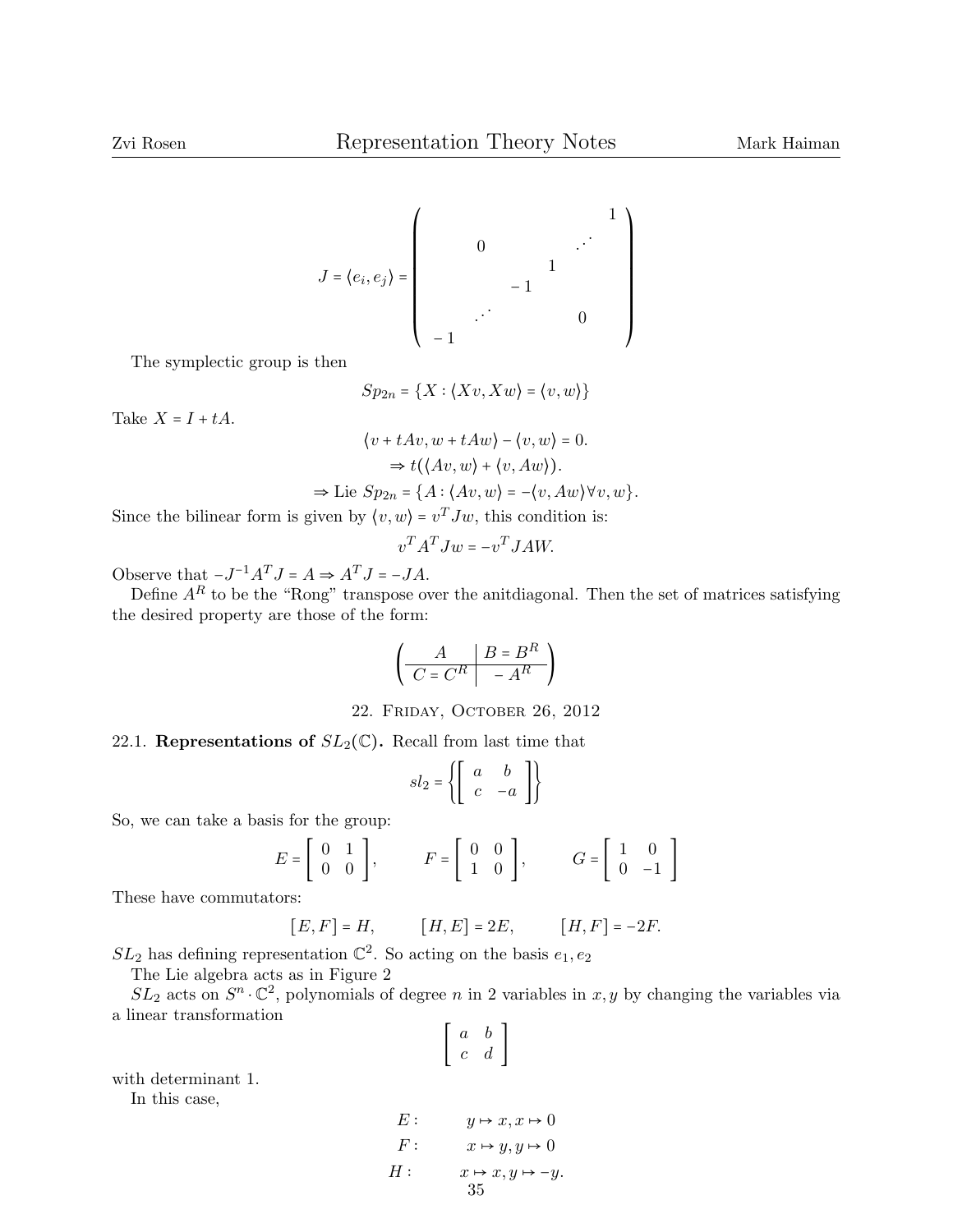

Figure 2. Action of the Lie Group on the Vector Space

Viewing these as derivations:

 $E = x\partial y$ ,  $F = y\partial x$ ,  $H = x\partial x - y\partial y$ . So, given a polynomial  $f(x, y) \in S\mathbb{C}^2 \to g(x, y, a, b, c, d) \in S\mathbb{C}^2 \otimes \mathcal{O}(SL_2)$ .

**Example 22.1.** Consider the second symmetric power  $S^2\mathbb{C}^2$ . The action of the Lie group on these monomials is pictured in Figure ??.



FIGURE 3. Action of the Lie Group on  $S^2\mathbb{C}^2$ 

The diagrams for the general symmetric power  $S<sup>n</sup> \mathbb{C}^2$  is similar.

Proposition 22.2.  $S<sup>n</sup> \mathbb{C}^2$  is irreducible.

*Proof.*  $x^n$  generates it (see F).  $x^n$  is in every nonzero submodule (E).

These are all the finite-dimensional irreducible representations.

**Remark 22.3.** Why is this so? We have an action  $sl_2 \sim V$ , i.e. we have a map  $sl_2 \rightarrow gl(V)$ . Observe that  $[H, E] = 2E$ . Suppose that  $Hv = \lambda v$ .

$$
\Rightarrow HEv = [H, E]v + EHv = (2 + \lambda)Ev.
$$

So for any eigenvalue  $\lambda$  of H, either  $(2 + \lambda)$  is an eignevalue or the eigenvector is killed by E. If we are finite dimensional, this implies that you will eventually find the eigenvector of  $H$  killed by  $E$ .

Claim: Applying powers of  $F$  to that original vector gives you all vectors in the basis, i.e. all the irreps

Start with that eigenvector v. Apply F until you arrive at a vector killed by F, i.e.  $F^n v \neq 0$  such  $F^{n+1}$ that  $F^{n+1}v = 0$ . The eigenvalues corresponding to H for each vector are  $\{\lambda, \lambda - 2, ..., \lambda - 2n\}$ .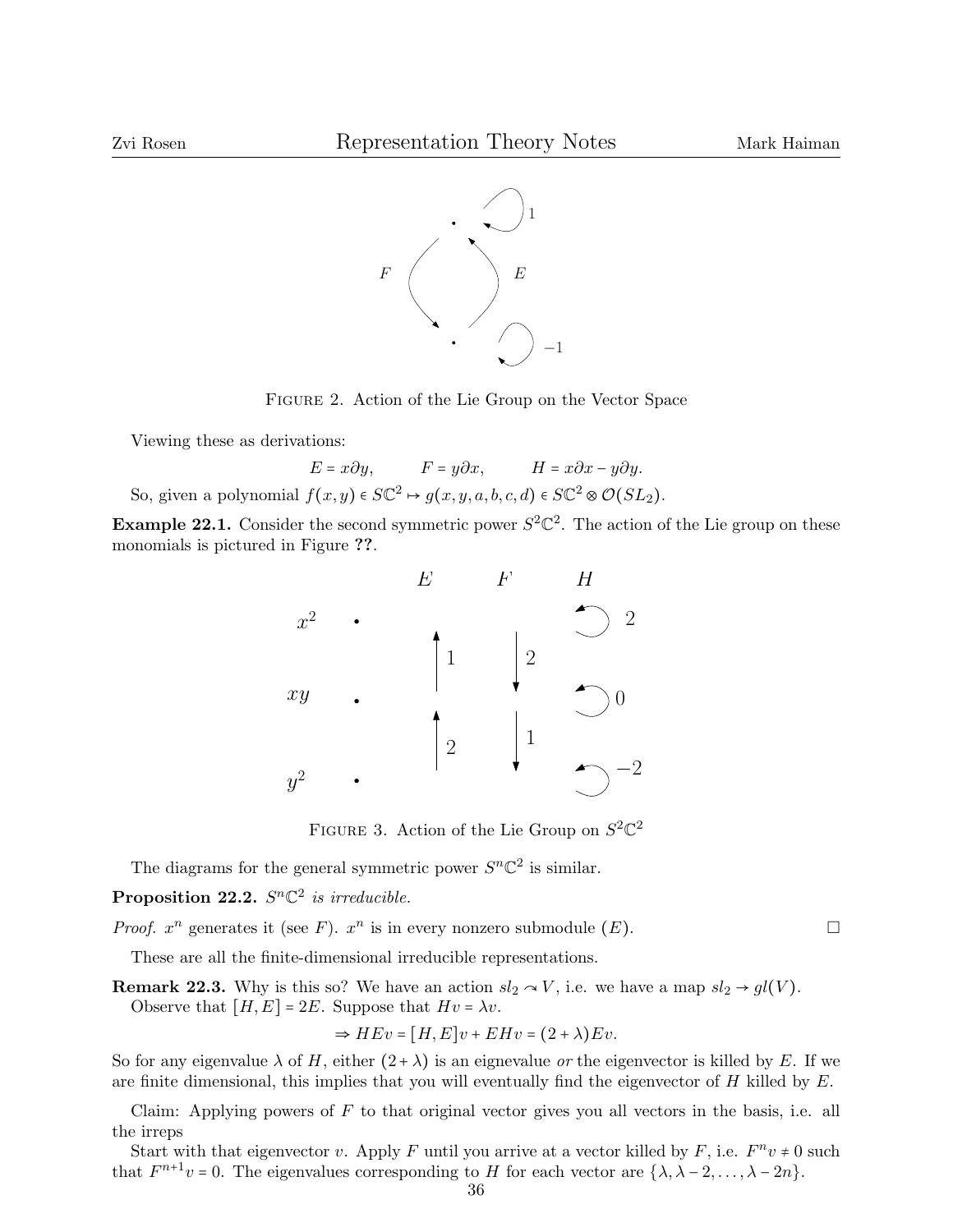$$
EFv_0 = ([E, F] + FE)v_0 = Hv_0 = \lambda v_0.
$$
  

$$
EF^2v_0 = [E, F]Fv_0 + FEFv_0HFv_0 + \lambda Fv_0 = (2\lambda - 2).
$$

These calculations continue until our general formula.

$$
EF^{k+1}v_0 = (C_k)F^kv_0.
$$
  
LHS = ([E, F] + FE)F<sup>k</sup>v<sub>0</sub> = ( $\lambda - 2k + C_{k-1}$ )F<sup>k</sup>v<sub>0</sub>...

We find that  $C_k = k\lambda - 2{k+1 \choose 2}$ . This forces *n* to be a multiple of 2? I need to clarify this last part.

The fact that we get the full span of values by applying  $E$  and  $F$  means we have a submodule, but this is irreducible.

## 23. Monday, October 29, 2012

Let  $g = \begin{pmatrix} a & b \\ c & d \end{pmatrix} \in SL_2$  such that the determinant is 1. This acts on polynomials in two variables by

$$
g \cdot f(x, y) = f(ax + cy, bx + dy),
$$

giving an action of  $SL_2 \sim \mathbb{C}[x,y]_n$ .

In particular,  $SL_2 \curvearrowright \mathbb{C}[x,y]_1 = V$  is the defining representation matrix of g in basis  $(x,y)$  is (  $\begin{pmatrix} a & b \\ c & d \end{pmatrix}$ .

The coaction

$$
\mathbb{C}[x,y] \longrightarrow \mathbb{C}[x,y] \otimes \mathcal{O}(SL_2) = \mathbb{C}[x,y,a,b,c,d]/(ad-bc-1)
$$
  

$$
f(x,y) \longmapsto f(ax+cy,bx+dy)
$$

leads to a Lie algebra action defined by derivations on  $\mathbb{C}[x, y]$ . Specifically,

$$
E = x\partial y, \qquad F = y\partial x, \qquad H = x\partial x - y\partial y.
$$

$$
E = \begin{bmatrix} 0 & 1 \\ 0 & 0 \end{bmatrix}, \qquad F = \begin{bmatrix} 0 & 0 \\ 1 & 0 \end{bmatrix}, \qquad H = \begin{bmatrix} 1 & 0 \\ 0 & -1 \end{bmatrix}
$$

On the symmetric algebra  $S^nV$ , one can list the monomials  $x^ny^0, \ldots, x^0y^n$  and the actions send each monomial up or down, with  $H$  having each monomial as an eigenvector.

23.1. Complete Reducibility of  $\mathcal{O}(SL_2)$ -Comodules. First we need to explore the general properties of coalgebras with completely reducible comodules.

Let  $\mathcal O$  be a coalgebra, with  $V \to V \otimes \mathcal O$ . This All comodules are 'locally finite dimensional', i.e. every  $v \in V$  is contained in a finite dimensional subcomodule.

$$
v_j \longmapsto \sum_{i=1}^p v_i \otimes f_i \xrightarrow{\rho \otimes id} \sum_{id \otimes \Delta} v_{ik} \otimes f_i \otimes f_k \qquad f_i \in \mathcal{O}.
$$

These maps must be the same to respect the coalgebra structure, so we have an expression in terms of finitely many basis vectors. This means that all irreducible comodules are finite dimensional.

Let  $V$  be a finite-dimensional  $\mathcal{O}$ -comodule. The action is: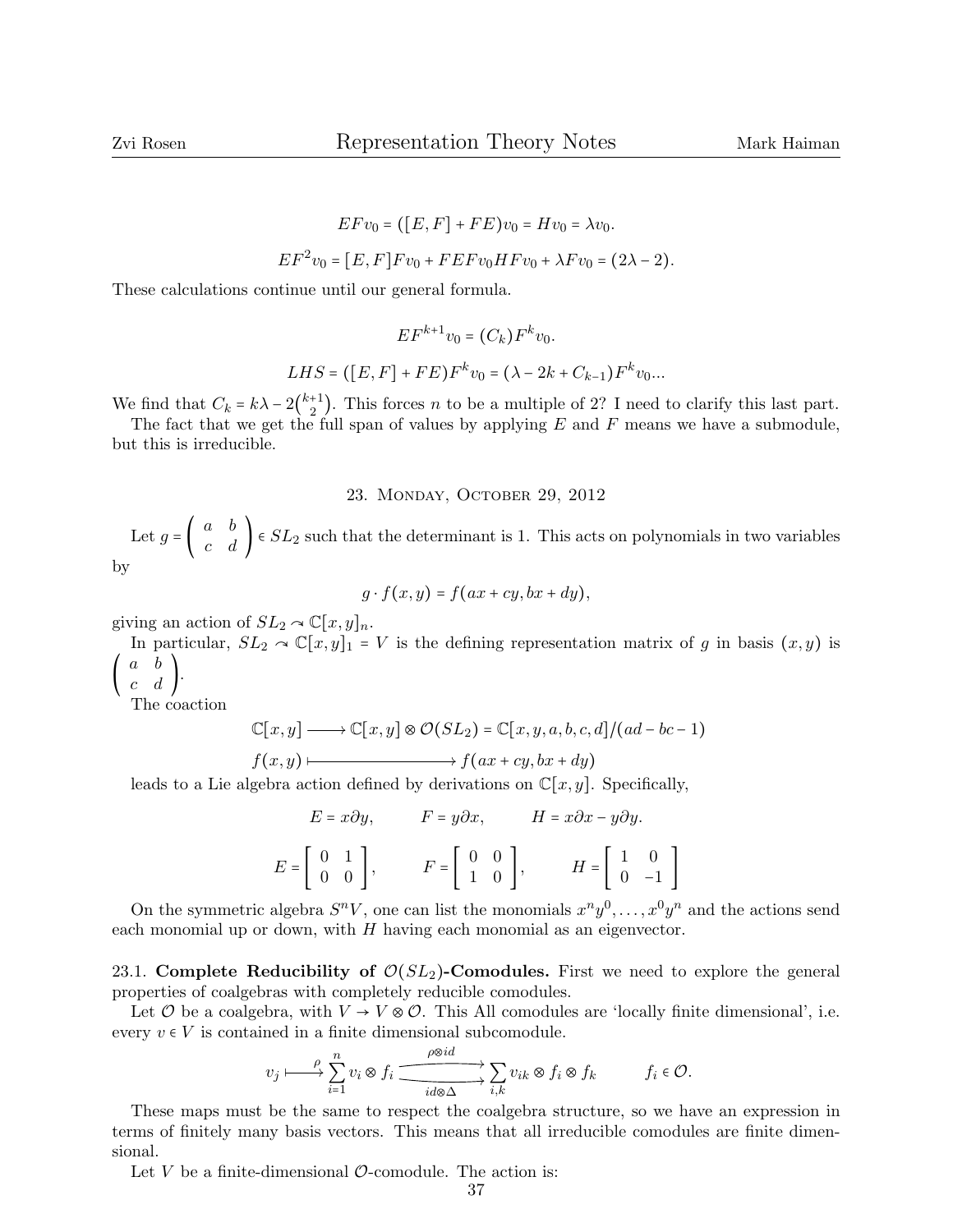

This gives a surjection from  $\mathcal{O}^* \twoheadrightarrow A \hookrightarrow$  End V For  $\mathbb{C} = k = \overline{k}$ , V irreducible implies that A is the endomorphism ring of  $V$ . Why? Because if the field is contained in a finite dimensional division ring, then taking one element generates an algebraic extension which must already be contained in the algebraically closed field.

This means that the surjection  $\mathcal{O}^* \to \text{End } V$  is a consequence of the injection  $(\text{End } V)^* \to \mathcal{O}$ , which is a two-sided subcomodule. It is two-sided in that when you apply the diagonal map  $\mathcal{O} \rightarrow \mathcal{O} \otimes \mathcal{O}$  you can define the action on the left or right factor.

In general, you cannot turn a left comodule into a right comodule or vice versa; groups are special in this regard because the inverse is an antipode. But because  $(\text{End } V)^* \cong V \otimes V^*$ , we pick up the left module structure of one and the right module structure of the other to obtain a bimodule.

Moreover,  $(\text{End } V)^*$  is a finite direct sum of copies of V as a right comodule. If  $(V_i)_{i \in I}$  are non-isomorphic irreducibles. Then  $(\text{End } V_i)^* \subseteq \mathcal{O}$  are linearly independent.

**Reason:** Given  $(\text{End } V_1)^* + \cdots + (\text{End } V_n)^* = \bigoplus \subseteq \mathcal{O}$  it is a direct sum of  $V_i$ 's for  $i = 1, \ldots, n$ . Then End  $V_{n+1}$ <sup>\*</sup> has zero intersection with it.

We get a canonical map:

$$
\bigoplus_{i\in I} (\text{End } V_i)^* \hookrightarrow \mathcal{O}.
$$

#### Example 23.1.

$$
\mathcal{O}(G_m) = \mathbb{C}[t, t^{-1}].
$$

Each  $V_m$  is  $(t^m)$ . Applying the coproduct,  $\Delta 1 = 1 \otimes 1$ ,  $\Delta t = t \otimes t$  and  $\Delta t^m = t^m \otimes t^m$ .<br>Then  $(F_{m}d_{m})^*$ ,  $\mathbb{C}$   $H_{m} = \mathbb{C}[t, t^{-1}]$  is a subsemptible. Then  $(\text{End } V_m)^* = \mathbb{C} \cdot t^m \subset \mathbb{C}[t, t^{-1}]$  is a subcomodule.

$$
\mathcal{O}(G_m) = \bigoplus (\text{End } V_i)^*.
$$

On the other hand, we had only one semisimple module. We will see that the property of a coalgebra being semisimple over itself is equivalent ot the category of comodules over the coalgebra being semisimple.

#### 24. Wednesday, October 31, 2012

### Review:

We have a coalgebra, defined by the following maps:

$$
\Delta: \mathcal{O} \to \mathcal{O} \otimes \mathcal{O}.
$$

$$
\mathbf{1}:\mathcal{O}\rightarrow k.
$$

Then  $\mathcal{O}^*$  is an algebra. The irreducible comodules are finite-dimensional. Specifically, for V irreducible,  $\mathcal{O}^* \to \text{End}(V)$ , when  $k = \overline{k}$  algebraically closed.

This comes from the injection

$$
End (V)^* \hookrightarrow \mathcal{O}.
$$

$$
End V = V \otimes V^*.
$$

The images of these maps for each irreducible are irreducible, so we get  $\bigoplus_{i\in I} (\text{End } V_i)^* \subset \mathcal{O}$ .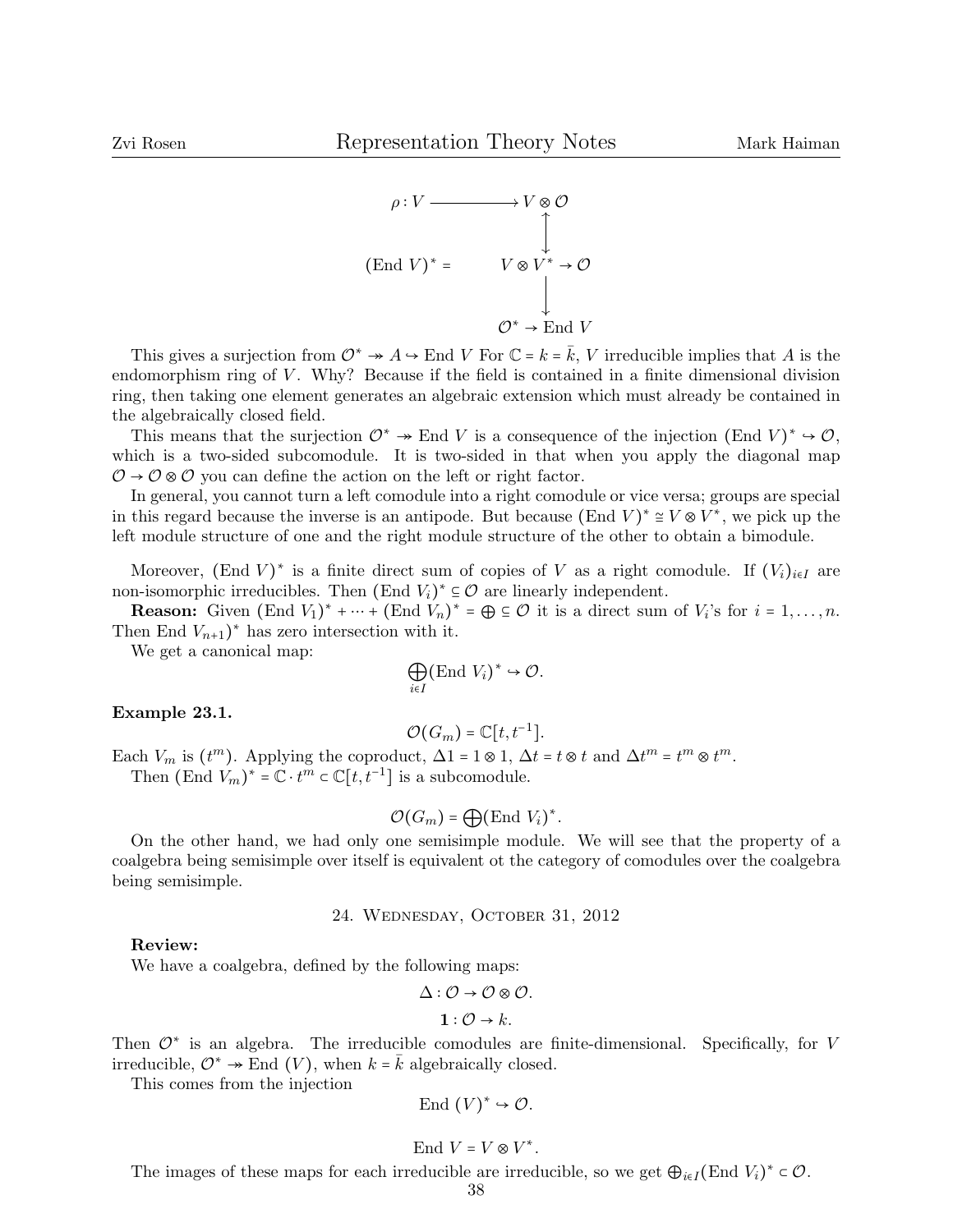Theorem 24.1. The following are equivalent:

- (1)  $\mathcal{O} = \bigoplus_i (End\ V_i)^*$ . [i.e. satisfies Peter-Weyl Theorem]
- (2)  $\mathcal{O}$  is completely reducible as a (right)  $\mathcal{O}$ -comodule. (We always mean right comodules and left modules unless otherwise specified.)
- (3) Every  $\mathcal{O}\text{-}comodule$  is completely reducible.

*Proof.* (1)  $\Rightarrow$  (2), (3)  $\Rightarrow$  (2) are trivial. Given (2), we want to prove (1) and (3).

Let  $\mathcal{O} \cong \bigoplus_{i \in I} F_i \otimes V_i$ , where  $F_i$  is some (possibly infinite-dimensional) vectorspace. (Including the  $F_i$  allows us to have  $V_i \not\equiv V_j$  for  $i \neq j$ , all irreducible.)

These vectorspaces have a natural isomorphism

$$
F_i \cong \text{Hom}_{\mathcal{O}-\text{comod}}(V_i, \mathcal{O})
$$

for  $k = k$  algebraically closed.

 $\mathcal{O}^*, (\mathcal{O}^*)^{op}$  act on  $\mathcal{O}$ .  $a \in \mathcal{O}^*$  acts as

$$
\mathcal{O}\overset{\Delta}{\rightarrow}\mathcal{O}\otimes\mathcal{O}\overset{1\otimes a}{\rightarrow}\mathcal{O}.
$$

 $a \in (\mathcal{O}^*)^{op}$  acts as

$$
\mathcal{O} \stackrel{\Delta}{\rightarrow} \mathcal{O} \otimes \mathcal{O} \stackrel{a \otimes 1}{\rightarrow} \mathcal{O}.
$$

Claim:  $(\mathcal{O}^*)^{op} \to \text{End }_{\mathcal{O}^*}(\mathcal{O})$  is an isomorphism with inverse

$$
\varphi \in \text{End}_{\mathcal{O}^*}(\mathcal{O}) \mapsto 1 \circ \varphi \in \mathcal{O}^*
$$

.

## 25. Friday, November 2, 2012

Picking up from where we were cut off last time by the fire alarm:

*Proof of Theorem 24.1.* (2)  $\Rightarrow$  (1). Let  $\mathcal{O} \cong \bigoplus_{i \in I} F_i \otimes V_i$ , where  $F_i$  is some (possibly infinite-<br>dimensional) vectorsness. (Including the  $F$  allows us to have  $V \star V$  for  $i \neq 1$  impolarible) dimensional) vectorspace. (Including the  $F_i$  allows us to have  $V_i \notin V_j$  for  $i \neq j$ , all irreducible.)

These vectorspaces have a natural isomorphism

$$
F_i \cong \text{Hom}_{\mathcal{O}-\text{comod}}(V_i, \mathcal{O})
$$

for  $k = k$  algebraically closed.

 $\mathcal{O}^*, (\mathcal{O}^*)^{op}$  act on  $\mathcal{O}$ .  $a \in \mathcal{O}^*$  acts as

$$
\mathcal{O} \stackrel{\Delta}{\rightarrow} \mathcal{O} \otimes \mathcal{O} \stackrel{1 \otimes a}{\rightarrow} \mathcal{O}.
$$

 $a \in (\mathcal{O}^*)^{op}$  acts as

$$
\mathcal{O} \stackrel{\Delta}{\rightarrow} \mathcal{O} \otimes \mathcal{O} \stackrel{a \otimes 1}{\rightarrow} \mathcal{O}.
$$

Claim:  $(\mathcal{O}^*)^{op} \to \text{End}_{\mathcal{O}^*}(\mathcal{O})$  is an isomorphism with inverse

$$
\varphi \in \text{End}_{\mathcal{O}^*}(\mathcal{O}) \mapsto 1 \circ \varphi \in \mathcal{O}^*.
$$

Therefore,

$$
(\mathcal{O}^*)^{op} \cong \prod_i \mathrm{End\, }_k(F_i).
$$

We get  $e_i \in \mathcal{O}^*$  acting as projections on the summands  $F_i \otimes V_i$ .

● <sup>e</sup>ie<sup>j</sup> <sup>=</sup> <sup>δ</sup>ije<sup>i</sup> .

- $e_i$  is in the center of  $\mathcal{O}^*$ .
- $\bullet$  " $\Sigma_i e_i = 1$ " in the sense that given any operator  $f, \langle e_i, f \rangle$  is 1 (projection of f onto  $F_i \otimes V_i$ ).<br>Since f is non-sense for only finite number of indices is Since  $f$  is non-zero for only finite number of indices  $i$ .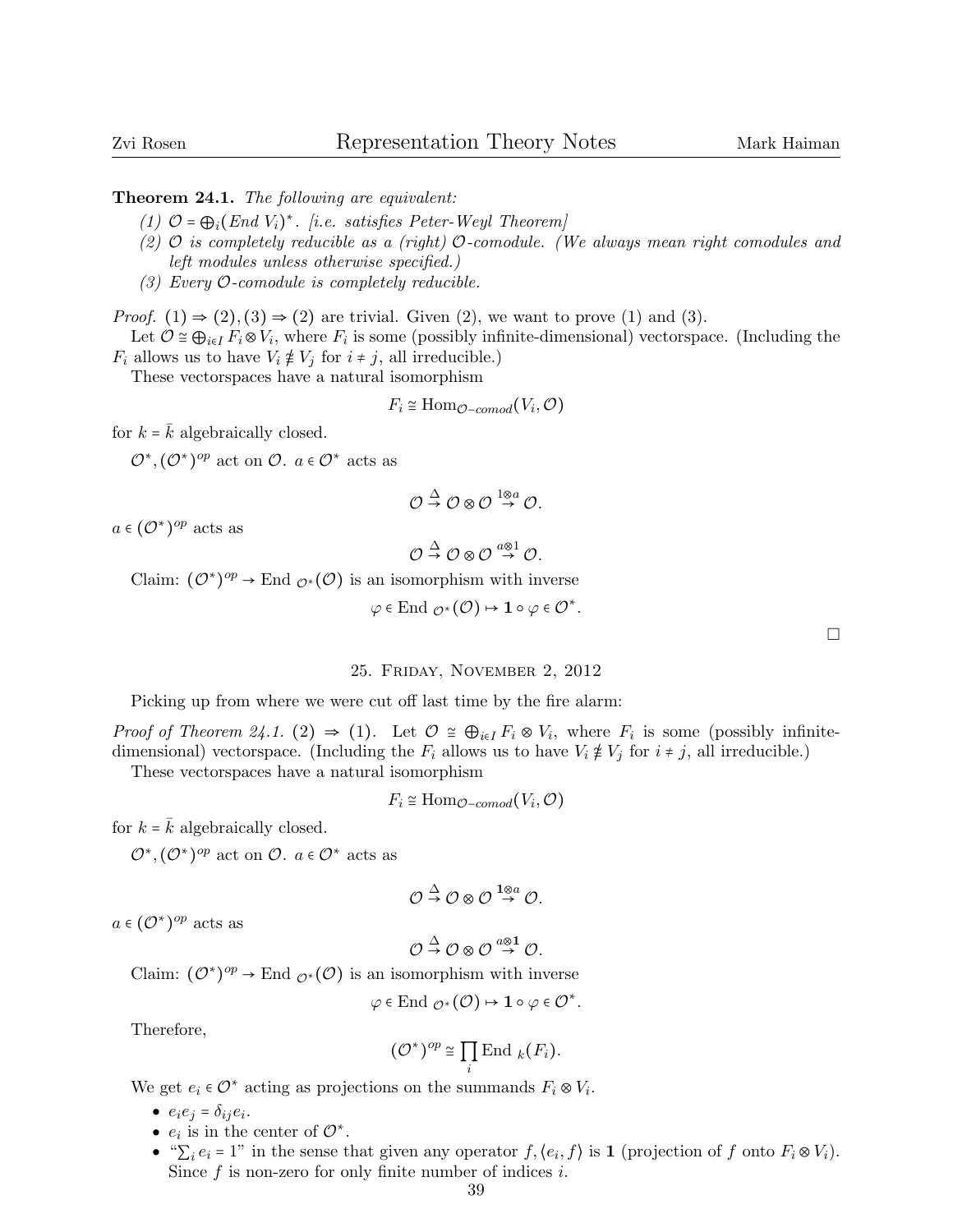The map  $\mathcal{O}^* \to \text{End}(V_i)$  is dual to End  $(V_i)^* \to \mathcal{O}$ . This endomorphism ring has

End  $(V_i)^* \cong V_i^* \otimes V_i \subset F_i \otimes V_i$ .

This implies that  $e_j$  acts as zero on  $V_i$  for all  $j \neq i$ .

On the other hand, if we map  $e_i$  into  $\mathcal{O}$ , we note that it merely projects onto itself then comultiplying we obtain the counit of the coalgebra (I think?). Therefore,  $e_i$  acts as 1 on  $V_i$ .

This means that  $\mathcal{O}^* \to \text{End}(V_i)$ , where  $\mathcal{O}^* = \prod_i \text{End}(F_i)^{op}$  and this map factors:

$$
\mathcal{O}^* \to (\text{End } F_i)^{op} \twoheadrightarrow \text{End } V_i.
$$

The surjectivity comes from the "Density Theorem."

Even if it were infinite, the endomorphism ring would be simple in the sense that it has no proper two-sided ideal. However, because the kernel of the second map needs to be a two-sided ideal, this means that the map is an isomorphism.

$$
\Rightarrow (\text{End } F_i)^{op} \cong \text{End }(V_i).
$$

This implies that the dimension of  $F_i = \dim V_i^*$ , which further implies that End  $(V_i)^* \subset \mathcal{O}$  in fact gives  $\bigoplus_i$  End  $(V_i)^* = \mathcal{O}$ . Proving

(Note that even if we are not in k algebraically closed, this argument could be easily corrected by paying attention to what division rings we land in)

 $(2) \Rightarrow (3)$ . Let M be an  $\mathcal{O}$ -comodule. Then,

$$
\mathcal{O}^* \curvearrowright \Rightarrow M = \bigoplus M_i.
$$

with  $e_i \in mcO^*$  acting as the projection on  $M_i$ .  $e_j$ , when  $j \neq i$ , kills  $M_i$ . Hence,

$$
\mathcal{O}^* \longrightarrow \text{End } (F_i)^{op} \longrightarrow \text{End } (M_i)
$$
  
\n
$$
\downarrow \qquad \qquad \downarrow
$$
  
\n
$$
\text{End } (V_i)
$$

Then End  $(M_i)$  is a matrix algebra over End  $(V_i)$ , a semisimple algebra, which means that it o is semisimple. Therefore,  $M_i$  is a direct sum of copies of  $V_i$ . too is semisimple. Therefore,  $M_i$  is a direct sum of copies of  $V_i$ .

**Example 25.1** (Peter-Weyl Theorem for  $SL_2$ ).  $SL_2$  is the group of matrices  $\begin{pmatrix} a & b \\ c & d \end{pmatrix}$ , where  $ad-bc =$ 1. The ring of functions

$$
\mathcal{O}(SL_2) = \mathbb{C}[a, b, c, d]/(ad - bc - 1)
$$

has a degree filtration  $\mathbb{C} = F_0 \subset F_1 \subset \cdots$ , where  $F_d = \text{image of } \mathbb{C}[a, b, c, d]_{\text{deg} \leq d}$ .  $F_k F_l \subseteq F_{k+l}$ .

This gives an associated graded ring

$$
gr_F\mathcal{O}(SL_2)=\bigoplus_dF_d/F_{d-1}.
$$

with the map

$$
F_k/F_{k-1}\otimes F_l/F_{l-1}\to F_{k+l}/F_{k+l-1}.
$$

We define a map

$$
\mathbb{C}[a,b,c,d]/(ad-bc) \twoheadrightarrow gr_F \mathcal{O}(SL_2).
$$

Lemma 25.2.

$$
\dim F_m/F_{m-1}\leq (m+1)^2.
$$

*Proof.* Spanned by monomials of degree m, but due to the relation  $ad = bc$ , we only need monomials not divisible by ad.

We can separately consider  $a^{m-r-s}b^r c^s$  and  $b^r c^s d^{m-r-s}$  which overlap when there are no factors of a or d. Together these fill up a square of side length  $m + 1$ .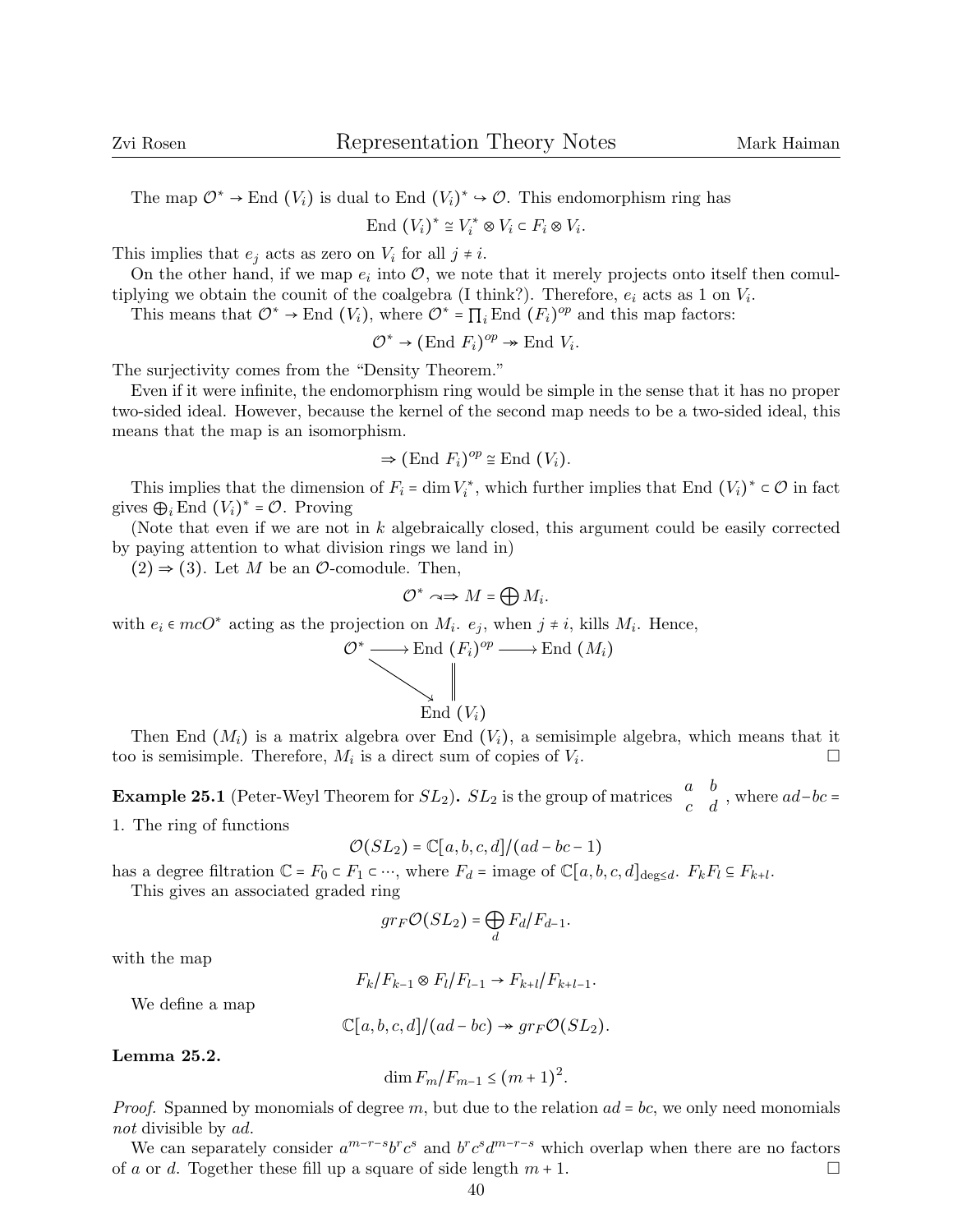## 26. Monday, November 5, 2012

We will pick up with demonstrating the Peter-Weyl Theorem for  $SL_2$ .

For complete reducibility of the  $\mathcal{O}$ -comodules, it is sufficient to show that  $\mathcal{O}$  itself is completely reducible as an O-comodule.

Recall the map

$$
\mathcal{O}(SL_2) \leftarrow \mathbb{C}[a,b,c,d]/(ad-bc-1)
$$

We define the filtration as we did last time with  $F_m$  = image of  $\mathbb{C}[a, b, c, d]_{\text{deg}\leq m}$ , and

$$
gr_F \mathcal{O}(SL_2) = \bigoplus_d F_d/F_{d-1}.
$$

The ring map

$$
\mathbb{C}[a,b,c,d]/(ad-bc) \twoheadrightarrow gr_F \mathcal{O}(SL_2)
$$

is a surjection. Note that we quotient by  $ad - bc$  since  $ad - bc$  is quotiented out as an element of smaller degree, since it is equal to 1. This is a general strategy for non homogeneous ideals – make a graded filtration, and obtain a homogeneous ideal as a result.

We also saw last time that

$$
\dim F_m/F_{m-1} \le (m+1)^2.
$$
  

$$
\bigoplus_m (\text{End } V_m)^* \subset \mathcal{O}(SL_2)
$$
  

$$
V_m = S^m \mathbb{C}^2
$$

which has matrix coefficients polynomials of degree  $m$  in  $a, b, c, d$ .

This means that

$$
\Rightarrow \bigoplus_{j\leq m} (\text{End } V_j)^* \subseteq F_m.
$$

The dimension of this direct sum of representations is given by:

$$
\dim = \sum_{j \le m} (j+1)^2.
$$

This is because  $V_m$  as defined has dimension  $m + 1$ .

Since  $\dim F_m \leq \sum_{j \leq m} (j+1)^2$ , this implies

$$
\Rightarrow \bigoplus_{j\leq m} (\text{End } V_j)^* = F_m, \text{ and } (\text{End } V_m)^* \widetilde{\rightarrow} F_m / F_{m-1}.
$$

This in turn implies that the monomials not containing ad are a basis for the graded ring, which in turn means that they are a basis for the non-graded version.

Remark 26.1. There is a grading in which the original ideal is in fact homogeneous, specifically  $\mathbb{Z}/2\mathbb{Z}$  grading where the variables have odd grading. In this grading the generator of the ideal is contained in the even graded piece.

$$
\mathcal{O}(SL_2)_{\text{even}} = \mathbb{C}[a^2, ab, ac, \ldots]/(ad - bc - 1, a^2b^2 - (ab)(ab), \ldots).
$$

[The coproduct of elements in this algebra sends an entry to what it would be in the product of two matrices, e.g.  $\Delta a = a \otimes a + b \otimes c$ .

Actually this subring corresponds to the coordinate ring of another algebraic group, specifically:

$$
\mathcal{O}(SL_2)_{\text{even}} = \mathcal{O}(SL_2)^{\{\pm I\}} = \mathcal{O}(SL_2/\{\pm I\}) = \mathcal{O}(PSL_2).
$$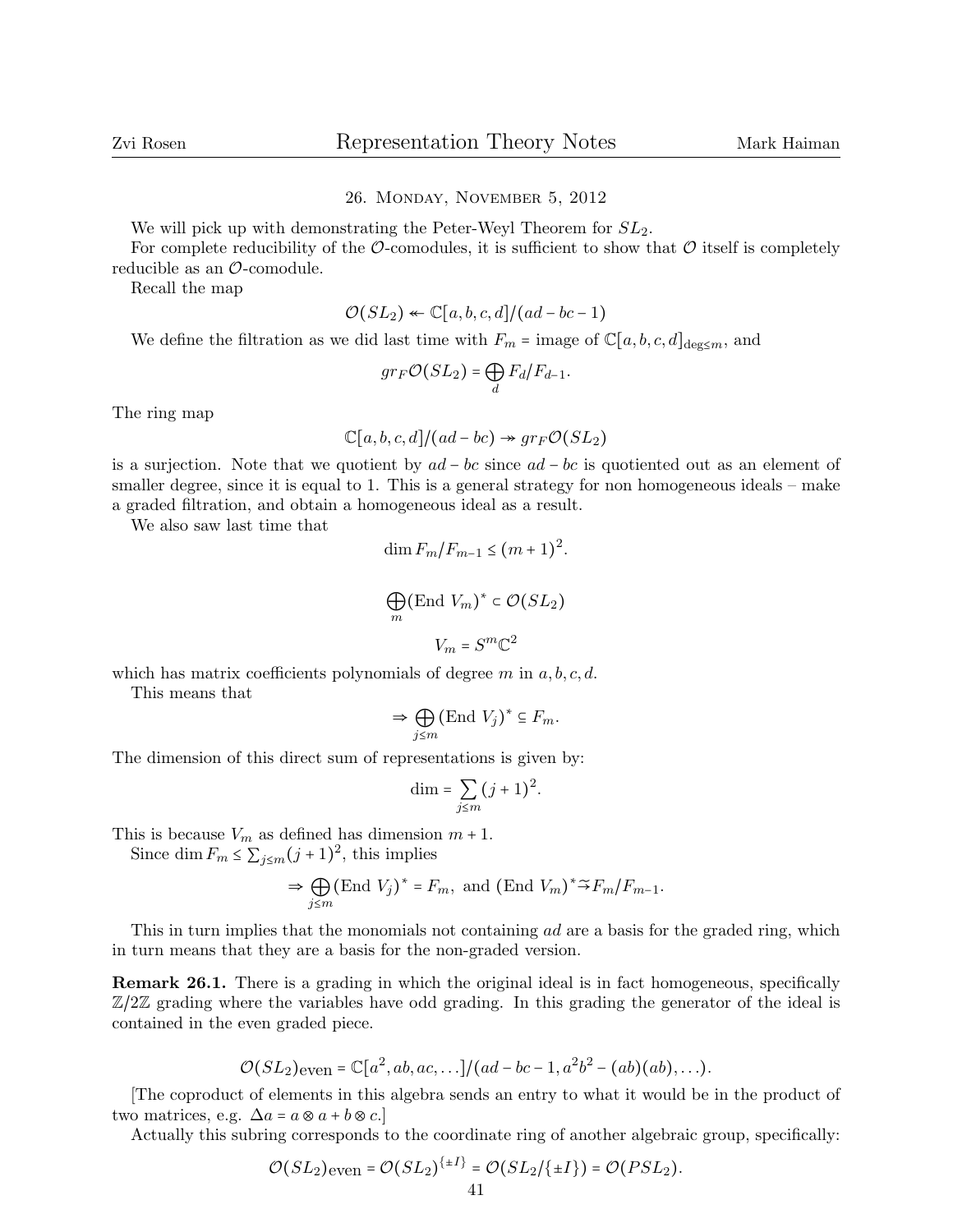26.1. Classical Reductive Groups. We have examined  $GL_n, SL_n, PGL_n, SO_n, Sp_{2n}, \ldots$  There are structure theorems about reductive groups that they look like these, or one of the exceptional groups, e.g.  $E_6, E_7, E_8, \ldots$ 

We want to calculate characters, cocharacters, roots, Weyl groups, etc.

First we look for the maximal torus in every classical group.

Let the algebraic torus  $T \subset GL_n$  denote the set of matrices:

$$
T = \left\{ \begin{pmatrix} z_1 & 0 \\ 0 & z_n \end{pmatrix} \right\} = (\mathbb{C}^\times)^n.
$$
\nFor  $SO_n$ , take  $(x, y)$  on  $\mathbb{C}^n$  to be  $x^T \begin{pmatrix} 0 & 1 \\ 1 & 0 \end{pmatrix} y$ , so  $(e_i, e_{n+i-j}) = \delta_{ij}$ .

Then  $SO_n = \{X \in SL_n : X^T J X = J\}$ . In other words,

$$
X^T J = J X^{-1} \Leftrightarrow J X^T J = X^{-1}
$$

Multiplying the transpose on either side by  $J$  is the same as transposing over the antidiagonal, which we described before as  $X^R$ .

Therefore,

$$
so_n = \{A : A^R = -A\}.
$$

Let  $T$  be the set of diagonal matrices in here, we have

$$
t = \begin{pmatrix} x_n & & & & \\ & \ddots & & & \\ & & x_1 & & \\ & & & -x_1 & \\ & & & & \ddots \\ & & & & & -x_n \end{pmatrix}.
$$

Sending this back to the group by exponentiation, we have:

$$
T=\left(\begin{array}{cccccc} z_n & & & & & \\ & \ddots & & & & \\ & & z_1 & & & \\ & & & z_1^{-1} & & \\ & & & & \ddots & \\ & & & & & z_n^{-1} \end{array}\right).
$$

On the other hand, for  $Sp_{2n}$  we multiply by a different matrix  $J$ :

J = ⎛ ⎜ ⎜ ⎜ ⎜ ⎜ ⎜ ⎜ ⎜ ⎜ ⎜ ⎝ 1 . . . 1 − 1 . . . − 1 ⎞ ⎟ ⎟ ⎟ ⎟ ⎟ ⎟ ⎟ ⎟ ⎟ ⎟ ⎠

We get the same torus as we did in  $SO_{2n}$ .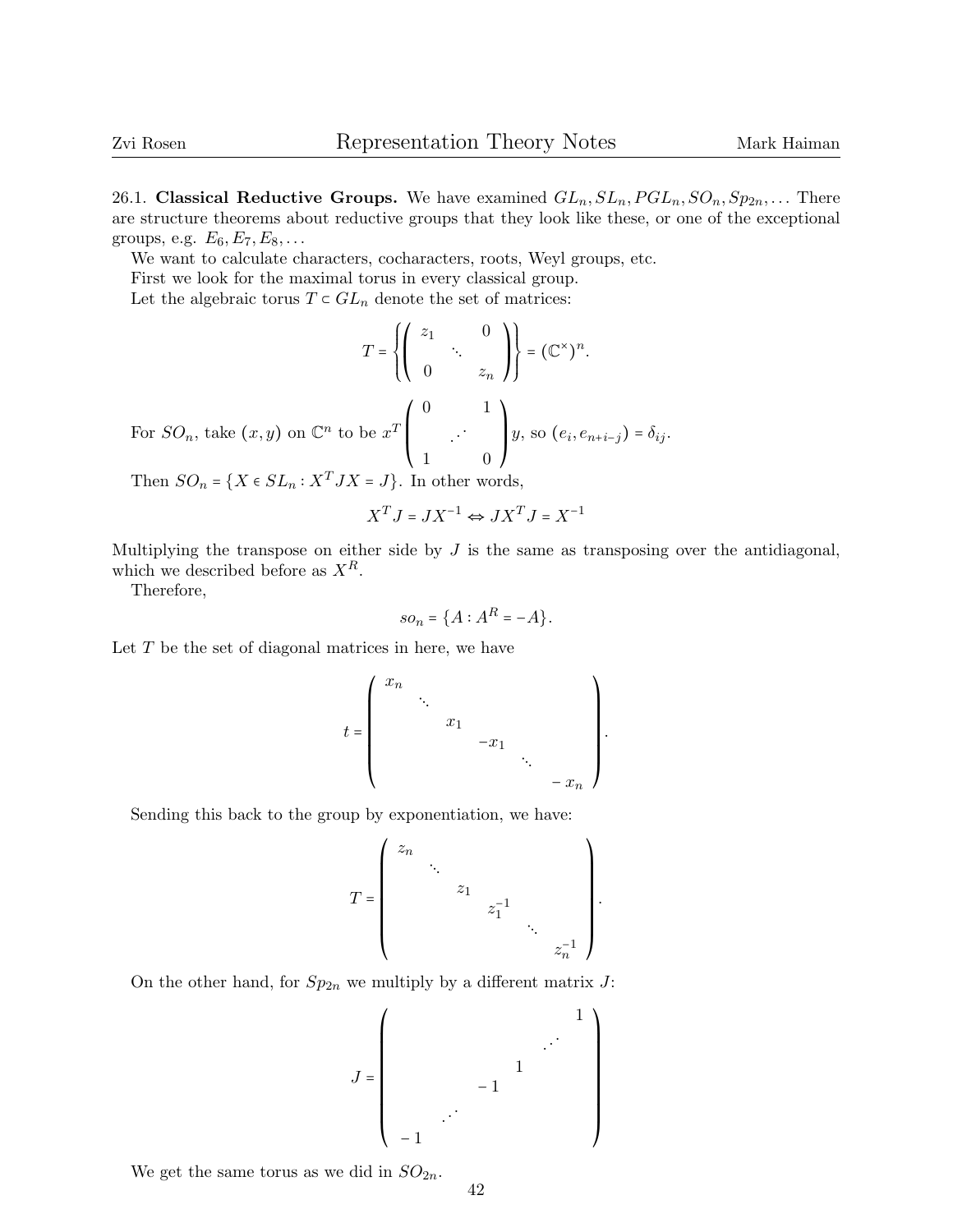26.2. **Tori.** Let  $T = (\mathbb{C}^{\times})^n$ . One natural way to get coordinates is:

$$
\mathcal{O}(T) = \mathbb{C}[z_1^{\pm 1}, \ldots, z_n^{\pm 1}].
$$

We want a more coordinate-free approach, so we look at characters:

Characters: T is reductive, irreps are 1-dimensional,

$$
\begin{array}{ccc}\nT & \to & \mathbb{C} \\
\underline{z} & \mapsto & z_1^{m_1} \cdots z_n^{m_n}\n\end{array}
$$

where  $m_i \in \mathbb{Z} \Leftrightarrow \underline{m} \in \mathbb{Z}^n$ . These are the endomorphism rings  $(\text{End } V_{\underline{m}})^*$ .<br>These form an abelian group  $X \approx \mathbb{Z}^n$  under tensor product of represent-

These form an abelian group  $X \cong \mathbb{Z}^n$  under tensor product of representations. Then,

 $\mathcal{O}(T) = \mathbb{C} \cdot X$ .

Then X is its character lattice. The coproduct in this coalgebra is  $\Delta x = x \otimes x$ .

27. Wednesday, November 7, 2012

We have been examining the action of the torus on classical groups.

This whole construction is functorial. Suppose you have an algebraic group homomorphism  $T \to T'$ , then we have a ring homomorphism  $\mathcal{O}(T) \leftarrow \mathcal{O}(T')$ . Because we have a map  $T \to T' \stackrel{\lambda}{\to} \mathbb{C}^{\times}$ , this ring map sends the character lattice  $X'$  to X.

This implies:

$$
\mathrm{Hom}_{AlgGp}(T,T')=\mathrm{Hom}_{\mathbb{Z}-mod}(X',X).
$$

In terms of the cocharacters,

$$
\{\mathbb{C}^{\times} \to T\} \leftrightarrow \text{Hom}_{\mathbb{Z}}(X,\mathbb{Z}) \cong X^{V}.
$$

since each map takes  $t \mapsto t^m$ , for some  $m \in \mathbb{Z}$ .

How do we get a character and a cocharacter and get an integer?  $\mathbb{C}^{\times} \stackrel{\varphi}{\to} T \stackrel{\lambda}{\to} \mathbb{C}^{\times}$ . Specifically,  $\langle \lambda, \varphi \rangle$  = the integer m associated to  $\lambda \circ \varphi$ .

[This may be connected to Langlands duality.]

Now let us move to the specific classical groups,  $G = GL_n, SL_n, PGL_n, SO_n$  or  $Sp_{2n}$ , with its torus subgroup.

 $G \sim G$  by conjugation, via  $\theta_g(h) = ghg^{-1}$ . Then  $\theta_g: G \to G$  has corresponding map of Lie groups  $(d\theta_q)_1 : \mathcal{G} \to \mathcal{G}$ . This gives an action of G on  $\mathcal{G} = LieG$ . For  $GL_n$ , this is just matrix conjugation, since

$$
g(I+tA)g^{-1} = I + tgAg^{-1}.
$$

Hence this also holds for the rest of the classical groups (as subgroups/quotients of  $GL_n$ ).

T preserves  $\mathfrak{T} = Lie(T) \subset Lie(G) = \mathfrak{G}$  and acts trivially on  $\mathfrak{T}$ .

 $T \subset G$  acts on G, which decomposes as  $G = \bigoplus_{\alpha \in R \cup \{0\} \subset X} \mathcal{G}_{\alpha}$ . The Lie group  $\mathcal T$  is in  $\mathcal{G}_0$  in this decomposition.

**Example 27.1.** Let  $G = GL_n$ . Then the torus group is

$$
T=\left(\begin{array}{ccc} z_1 & & \\ & \ddots & \\ & & z_n \end{array}\right).
$$

The coordinate ring is  $\mathcal{O}(T) = \mathbb{C}[z_1^{\pm 1}, \dots, z_n^{\pm 1}]$ . The character lattice is  $\mathbb{Z}^n$ .

Conjugating A by T gives the matrix  $\left(\frac{z_i}{z_i}\right)$  $\left(\frac{\partial z_i}{\partial y_i}\right)_{i,j}$ . So, for the Lie group  $\mathcal{G} = \mathcal{G} \mathcal{L}_{\setminus}$ , we have  $\mathcal{G}_0 = t =$ 

the diagonal matrices. The set of roots

$$
\mathcal{R} = \{z_i z_j^{-1} : j \neq i\} = \{e_i - e_j : i \neq j\} \subseteq \mathbb{Z}^n.
$$
  
43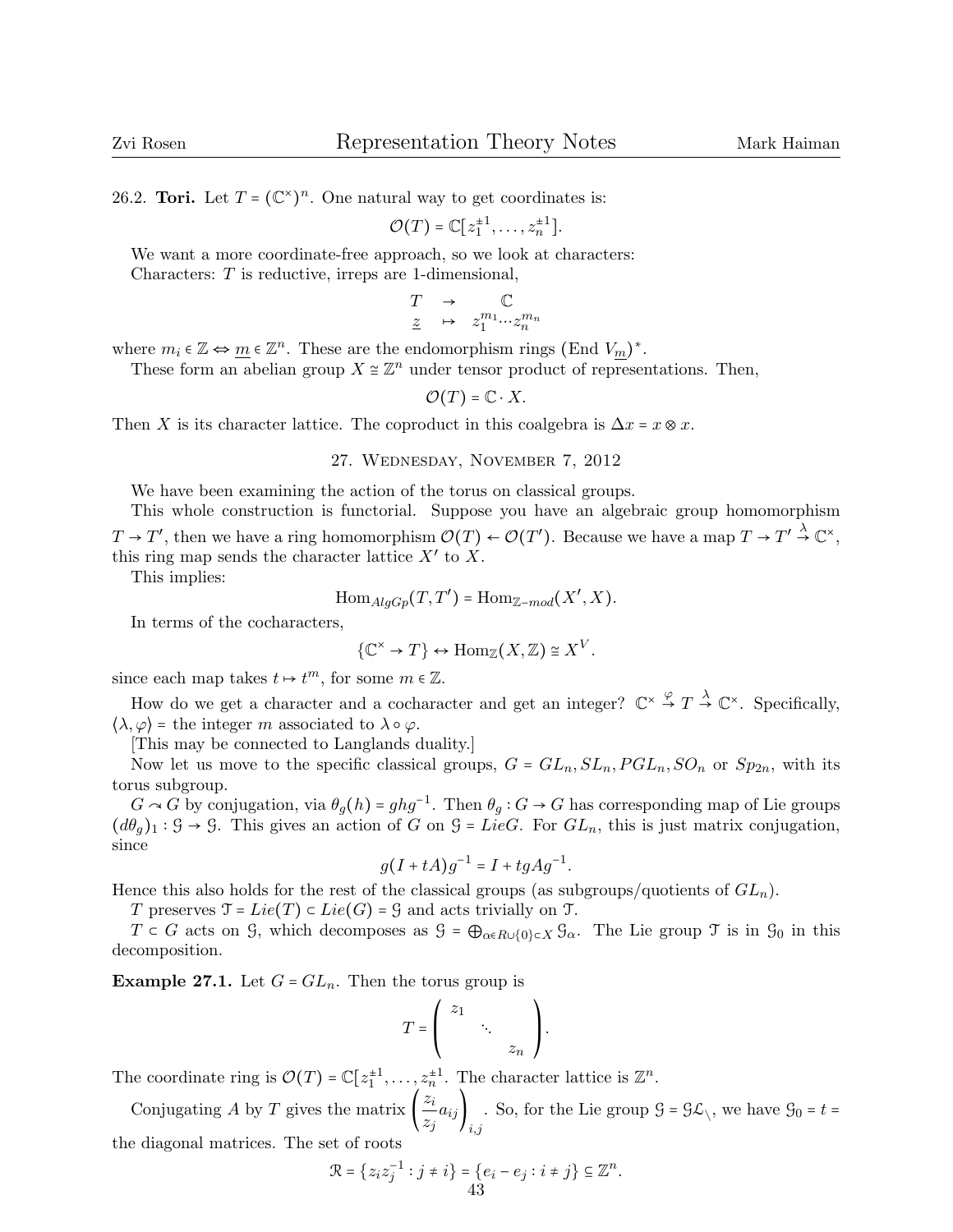Therefore, taking  $\alpha = e_i - e_j$ ,  $\mathcal{G}_{\alpha} = \mathbb{C} \cdot E_{ij}$ , where  $E_{ij}$  = the matrix with 1 in the  $(i, j)$ -th position.

**Example 27.2.** Now, let  $G = SL_n$ . Then we have the sequence

$$
0 \to T_{SL_n} \to T_{GL_n} \to \mathbb{C}^X \to 0.
$$

Translating to character lattices,

$$
\mathbb{Z} \stackrel{e_1 + \cdots + e_n}{\longrightarrow} X_{GL_n} = \mathbb{Z}^n \to X_{SL_n} = \mathbb{Z}^n/\mathbb{Z} \cdot (1, \ldots, 1)
$$

in which  $(m_1, \ldots, m_n) \mapsto z_1^{m_1} \cdots z_n^{m_n}$ .

Thinking about the action on the Lie group, we have  $\mathcal{G} = \mathcal{SL}\setminus\mathcal{A}$  Again,  $\mathcal{G}_0 = \mathcal{T}$  = the diagonal matrices in  $S\mathcal{L}_{\setminus}$ .

The root system is

$$
\mathcal{R} = \{\bar{e}_i - \bar{e}_j\} \subseteq \mathbb{Z}/\mathbb{Z} \cdot (1,\ldots,1),
$$

where the bar indicates the image of  $\mathbb{Z} \cdot (1, \ldots, 1) \oplus \{(m_1, \ldots, m_n) : m = 0\}$  in  $\mathbb{Z}^n$ . Because these subspaces are orthogonal, the image of each root is still distinct.

$$
\mathcal{G}_{e_ie_j}=\mathbb{C}\bar{t}_{ij}.
$$

**Example 27.3.** Now consider  $PGL_n = GL_n$ /scalars. The torus is:

$$
T = \left\{ \left( \begin{array}{ccc} z_1 & & \\ & \ddots & \\ & & z_n \end{array} \right) \right\} / \left\{ \left( \begin{array}{ccc} t & & \\ & \ddots & \\ & & t \end{array} \right) \right\}.
$$

We have an exact sequence of groups:

$$
0 \to \mathbb{C}^{\times} \to T_{GL_n} \to T_{PGL_n} \to 0.
$$

which gives us an exact sequence of character lattices in the opposite direction:

$$
0 \leftarrow \mathbb{Z} \leftarrow \mathbb{Z}^n \leftarrow X_{PGL_n} \leftarrow 0.
$$

Specifically,



We have a surjection of tori, which gives a discrete kernel determined by the degree of the covering map. In general the character lattice of a torus  $X$  is a weight lattice, the sublattice generated by roots is Q. (Many details here were missed)

## 28. Wednesday, November 14, 2012

[Class missed on Friday, November 9 for travel] Given  $G$ , with Lie group

$$
\mathfrak{g}=t\oplus\bigoplus_{\substack{\alpha\in\Omega\\\phantom{\alpha\in\alpha}}}\mathfrak{g}_{\alpha}.
$$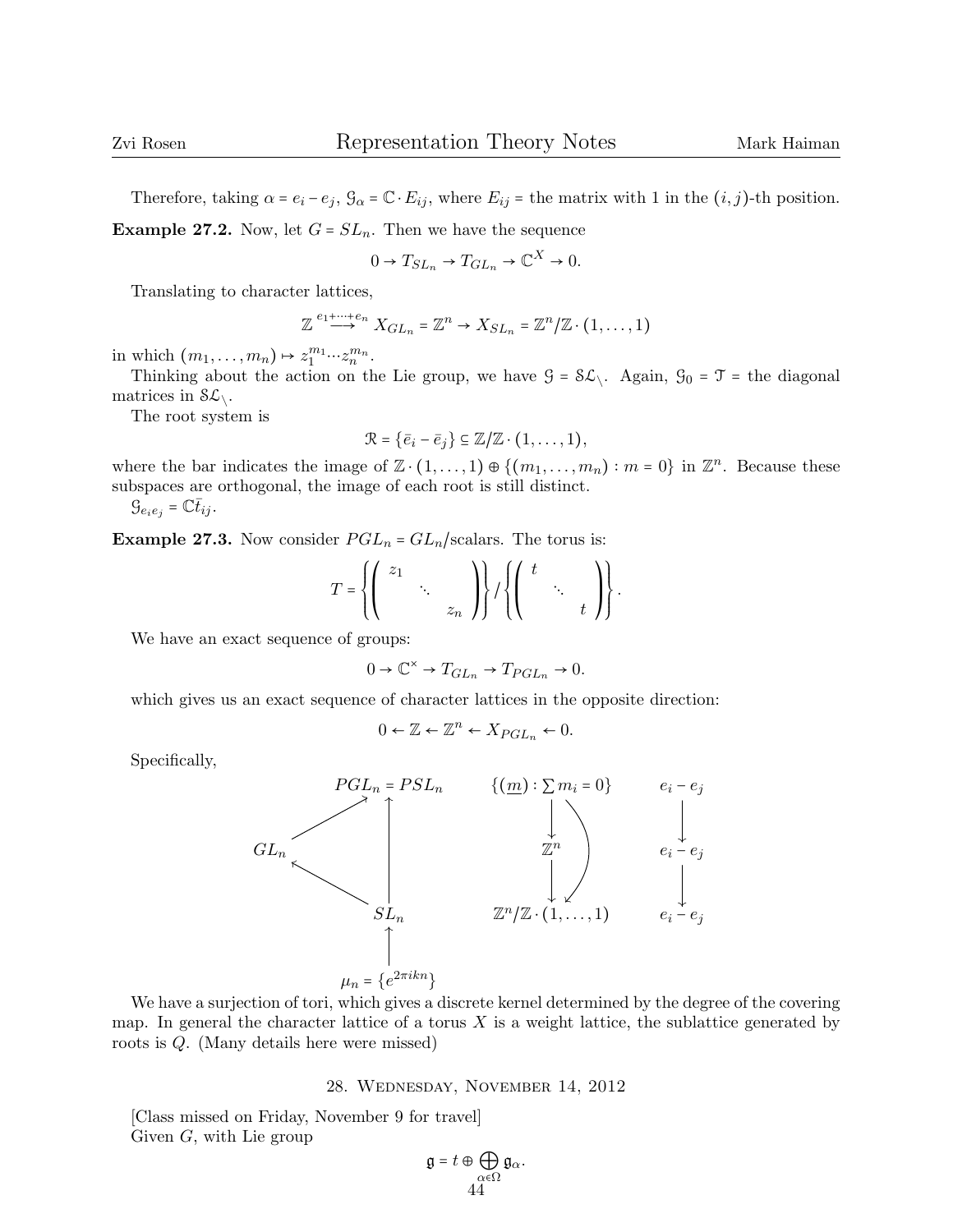$$
\varphi_{\alpha}: \qquad SL_{2} \longrightarrow G
$$
\n
$$
\mathfrak{sl}_{2} \longrightarrow \mathfrak{g}
$$
\n
$$
E \longmapsto \chi_{\alpha}
$$
\n
$$
F \longmapsto \chi_{-\alpha}
$$
\n
$$
H \longmapsto \omega_{\alpha}
$$
\n
$$
s_{\alpha}(\beta) = \beta - \langle \beta, \alpha^{\vee} \rangle \alpha.
$$
\n
$$
s_{\alpha}: X \to X.
$$

 $s_{\alpha}$  is the reflection fixing  $\langle -\alpha^{\vee} \rangle = 0$ , sending  $\alpha$  to  $-\alpha$ .

W = the Weyl group is the group of symmetries of X generated by  $s_{\alpha}$ 's. It acts on R (and on  $R^{\vee} \subset X^{\vee}$ ).

Take 
$$
s \in SL_2 = \begin{pmatrix} 0 & 1 \\ -1 & 0 \end{pmatrix}
$$
 and  $H = \begin{pmatrix} 1 & 0 \\ 0 & -1 \end{pmatrix}$ .  $\varphi_{\alpha}(s)$  normalizes  $T \subset G$ . Then  $\rightarrow T$ .  
\n
$$
\begin{array}{ccc}\n\mathbb{C}^{\times} & \mathbb{C} S L_2 & \mathfrak{sl}_2 & H \\
\downarrow & & \downarrow & \downarrow \\
T & & \mathfrak{g} & h\n\end{array}
$$

We find  $\mathfrak{sl}_2 \cong g_\alpha \oplus \mathbb{C}h \oplus g_{-\alpha}$ .

The element  $\varphi_{\alpha}(s)$  defines an element  $s_{\alpha}^{\bullet} \in N(T) \subset G$  the normalizer of the torus, which maps to  $s_{\alpha} \in N(T)/T$ . Note  $s_{\alpha}^2 = 1$ .<br>From the action  $C = V$ , then

From the action  $G \sim V$ , the action of the subtorus T gives a weight space decomposition

$$
V = \bigoplus_{\lambda \in X} V_{\lambda}, \qquad X = X(T).
$$

$$
s_{\alpha}^{\bullet}(V_{\lambda}) = V_{s_{\alpha}(\lambda)}.
$$

Notation 28.1. We have a map from  $2 \times 2$  matrices into the group by selecting  $\alpha$  off-diagonal, and takes the  $2 \times 2$  matrix whose diagonal coincides with the torus, and let everything else be identity.

$$
\varphi_{\alpha}: SL_2 \to G
$$

 $\sim$   $\cdot$ 

The image in the Lie algebra is only the off-diagonal entry.

The lie group of the subtorus is

$$
\mathfrak{t} = \mathfrak{t}' \oplus \mathbb{C}h
$$
\n
$$
\alpha^{\vee} : \qquad \mathbb{C}^{\times} \longrightarrow T
$$
\n
$$
\mathfrak{S}L_2 \longrightarrow G
$$
\n
$$
\mathfrak{sl}_2 \cong \left( \begin{array}{cccc} 0 & & \\ a & c & \\ b & -a & \\ 0 & & 0 \end{array} \right) \subset \mathfrak{gl}_n
$$

 $S^{\bullet}_{\alpha} \cap T$  acts on the character lattice by the same reflection as the  $s_{\alpha}$  that we formally defined earlier.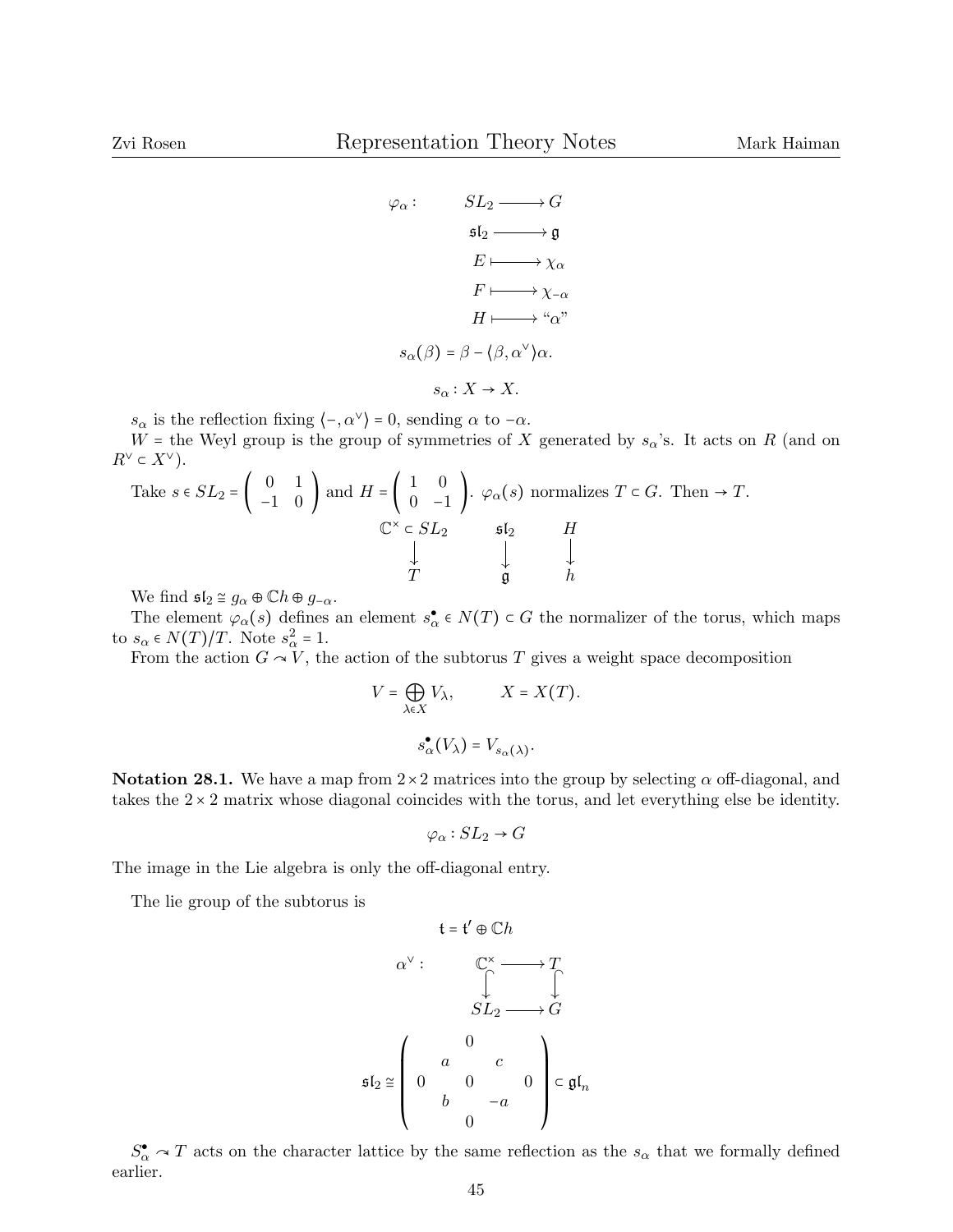## 28.1. Examples. Consider  $GL_n$ .

• The torus 
$$
T
$$
 = diagonal matrices  $\begin{pmatrix} z_1 \\ z_2 \\ z_n \end{pmatrix} \cong (\mathbb{C}^{\times})^n$ .

- The Lie algebra  $\mathfrak{gl}_n = n \times n$  matrices.
- t is the subgroup of diagonal matrices.
- $\mathfrak{g}_{\alpha} = \mathbb{C} \cdot E_{ij}, i \neq j$ , where  $\alpha = e_i e_j$  in  $\mathfrak{g}$ , or  $z_i z_j^{-1}$ , in G.
- $\varphi_{\alpha}$  maps  $SL_2 \rightarrow GL_n$  by sending:

$$
\left(\begin{array}{cccc} a & b \\ c & d \end{array}\right) \mapsto \left(\begin{array}{cccc} 1 & a & & & & 0 \\ & a & & & & b \\ & & 1 & & & \\ & & & \ddots & & \vdots & \\ & & & & 1 & \\ & & & & & d \\ 0 & & & & & 1 \end{array}\right), \quad ad-bc=1.
$$

• We have  $s^{\bullet}_{\alpha} = \varphi_{\alpha}$  applied to the matrix  $\begin{pmatrix} 0 & 1 \\ -1 & 0 \end{pmatrix}$ .

$$
s_\alpha^\bullet=\left(\begin{array}{ccccc}1&&&&&0\\&0&&\cdots&&1\\&&1&&&\\&&\vdots&&\ddots&&\vdots\\&&&1&&\\-1&&\cdots&&0\\0&&&&&1\end{array}\right)
$$

• Given character lattice  $X = \mathbb{Z}^n$ , then  $s_{\alpha} = (ij)$  fixes those vectors which have  $m_i = m_j$ , and sends the vector that has  $m_i = -m_j$  to its opposite.

## 29. Friday, November 16, 2012

Recall that the root system of  $GL_n$  is given by looking at the generic torus. The root system is  $X = \mathbb{Z}^n$ . Mapping  $\mathbf{z}^m \mapsto z_i/z_j$ .<br>Then the elements  $\hat{z}_i \in \mathbb{Z}^n$ .

Then the elements  $\alpha = e_i - e_j$  where  $e_i$  is the basis for  $\mathbb{Z}^n = X$ .  $e_i^{\vee}$  is a basis for  $X^{\vee} \cong \mathbb{Z}^n$ . The action  $S_{\alpha}(m) = (ij)$  describe an action on the roots which generates an action of  $S_n$ . Alternatively, you can think about an element of  $SL<sub>2</sub>$  in the normalizer of the torus.

The Weyl group can be defined as the group of symmetries on the lattice  $X$ ; alternatively, it can be described by its corresponding action on the torus – specifically, the normalizer of the torus mod the torus  $N(T)/T$ .

29.1. Root System of  $SO_{2n+1}$ . Let us try a different example. We take the special orthogonal group on an odd number of elements, since it comes out different depending on parity.

Recall we can define these as matrices that fix a bilinear form  $\langle, \rangle$ , where the bilinear form is defined by

$$
\langle x, y \rangle = x^T J y, \qquad J = \left( \begin{array}{c} 1 \\ 1 \end{array} \right).
$$
46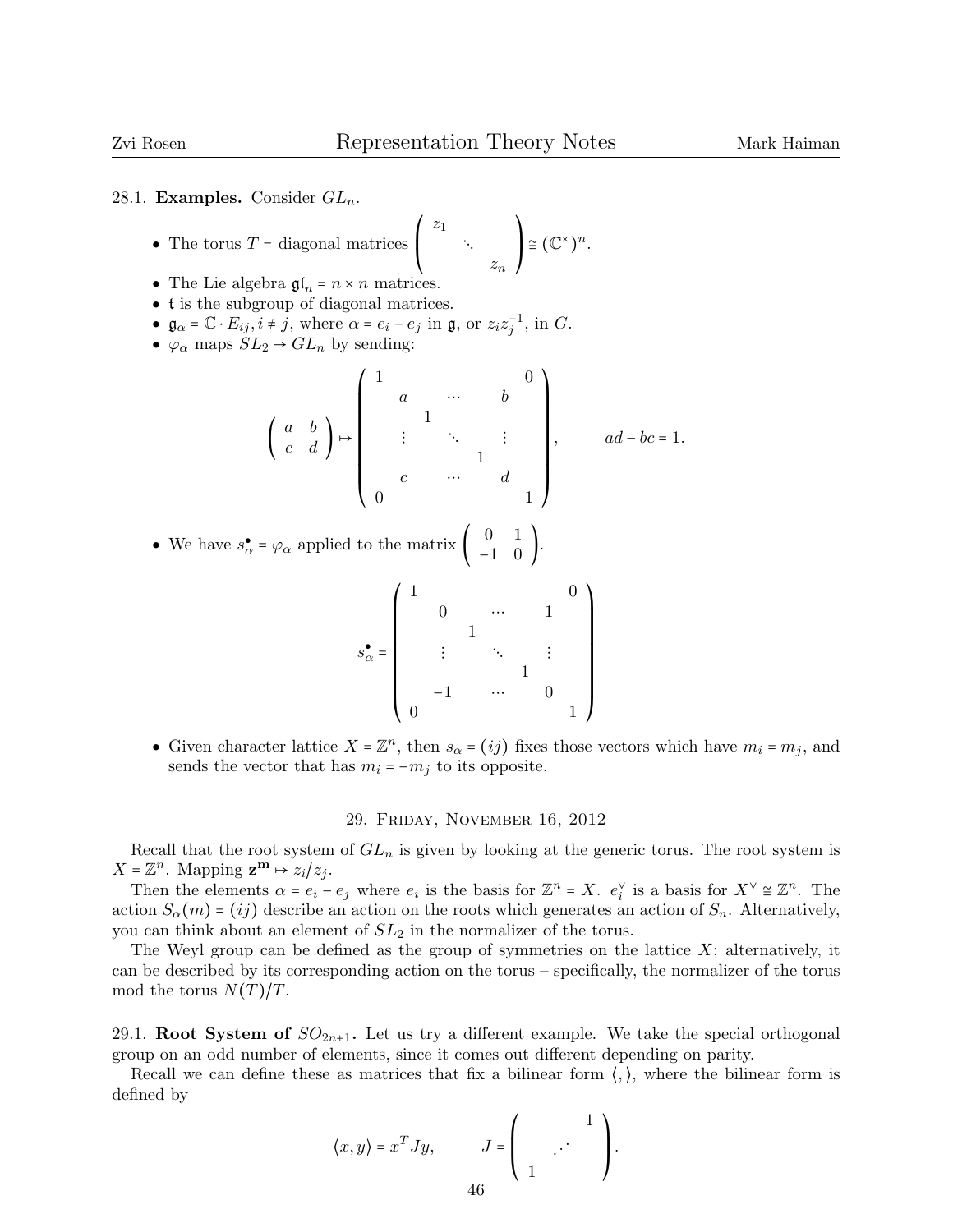This is a generic element of the subtorus:



The Lie group  $\mathfrak{so}_{2n+1}$  is then given by matrices such that the antitranspose is the negative  $A^R = -A.$ 

Now we want to decompose:  $\mathfrak{so}_{2n+1} = \mathfrak{t} \oplus ?$ .

Consider t acting on A by conjugation:

$$
tAt^{-1} = \chi(t)A. \Rightarrow t^{-1}A^{T}t = \chi(t)A^{T}.
$$
  

$$
\Rightarrow tA^{T}t^{-1} = \chi(t^{-1})A^{T} \Rightarrow \chi(t^{-1}) = \chi(t)^{-1}.
$$

 $T \subset B = \{$ upper triangular matrices in  $G \}.$ 

Lie  $B = \mathfrak{t} \oplus \bigoplus_{\alpha \in R^+} \mathfrak{g}_{\alpha}.$ 

 $e_i - e_j$ , such that  $i < j$  is an element of  $R^+$ , the positive root system.

The  $\alpha = e_i - e_j$  is given by a zero matrix with 1 in the (ij) position and -1 so that its reverse transpose will be its negative, i.e.  $(2n+2-j, 2n+2-i)$ .

The basis for the standard representation of  $SO_{2n+1}$  given by  $v_1, \ldots, v_{2n+1} \cong \mathbb{C}^{2n+1}$  can be thought of as  $\mathbb{C}^{2n+1} = \mathbb{C}^n \oplus \mathbb{C} \oplus (\mathbb{C}^n)^*$ .<br>To program the inner project

To preserve the inner product, we only need to act on the dual space with the transpose of whatever action we use on the first  $\mathbb{C}^n$ .

Again we can take the action of  $\varphi_{\alpha}(SL_2) \rightarrow GL_n \rightarrow SO_{2n+1}$ , where the action is defined by putting the matrix as the ij  $2 \times 2$  submatrix in the first  $\mathbb{C}^n$ , and then its dual on the dual space.

 $\alpha^{\vee}$  gives a map from  $\mathbb{C}^{\times}$  to the torus T, by



i.e.  $z_i = t$ ,  $z_j = t^{-1}$ , and the antitranspose property is the inverse.<br>This is only one block of the group estion. Instead of hering is

(

This is only one block of the group action. Instead of having  $j \leq n$ , what if we have  $j = n+1$  (i.e. in the same column as the central 1)?

 $SL_2$  acts on  $\mathfrak{sl}_2 \cong \mathbb{C}^3$ . The group of isometries on  $\mathbb{C}^3$  is  $SO_3$ . We can use this to map  $SL_2$  to  $\Omega$ . SO<sub>3</sub>. Since E, F, and H are a basis for the action on  $\mathfrak{sl}_2$ , we know that H has matrix in SO<sub>3</sub>:

$$
\begin{pmatrix} 2 & & \\ & 0 & \\ & & 2 \end{pmatrix}
$$
  

$$
t \begin{pmatrix} t \\ & t^{-1} \end{pmatrix} \mapsto \begin{pmatrix} 2 & & \\ & 0 & \\ & & 2 \end{pmatrix}
$$

 $\mathbf{I}$  $\mathbf{I}$ ⎠ .

This map carries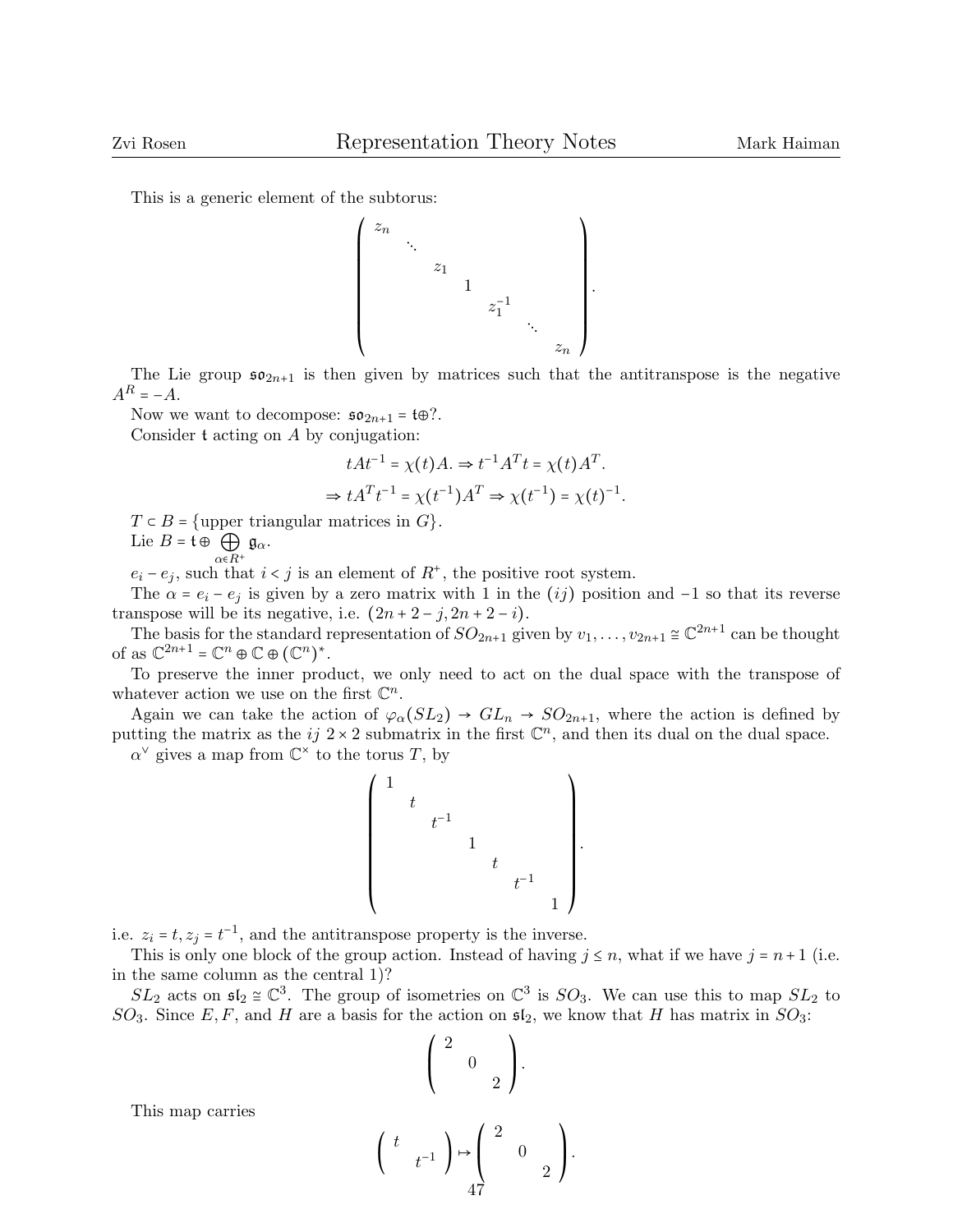$\alpha^{\vee}$  is the map  $z_i \mapsto t^2, z_j \mapsto 1.$ 

Changing the basis from  $SL_2$  to  $SO_3$ , and carrying over the bilinear form  $tr(XY)$  defines a symmetric, non degenerate inner product on  $\mathfrak{sl}_2$ .

This gives us root  $2e_i$ .

#### 30. November 19, 2012

Recall we were discussing the group  $SO_{2n+1}$  defined by matrices whose inverse are their reverse transpose (transpose over the anti diagonal).

We have a map

$$
SL_2 \stackrel{\varphi_{\alpha}}{\rightarrow} GL_n \hookrightarrow SO_{2n+1}
$$

by sending an invertible  $2 \times 2$  matrix A mapping to the  $n \times n$  matrix M with submatrix A in the index  $\alpha$  and identity elsewhere, and then sending that to the orthogonal matrix with three blocks:  $M, 1, \text{ and } (M^{-1})^R$ , where R indicates the reverse transpose.

This was for the case  $\alpha = e_i - e_j$  where  $1 \leq i < j \leq n$ .

In the case of  $i = n + 1$ , we can consider  $SL_2$  as a subgroup of  $SO_3$  in that both act on  $\mathfrak{sl}_2 \cong \mathbb{C}^3$ .  $SO_3$  also acts on  $\mathbb{C}\{v_i, v_{n+1}, v_{2n+2-i}\}\$  Bilinear form which  $\mathfrak{sl}_2$  preserves is  $\langle X, Y \rangle = trXY$ .

The map from  $SL_2 \rightarrow SO_3$  actually factors through  $PSL_2 = SL_2/\{\pm 1\}$ .

Then the root is  $\alpha = e_i$ . But  $\alpha^{\vee} = 2e_i^{\vee}$ .

Now we have one final type of root, where  $1 \leq i \leq n+1 \leq j$ , i.e. something in the northeast quadrant.



Here we have  $SL_2 \curvearrowright \mathbb{C} \cdot \{v_i, v_{2n+2-j}\}\$  and dually on  $\mathbb{C} \cdot \{v_j, v_{2n+2-i}\}.$ So we have  $\alpha = e_i + e_j$ , and  $\alpha^{\vee} = e_i^{\vee} + e_j^{\vee}$ .

So, our root system  $R_+ = (I) \cup (II) \cup (III)$ , where these are the three types listed. As for the Weyl group:

- (1) switch  $m_i \leftrightarrow m_j$  in  $(m_1, \ldots, m_n) \in \mathbb{Z}^n = X$ .
- $(2)$   $m_i$  ↔ − $m_i$ .
- $(3)$   $m_i \leftrightarrow -m_i$ .

This leaves us with the Weyl group  $W =$  the group of signed permutations  $B_n = S_n \times {\{\pm 1\}}^n$ .

**Exercise 30.1.** Work out  $Sp_{2n}$ :

$$
T = \begin{pmatrix} z_n & & & & \\ & \ddots & & & \\ & & z_1 & & \\ & & & z_1^{-1} & \\ & & & & \ddots \\ & & & & & z_n \end{pmatrix}.
$$

 $X = \mathbb{Z}^n$ . Root system is the same as  $SO_{2n+1}$ , except we get  $2e_i, e_i^{\vee}$  instead. In particular, this implies  $SO_{2n+1}$ ,  $Sp_{2n}$  are Langlands dual.